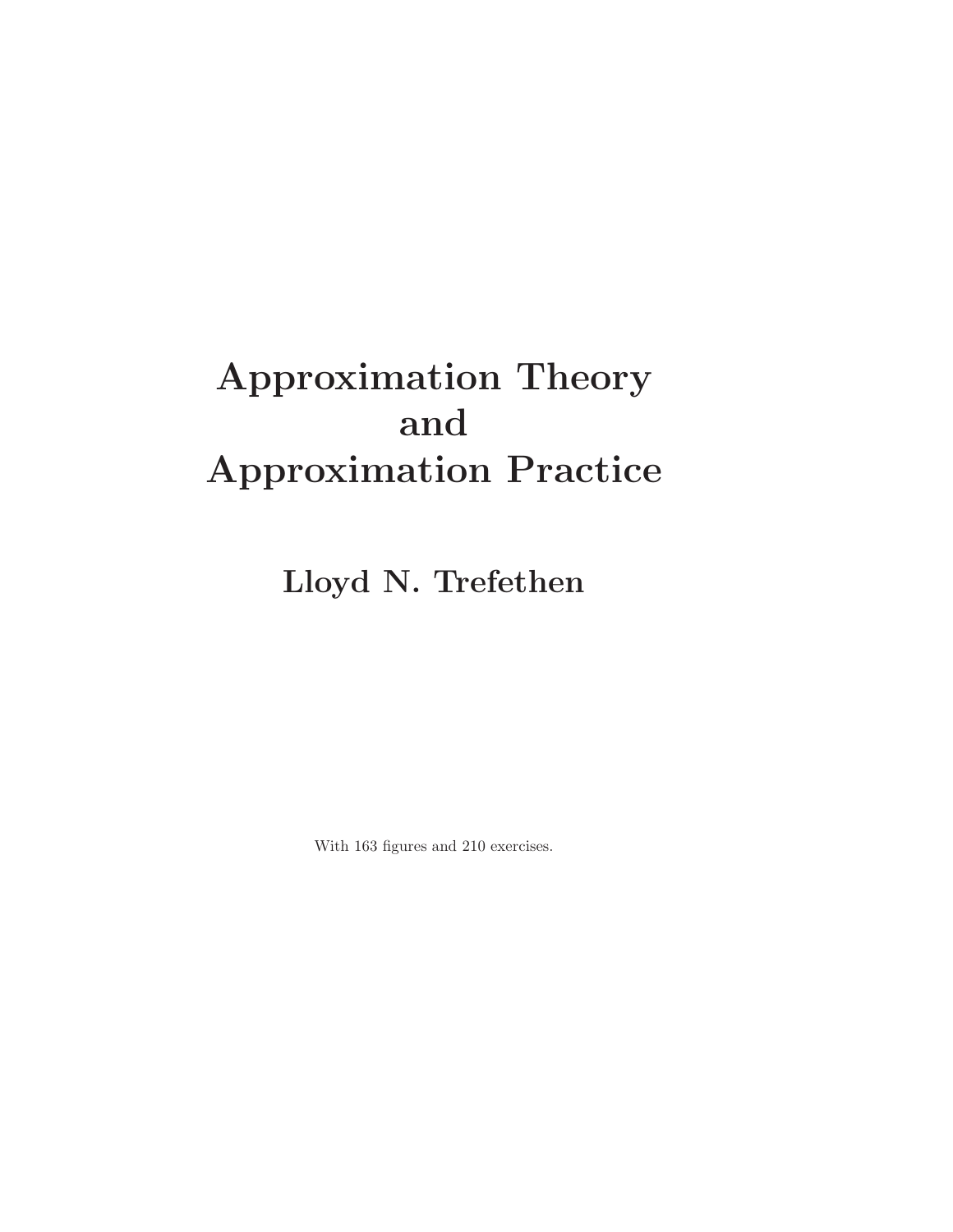For Kate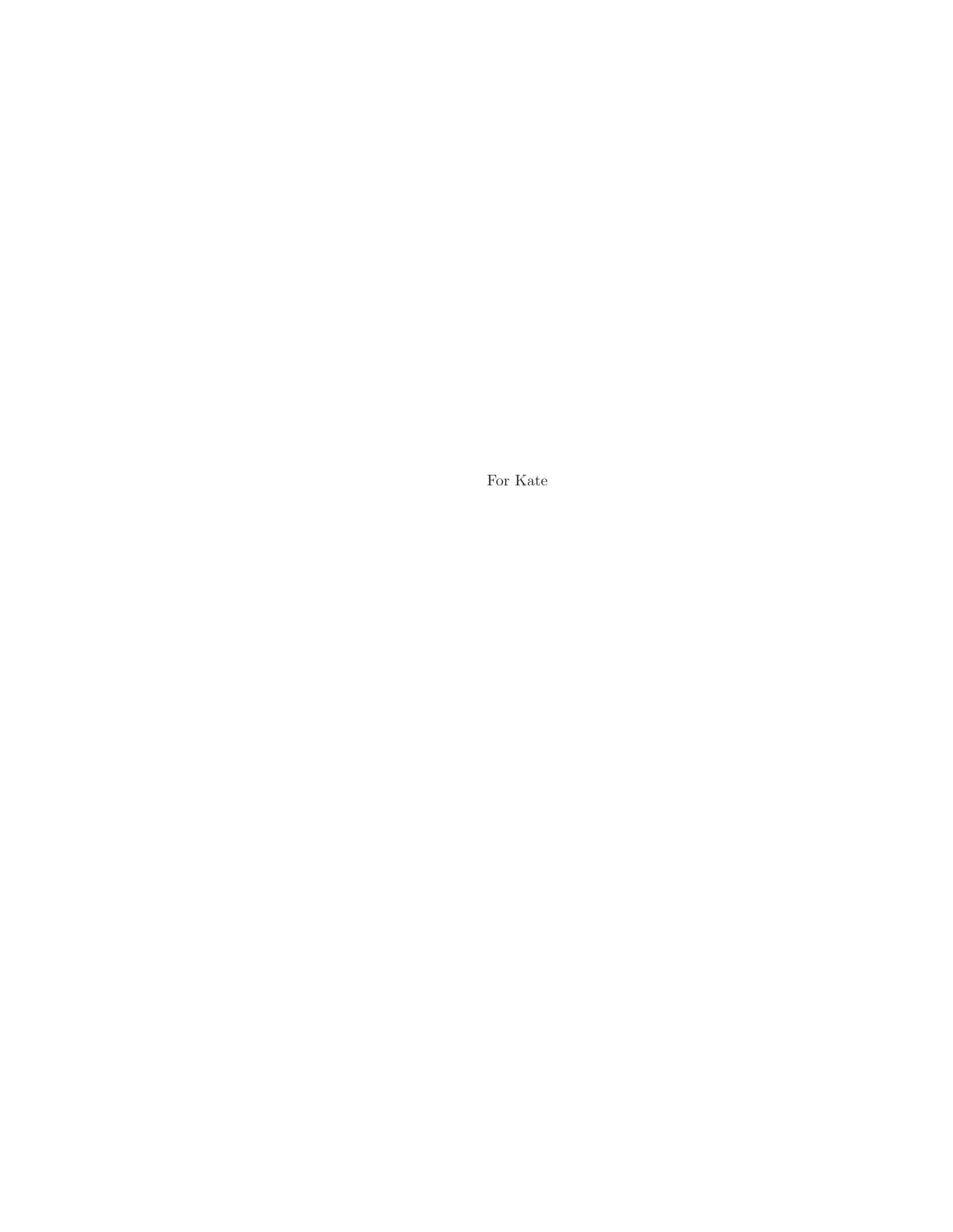## Contents

- 1. Introduction, 1
- 2. Chebyshev points and interpolants, 6
- 3. Chebyshev polynomials and series, 12
- 4. Interpolants, projections, and aliasing, 24
- 5. Barycentric interpolation formula, 31
- 6. Weierstrass approximation theorem, 40
- 7. Convergence for differentiable functions, 46
- 8. Convergence for analytic functions, 53
- 9. Gibbs phenomenon, 62
- 10. Best approximation, 71
- 11. Hermite integral formula, 79
- 12. Potential theory and approximation, 86
- 13. Equispaced points, Runge phenomenon, 93
- 14. Discussion of high-order interpolation, 101
- 15. Lebesgue constants, 105
- 16. Best and near-best, 116
- 17. Orthogonal polynomials, 123
- 18. Polynomial roots and colleague matrices, 132
- 19. Clenshaw–Curtis and Gauss quadrature, 142
- 20. Carathéodory–Fejér approximation, 153
- 21. Spectral methods, 163
- 22. Linear approximation: beyond polynomials, 175
- 23. Nonlinear approximation: why rational functions?, 187
- 24. Rational best approximation, 198
- 25. Two famous problems, 207
- 26. Rational interpolation and linearized least-squares, 219
- 27. Padé approximation, 232
- 28. Analytic continuation and convergence acceleration, 247

Appendix: Six myths of polynomial interpolation and quadrature, 260 References, 270

Index, 297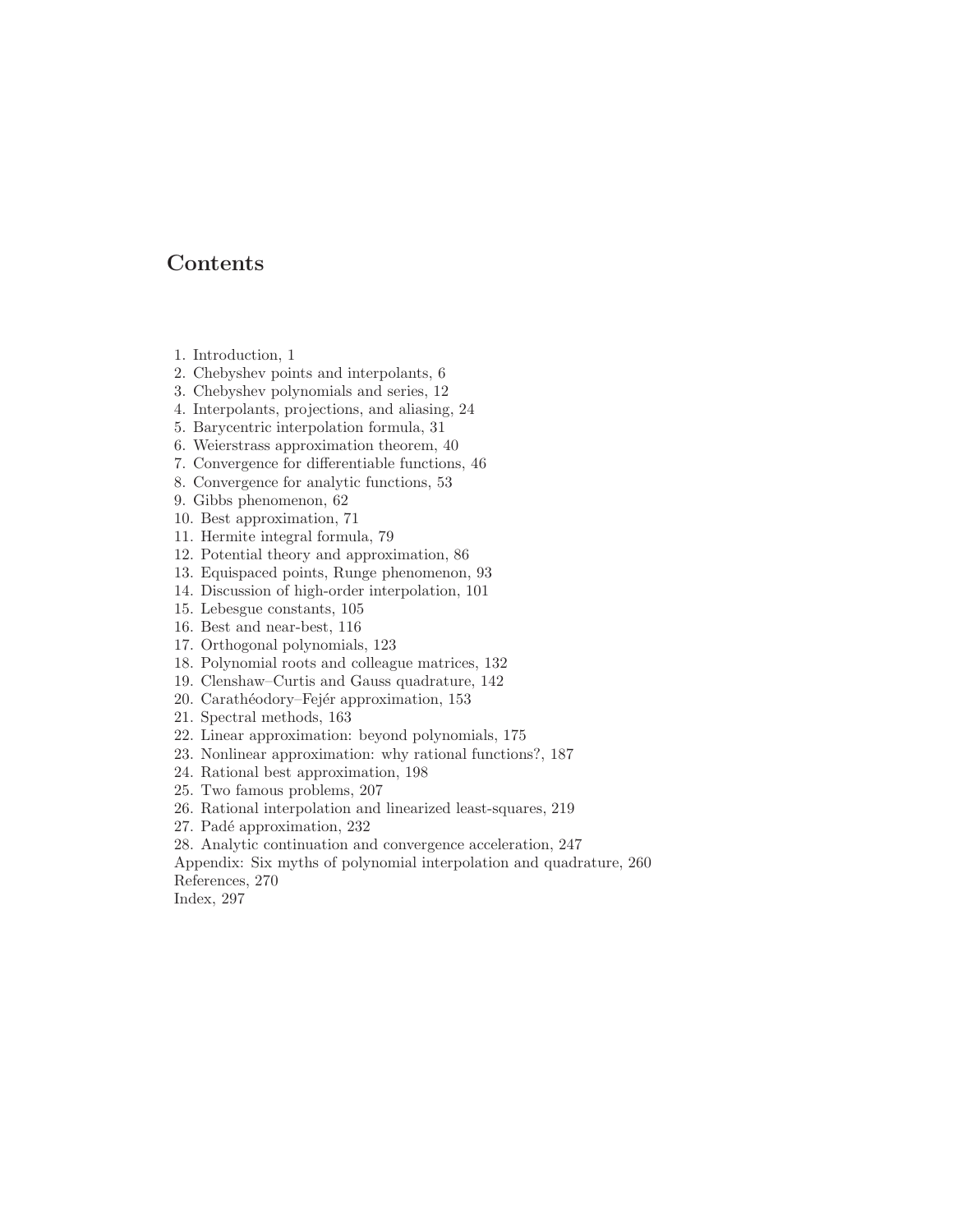# 1. Introduction

Welcome to a beautiful subject!—the constructive approximation of functions. And welcome to a rather unusual book.

Approximation theory is an established field, and my aim is to teach you some of its most important ideas and results, centered on classical topics related to polynomials and rational functions. The style of this book, however, is quite different from what you will find elsewhere. Everything is illustrated computationally with the help of the Chebfun software package in Matlab, from Chebyshev interpolants to Lebesgue constants, from the Weierstrass approximation theorem to the Remez algorithm. Everything is practical and fast, so we will routinely compute polynomial interpolants or Gauss quadrature weights for tens of thousands of points. In fact, each chapter of this book is a single Matlab M-file, and the book has been produced by executing these files with the Matlab "publish" facility. The chapters come from M-files called chap1.m, ..., chap28.m and you can download them and use them as templates to be modified for explorations of your own.

Beginners are welcome, and so are experts, who will find familiar topics approached from new angles and familiar conclusions turned on their heads. Indeed, the field of approximation theory came of age in an era of polynomials of degrees perhaps  $O(10)$ . Now that  $O(1000)$  is easy and  $O(1,000,000)$  is not hard, different questions come to the fore. For example, we shall see that "best" approximants are hardly better than "near-best", though they are much harder to compute, and that, contrary to widespread misconceptions, numerical methods based on high-order polynomials can be extremely efficient and robust.

This is a book about approximation, not Chebfun, and for the most part we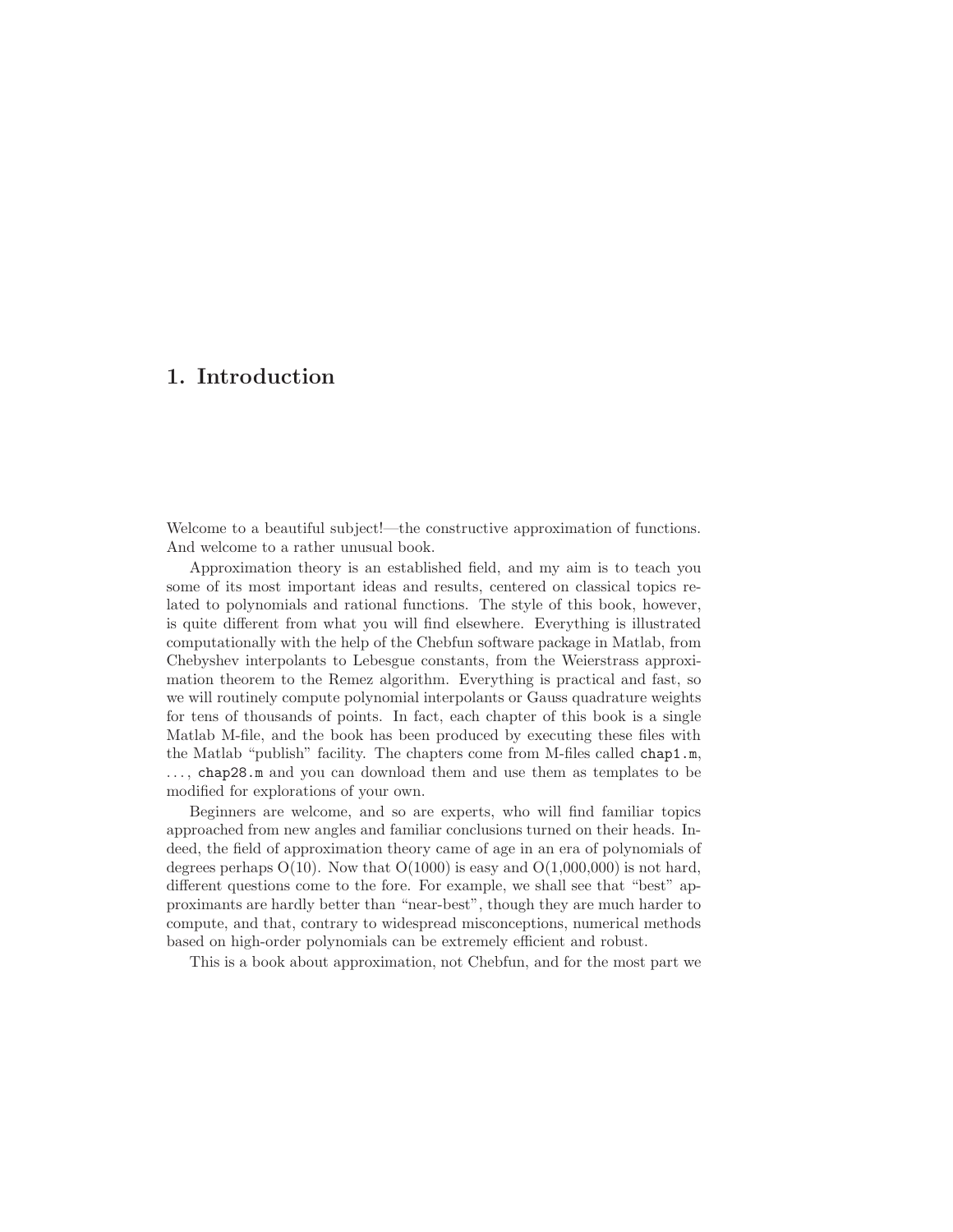shall use Chebfun tools with little explanation. For information about Chebfun, see http://www.maths.ox.ac.uk/chebfun. In the course of the book we shall use Chebfun overloads of the following Matlab functions, among others:

CONV, CUMSUM, DIFF, INTERP1, NORM, POLY, POLYFIT, ROOTS, SPLINE

as well as additional Chebfun commands such as

CF, CHEBELLIPSEPLOT, CHEBPADE, CHEBPOLY, CHEBPTS, LEBESGUE, LEGPOLY, LEGPTS, PADEAPPROX, RATINTERP, REMEZ.

There are quite a number of excellent books on approximation theory. Three classics are [Cheney 1966], [Davis 1975], and [Meinardus 1967], and a slightly more recent computationally oriented classic is [Powell 1981]. Perhaps the first approximation theory text was [Borel 1905].

A good deal of my emphasis will be on ideas related to Chebyshev points and polynomials, whose origins go back more than a century to mathematicians including Chebyshev  $(1821-1894)$ , de la Vallée Poussin  $(1866-1962)$ , Bernstein (1880–1968), and Jackson (1888–1946). In the computer era, some of the early figures who developed "Chebyshev technology," in approximately chronological order, were Lanczos, Clenshaw, Babenko, Good, Fox, Elliott, Mason, Orszag, and V. I. Lebedev. Books on Chebyshev polynomials have been published by Snyder [1966], Fox and Parker [1968], Paszkowski [1975], Rivlin [1990], and Mason and Handscomb [2003]. One reason we emphasize Chebyshev technology so much is that in practice, for working with functions on intervals, these methods are unbeatable. For example, we shall see in Chapter 16 that the difference in approximation power between Chebyshev and "optimal" interpolation points is utterly negligible. Another reason is that if you know the Chebyshev material well, this is the best possible foundation for work on other approximation topics, and for understanding the links with Fourier analysis.

My style is conversational, but that doesn't mean the material is all elementary. The book aims to be more readable than most, and the numerical experiments help achieve this. At the same time, theorems are stated and proofs are given, often rather tersely, without all the details spelled out. It is assumed that the reader is comfortable with rigorous mathematical arguments and familiar with ideas like continuous functions on compact sets, Lipschitz continuity, contour integrals in the complex plane, and norms of operators. If you are a student, I hope you are an advanced undergraduate or graduate who has taken courses in numerical analysis and complex analysis. If you are a seasoned mathematician, I hope you are also a Matlab user.

Each chapter has a collection of exercises, which span a wide range from mathematical theory to Chebfun-based numerical experimentation. Please do not skip the numerical exercises! If you are going to do that, you might as well put this book aside and read one of the classics from the 1960s.

To give readers easy access to all the examples in executable form, the book was produced using publish in LAT<sub>EX</sub> mode: thus this chapter, for example, can be generated with the Matlab command publish('chap1','latex'). To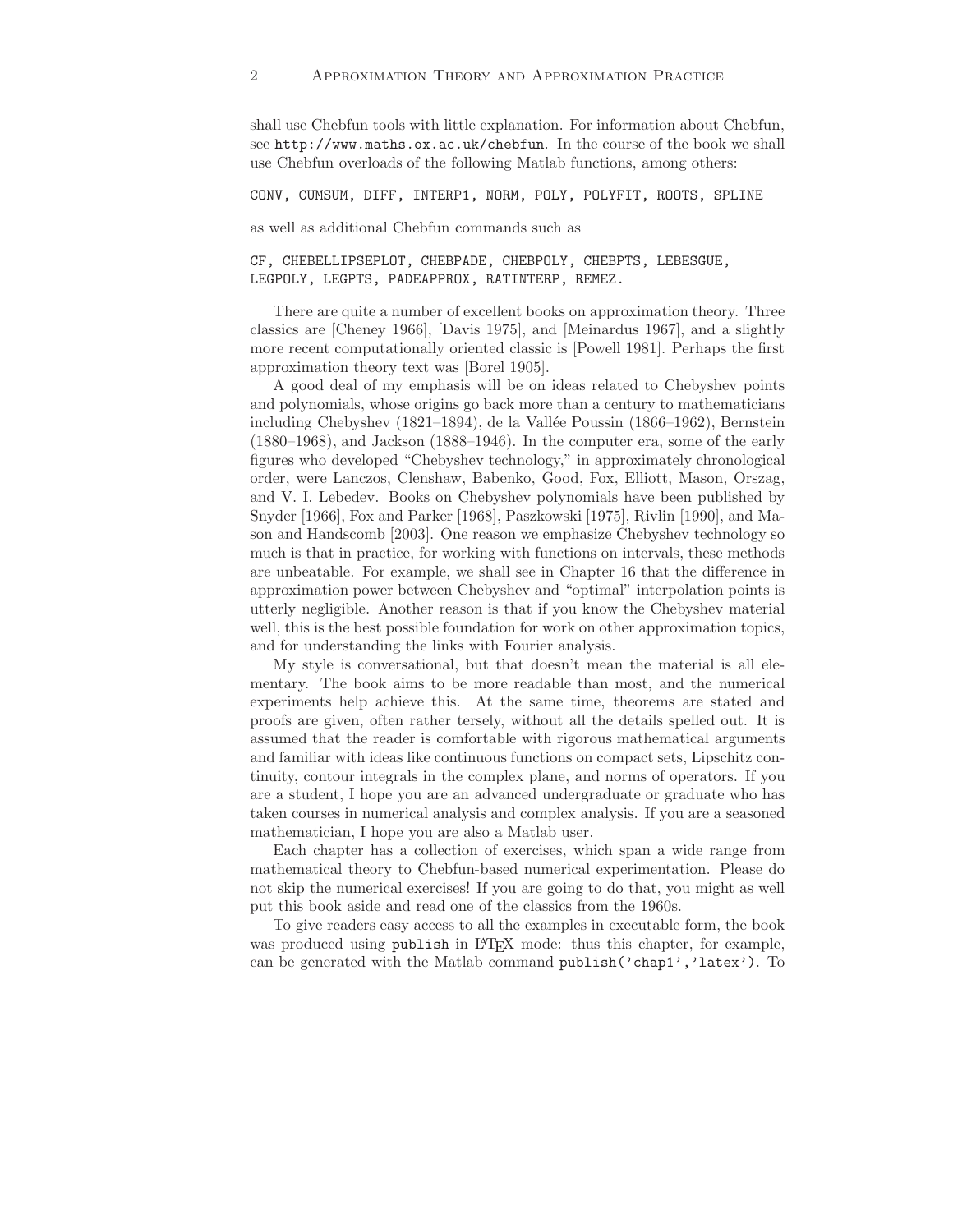achieve the desired layout, we begin each chapter by setting a few default parameters concerning line widths for plots, etc., which are collected in an M-file called ATAPformats that is included with the standard distribution of Chebfun. Most readers can ignore these details and simply apply publish to each chapter. For the actual production of the printed book, publish was executed not chapter-by-chapter but on a concatenation of all the chapters, and a few tweaks were made to the resulting LAT<sub>EX</sub> file, including removal of Matlab commands whose effects are evident from looking at the figures, like title, axis, hold off, and grid on.

The Lagrange interpolation formula was discovered by Waring, the Gibbs phenomenon was discovered by Wilbraham, and the Hermite integral formula is due to Cauchy. These are just some of the instances of Stigler's Law in approximation theory, and in writing this book I have taken pleasure in trying to cite the originator of each of the main ideas. Thus the entries in the References stretch back several centuries, and each has an editorial comment attached. Often the original papers are surprisingly readable and insightful, at least if you are comfortable with French or German, and in any case, it seems particularly important to pay heed to original sources in a book like this that aims to reexamine material that has grown too standardized in the textbooks. Another reason for looking at original sources is that in the last few years it has become far easier to track them down, thanks to the digitization of journals, though there are always difficult special cases like [Wilbraham 1848], which I finally found in an elegant leather-bound volume in the Balliol College library. No doubt I have missed originators of certain ideas, and I would be glad to be corrected on such points by readers. For a great deal of information about approximation theory, including links to dozens of classic papers, see the History of Approximation Theory web site at http://www.math.technion.ac.il/hat/.

Perhaps I may add a further personal comment. As an undergraduate and graduate student in the late 1970s and early 1980s, one of my main interests was approximation theory. I regarded this subject as the foundation of my wider field of numerical analysis, but as the years passed, research in approximation theory came to seem to me dry and academic, and I moved into other areas. Now times have changed, computers have changed, and my perceptions have changed. I now again regard approximation theory as exceedingly close to computing, and in this book we shall discuss many practical numerical problems, including interpolation, quadrature, rootfinding, analytic continuation, extrapolation of sequences and series, and solution of differential equations.

Why is approximation theory useful? The answer goes much further than the rather tired old fact that your computer relies on approximations to evaluate functions like  $sin(x)$  and  $exp(x)$ . For my personal answer to the question, concerning polynomials and rational functions in particular, take a look at the last three pages of Chapter 23, beginning with the quotes of Runge and Kirchberger from the beginning of the 20th century. There are also many other fascinating and important topics of approximation theory not touched upon in this volume, including splines, wavelets, radial basis functions, compressed sensing, and multivariate approximations of all kinds.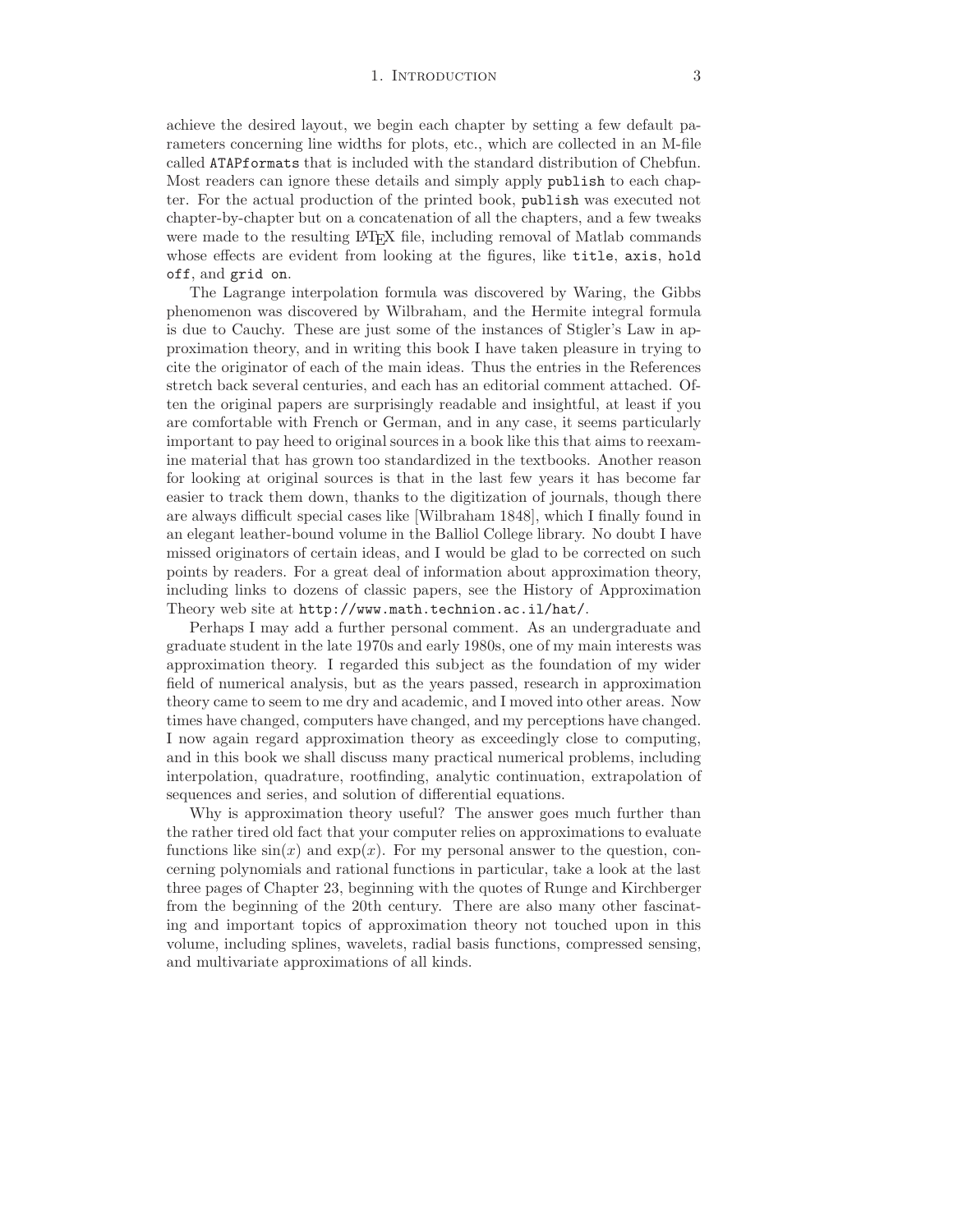#### 4 Approximation Theory and Approximation Practice

In summary, here are some distinctive features of this book:

- The emphasis is on topics close to numerical algorithms.
- Everything is illustrated with Chebfun.
- Each chapter is a publishable M-file, available online.
- There is a bias toward theorems and methods for analytic functions, which appear so often in applications, rather than on functions at the edge of discontinuity with their seductive theoretical challenges.
- Original sources are cited rather than textbooks, and each item in the bibliography is listed with an editorial comment.

At a more detailed level, virtually every chapter contains mathematical and scholarly novelties. Examples are the use of barycentric formulas beginning in Chapter 5, the tracing of barycentric formulas and the Hermite integral formula back to Jacobi in 1825 and Cauchy in 1826, Theorem 7.1 on the size of Chebyshev coefficients, the introduction to potential theory in Chapter 12, the discussion in Chapter 14 of prevailing misconceptions about interpolation, the presentation of colleague matrices for rootfinding in Chapter 18 with Jacobi matrices for quadrature as a special case in Chapter 19, Theorem 19.5 showing that Clenshaw–Curtis quadrature converges about as fast as Gauss quadrature, the first textbook presentation of Carathódory–Fejér approximation in Chapter 20, the explanation in Chapter 22 of why polynomials are not optimal functions for linear approximation, the extensive discussion in Chapter 23 of the uses of rational approximations, and the SVD-based algorithms for robust rational interpolation and linearized least-squares fitting and Padé approximation in Chapters 26 and 27.

All in all, we shall see that there is scarcely an idea in classical approximation theory that cannot be illustrated in a few lines of Chebfun code, and as I first imagined around 1975, anyone who wants to be expert at numerical computation really does need to know this material.

Dozens of people have helped me in preparing this book. I cannot name them all, but I would like to thank in particular Serkan Gugercin, Nick Higham, Jörg Liesen, Ricardo Pachón, and Ivo Panayotov for reading the whole text and making many useful suggestions, Jean-Paul Berrut for teaching me about rational functions and barycentric formulas, Folkmar Bornemann for bringing to light historical surprises involving Jacobi, Cauchy, and Marcel Riesz, and Volker Mehrmann for hosting a sabbatical visit to the Technical University of Berlin in 2010 during which much of the work was done. I am grateful to Max Jensen of the University of Durham, whose invitation to give a 50-minute talk in March 2009 sparked the whole project, and to Marlis Hochbruck and Caroline Lasser for testing a draft of the book with their students in Karlsruhe and Munich. Here in the Numerical Analysis Group at Oxford, Endre Süli and Andy Wathen have been the finest colleagues one could ask for these past fifteen years, and the remarkable Lotti Ekert makes everything run smoothly. Finally, none of this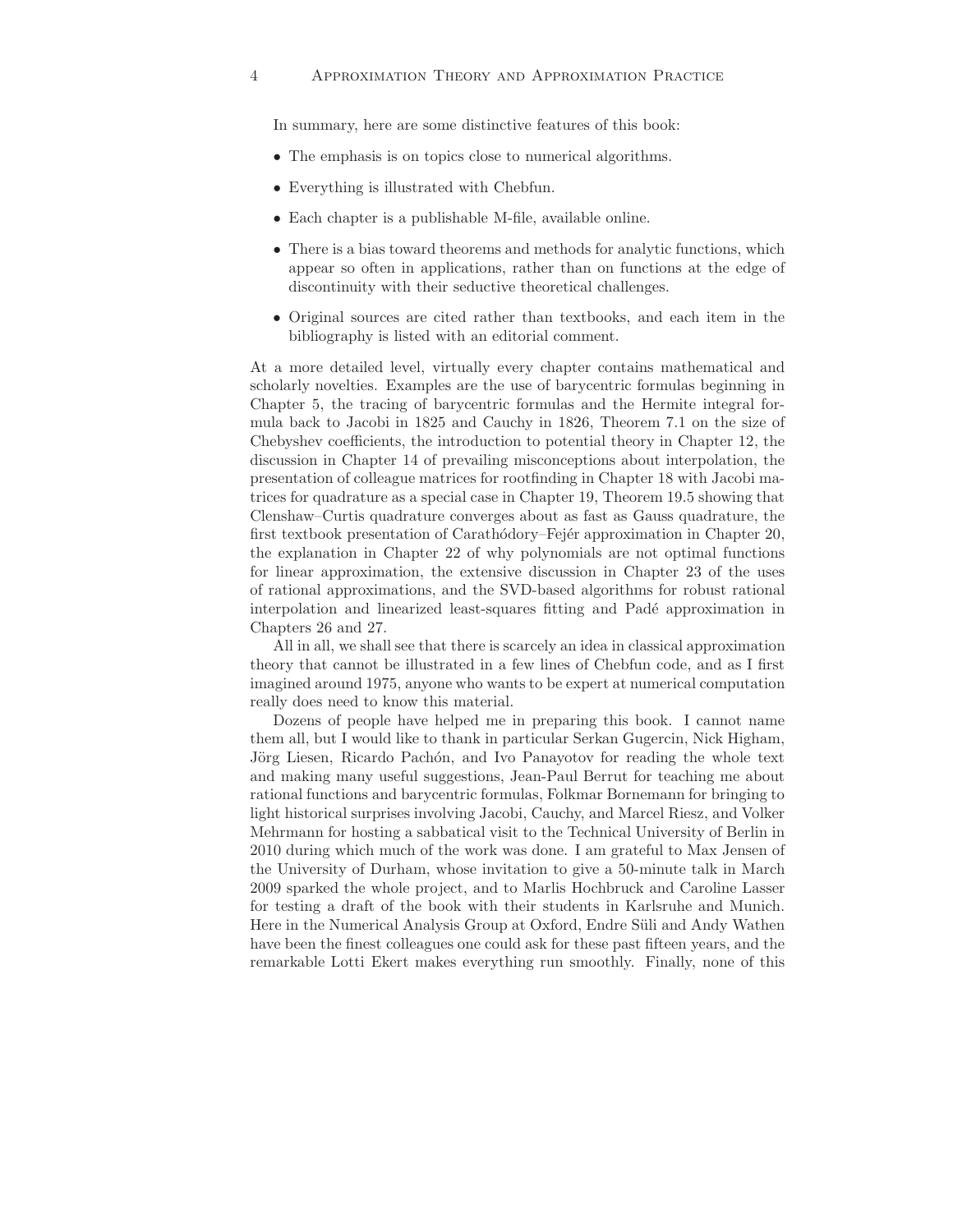would have been possible without the team who have made Chebfun so powerful and beautiful, my good friends Zachary Battles, Asgeir Birkisson, Toby Driscoll, ´ Pedro Gonnet, Stefan Güttel, Nick Hale, Ricardo Pachón, Rodrigo Platte, Mark Richardson, and Alex Townsend.

Exercise 1.1. Chebfun download. Download Chebfun from the web site at http://www.maths.ox.ac.uk/chebfun and install it in your Matlab path as instructed there. Execute chebtest to make sure things are working, and note the time taken. Execute chebtest again and note how much speedup there is now that various files have been brought into memory. Now read Chapter 1 of the online *Chebfun Guide*, and look at the list of Examples.

Exercise 1.2. The publish command. Execute help publish and doc publish in Matlab to learn the basics of how the publish command works. Then download the files chap1.m and chap2.m from http://www.maths.ox.ac.uk/chebfun/ATAP and publish them with publish('chap1','latex') followed by appropriate LATEX commands. If you are a student taking a course for which you are expected to turn in writeups of the exercises, I recommend that you make it your habit to produce them with publish.

Exercise 1.3. Textbook X. Buy or borrow a copy of an approximation theory textbook, which we shall call  $X$ ; good examples are the books of Achieser, Braess, Cheney, Davis, Lorentz, Meinardus, Natanson, Powell, Rice, Rivlin, Schönhage, Timan, and Watson listed in the References. As you work through Approximation Theory and Approximation Practice, keep X at your side and get in the habit of comparing treatments of each topic between ATAP and X. (a) What are the author, title, and publication date of  $X$ ? (b) Where did/does the author work and what were/are his/her dates? (c) Look at the first three theorems in X and write down one of them that interests you. You do not have to write down the proof.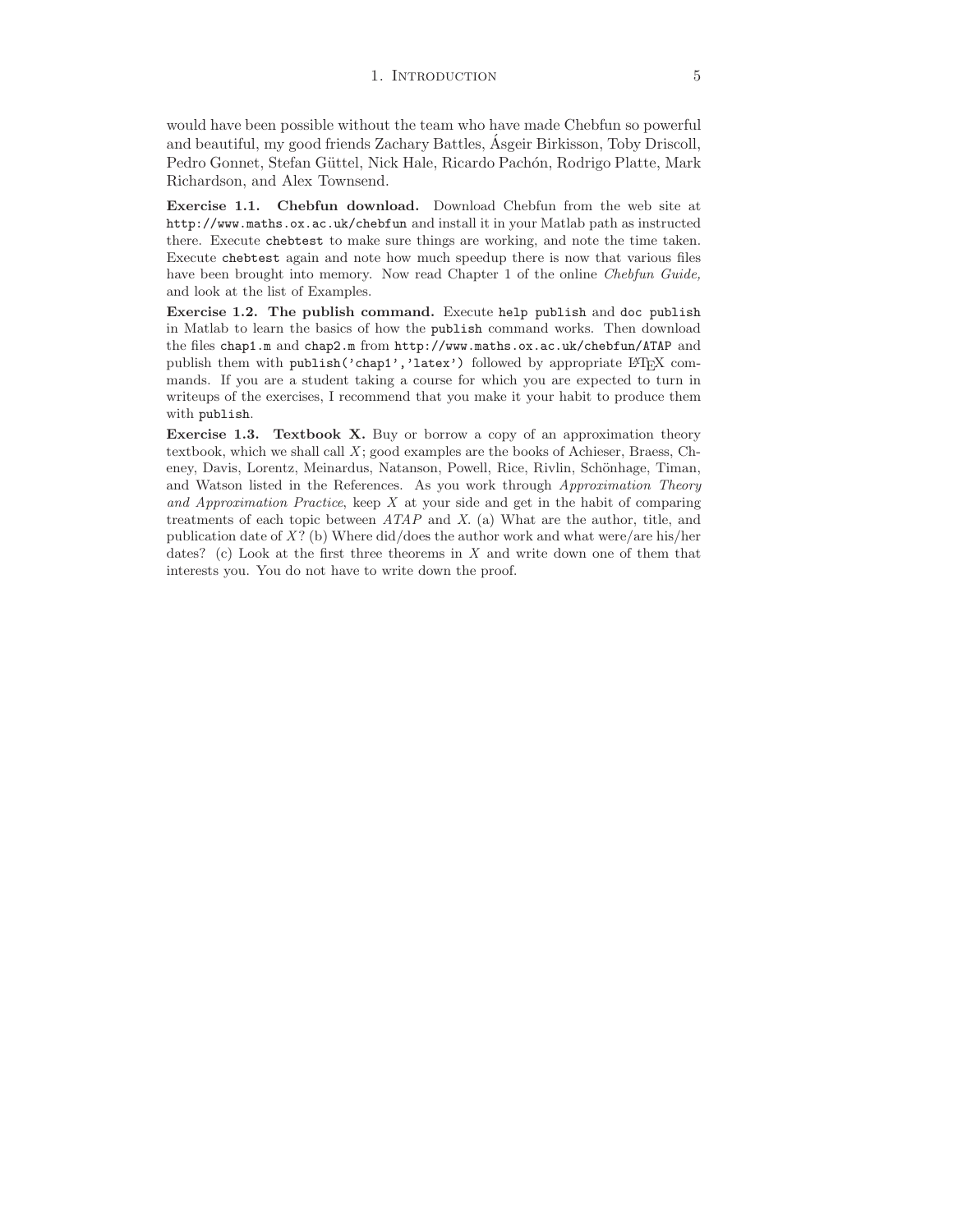# 2. Chebyshev points and interpolants

Any interval [a, b] can be scaled to  $[-1, 1]$ , so most of the time, we shall just talk about  $[-1, 1]$ .

Let  $n$  be a positive integer:

n = 16;

Consider  $n + 1$  equally spaced angles  $\{\theta_i\}$  from 0 to  $\pi$ :

tt = linspace(0,pi,n+1);

We can think of these as the arguments of  $n+1$  points  $\{z_j\}$  on the upper half of the unit circle in the complex plane. These are the  $(2n)$ <sup>th</sup> roots of unity lying in the closed upper half-plane:

 $zz = exp(1i*t); plot(zz,'.-k')$ 

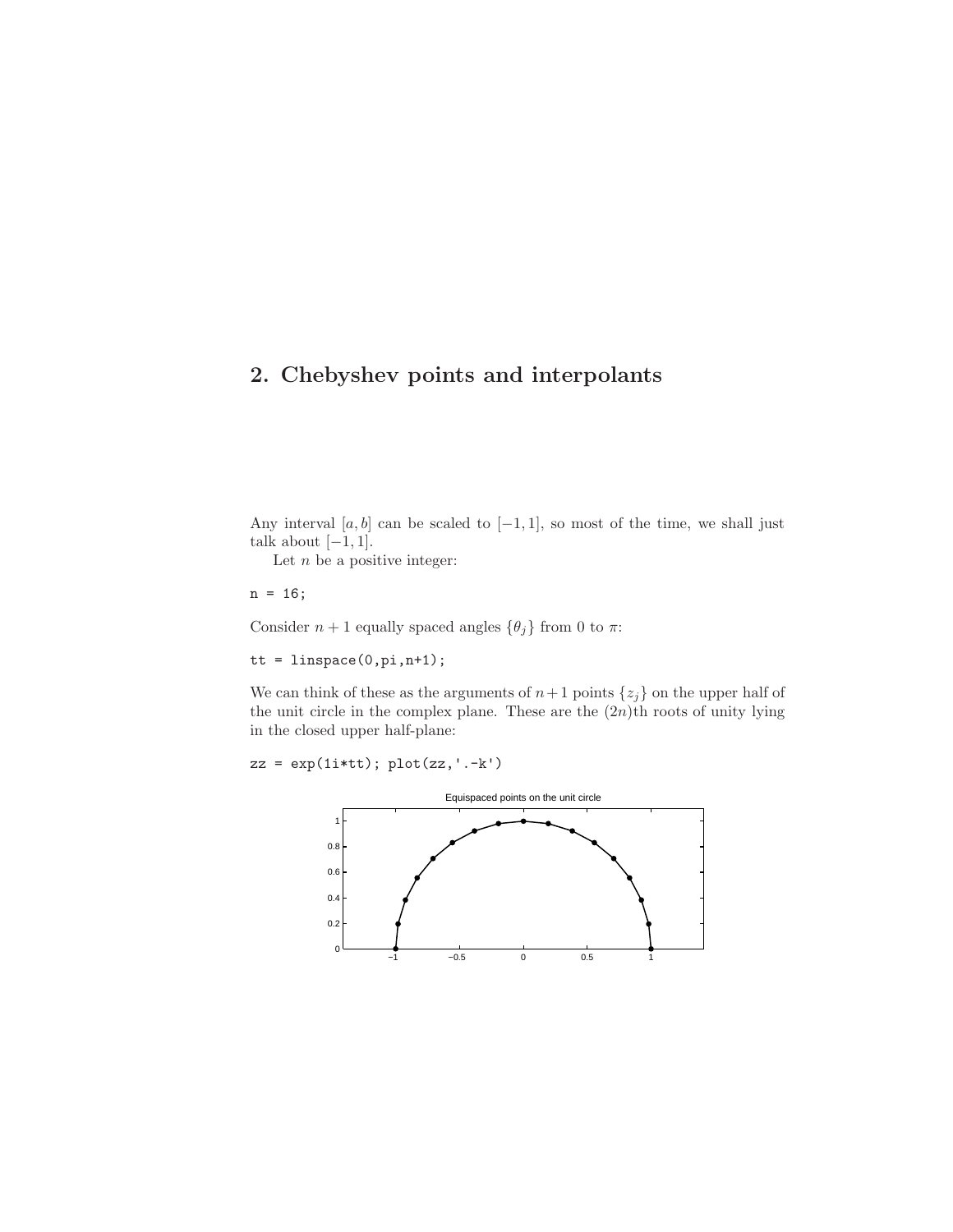The Chebyshev points associated with the parameter  $n$  are the real parts of these points,

$$
x_j = \text{Re } z_j = \frac{1}{2}(z_j + z_j^{-1}), \quad 0 \le j \le n: \tag{2.1}
$$

 $xx = real(zz)$ ;

Some authors use the terms Chebyshev–Lobatto points, Chebyshev extreme points, or Chebyshev points of the second kind, but as these are the points most often used in practical computation, we shall just say Chebyshev points.

Another way to define the Chebyshev points is in terms of the original angles,

$$
x_j = \cos(j\pi/n), \quad 0 \le j \le n,
$$
\n<sup>(2.2)</sup>

 $xx = cos(tt);$ 

and the problem of polynomial interpolation in these points was considered at least as early as [Jackson 1913]. There is also an equivalent Chebfun command chebpts:

```
xx = \text{chebpts}(n+1);
```
Actually this result isn't exactly equivalent, as the ordering is left-to-right rather than right-to-left. Concerning rounding errors when these numbers are calculated numerically, see Exercise 2.3.

Let us add the Chebyshev points to the plot:

hold on, for  $j = 2:n$ ,  $plot([xx(n+2-j)zz(j)], 'k')$ , end plot(xx,0\*xx,'.r')



They cluster near 1 and  $-1$ , with the average spacing as  $n \to \infty$  being given by a density function with square root singularities at both ends (Exercise 2.2).

Let  $\{f_i\}, 0 \leq j \leq n$ , be a set of numbers, which may or may not come from sampling a function  $f(x)$  at the Chebyshev points. Then there exists a unique polynomial p of degree n that interpolates these data, i.e.,  $p(x_j) = f_j$  for each j.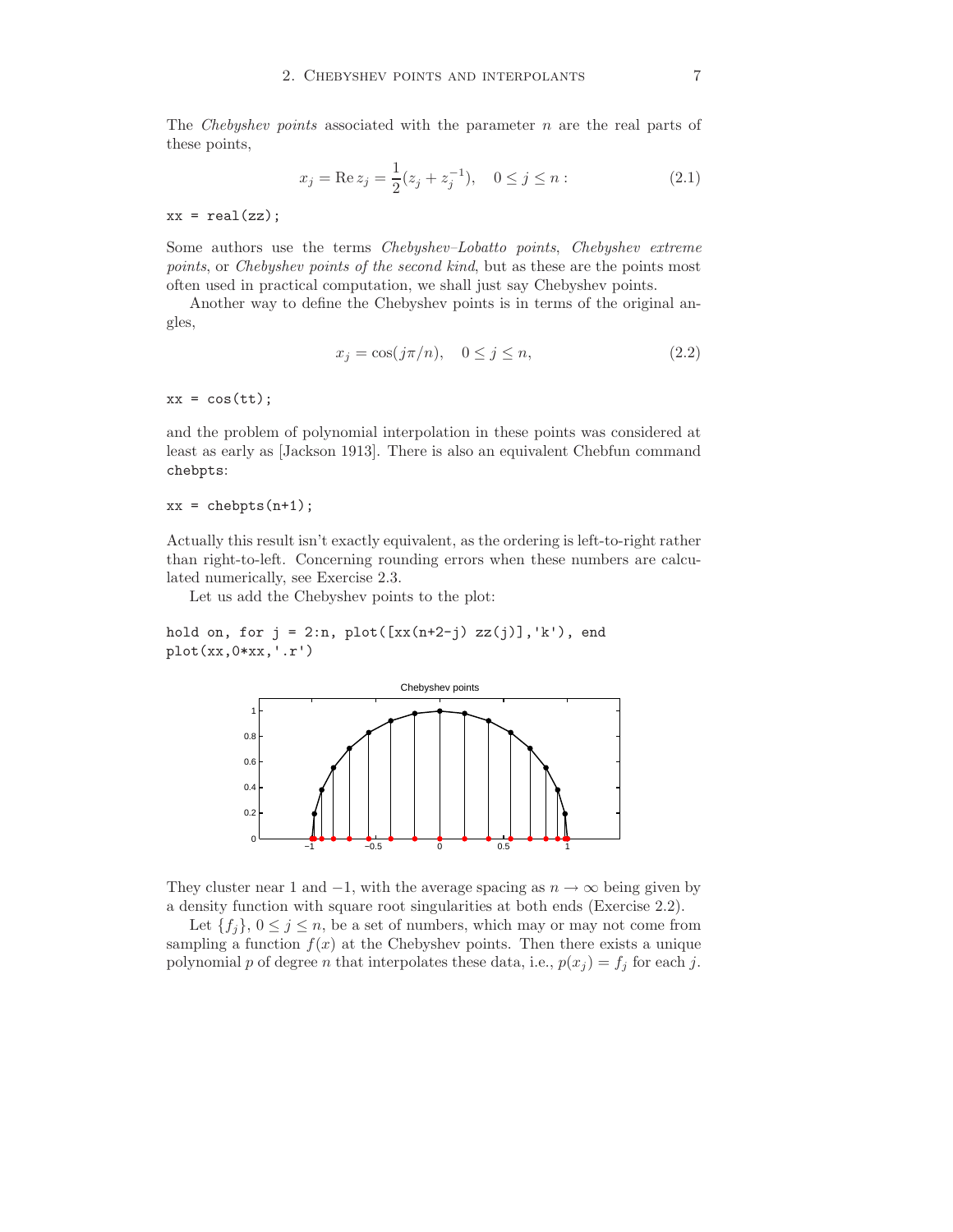When we say "of degree  $n$ ," we mean of degree less than or equal to  $n$ , and we let  $P_n$  denote the set of all such polynomials:

$$
\mathcal{P}_n = \{ \text{polynomials of degree at most } n \}. \tag{2.3}
$$

As we trust the reader already knows, the existence and uniqueness of polynomial interpolants applies for any distinct set of interpolation points. In the case of Chebyshev points, we call the polynomial the Chebyshev interpolant.

Polynomial interpolants through equally spaced points have terrible properties, as we shall see in Chapters 11–15. Polynomial interpolants through Chebyshev points, however, are excellent. It is the clustering near the ends of the interval that makes the difference, and other sets of points with similar clustering, like Legendre points (Chapter 17), have similarly good behavior. The explanation of this fact has a lot to do with potential theory, a subject we shall introduce in Chapter 12. Specifically, what makes Chebyshev or Legendre points effective is that each one has approximately the same average distance from the others, as measured in the sense of the geometric mean. On the interval  $[-1, 1]$ , this average distance is about 1/2 (Exercise 2.6).

Chebfun is built on Chebyshev interpolants [Battles & Trefethen 2004]. For example, here is a certain step function:

 $x = \text{chebfun}('x'); f = \text{sign}(x) - x/2; \text{plot}(f,'k')$ 



By calling chebfun with a second explicit argument of 6, we can construct the Chebyshev interpolant to  $f$  through 6 points, that is, of degree 5:

 $p = \text{chebfun}(f, 6)$ ; hold on,  $plot(p, '.-')$ 

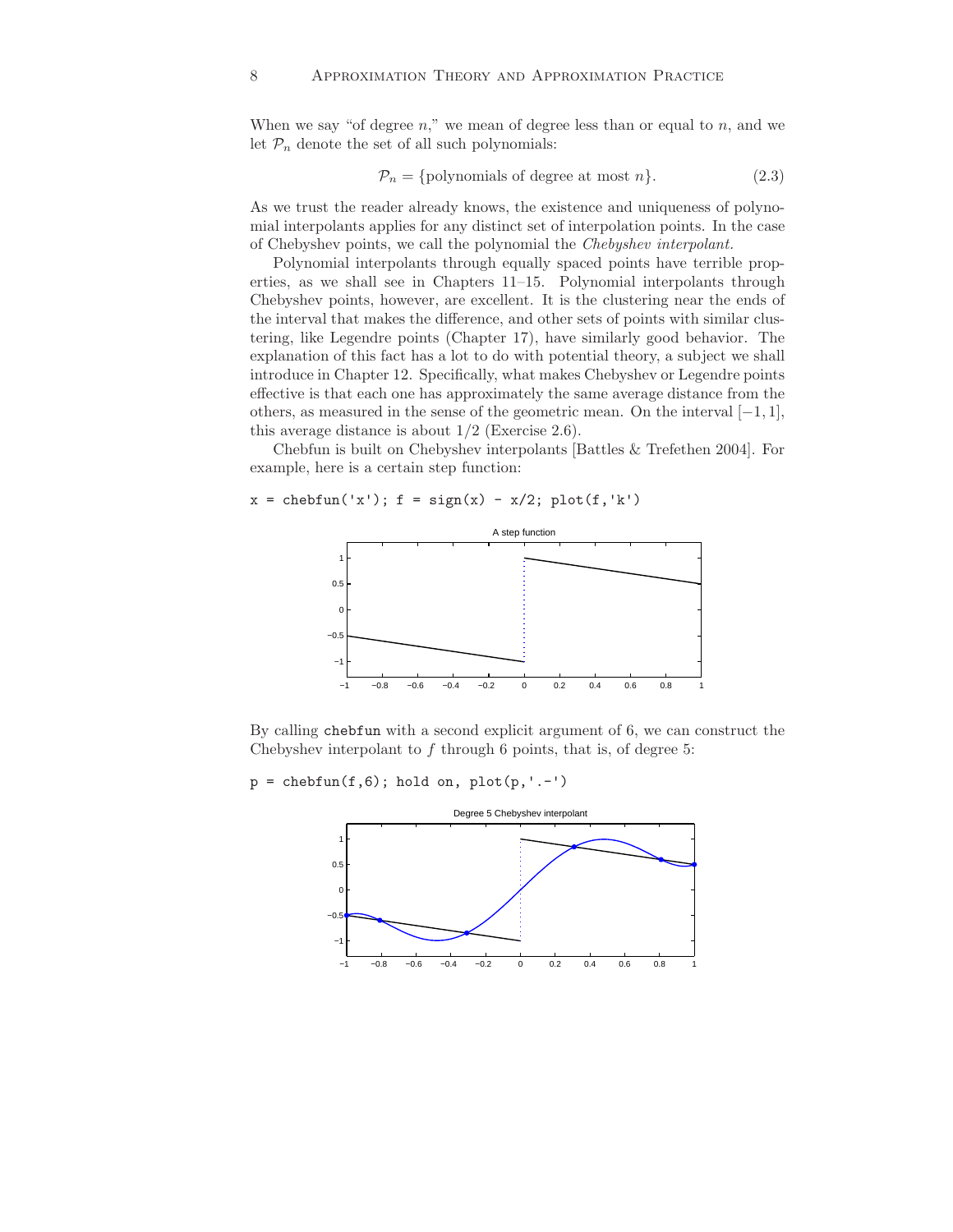Similarly, here is the Chebyshev interpolant of degree 25:

 $plot(f,'k')$ ,  $p = chebfun(f,26)$ ; hold on,  $plot(p,'.-')$ 



Here are a more complicated function and its interpolant of degree 100:

 $f = sin(6*x) + sign(sin(x+exp(2*x)))$ ;  $plot(f,'k'), p = chebfun(f,101); hold on, plot(p)$ 



Another way to use the chebfun command is by giving it an explicit vector of data rather than a function to sample, in which case it interprets the vector as data for a Chebyshev interpolant of the appropriate order. Here for example is the interpolant of degree 99 through random data values at 100 Chebyshev points in  $[-1, 1]$ :

 $p = \text{chebfun}(2*\text{rand}(100,1)-1); \text{plot}(p,'-'), \text{ hold on, plot}(p,'.k')$ 

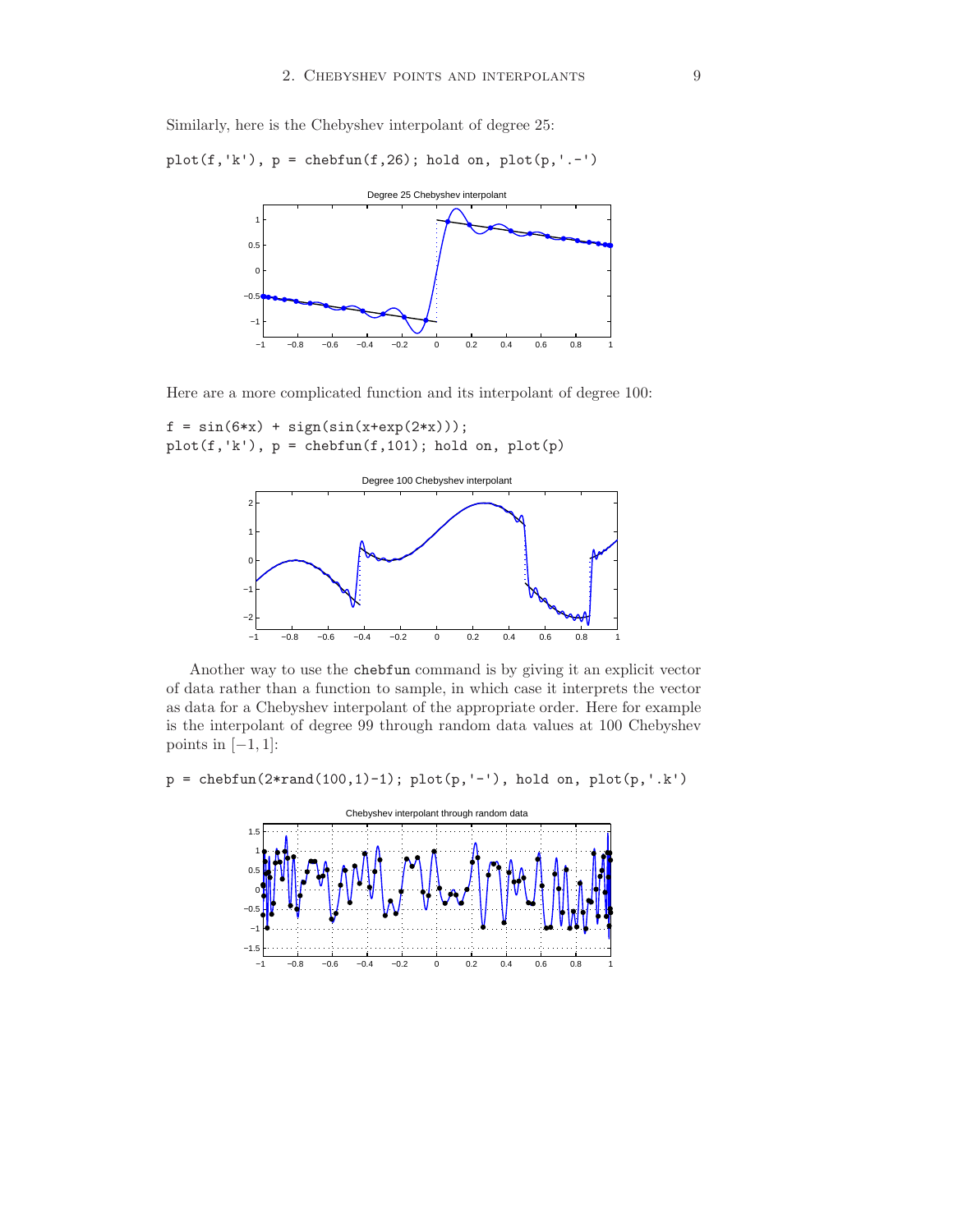This experiment illustrates how robust Chebyshev interpolation is. If we had taken a million points instead of 100, the result would not have been much different mathematically, though it would have been harder to plot. We shall return to this figure in Chapter 15.

For illustrations like these it is interesting to pick data with jumps or wiggles, and Chapter 9 discusses such interpolants systematically. In applications where polynomial interpolants are most useful, however, the data will typically be smooth.

SUMMARY OF CHAPTER 2. Polynomial interpolants in equispaced points in [−1, 1] have very poor approximation properties, but interpolants in Chebyshey points, which cluster near  $\pm 1$ , are excellent.

Exercise 2.1. Chebyshev interpolants through random data. (a) Repeat the experiment of interpolation through random data for 10, 100, 1000, and 10000 points. In each case use minandmax(p) to determine the minimum and maximum values of the interpolant and measure the computer time required for this computation (e.g. using tic and toc). You may find it helpful to increase Chebfun's standard plotting resolution with a command like plot(p,'numpts',10000). (b) In addition to the four plots over  $[-1, 1]$ , use plot $(p, '.-', 'interval', [0.9999 1])$  to produce another plot of the 10000-point interpolant in the interval [0.9999, 1]. How many of the 10000 grid points fall in this interval?

Exercise 2.2. Limiting density as  $n \to \infty$ . (a) Suppose  $x_0, \ldots, x_n$  are  $n+1$ points equally spaced from  $-1$  to 1. If  $-1 \le a < b \le 1$ , what fraction of the points fall in the interval [a, b] in the limit  $n \to \infty$ ? Give an exact formula. (b) Give the analogous formula for the case where  $x_0, \ldots, x_n$  are the Chebyshev points. (c) How does the result of (b) match the number found in [0.9999, 1] in the last exercise for the case  $n = 9999$ ? (d) Show that in the limit  $n \to \infty$ , the density of the Chebyshev points near  $x \in (-1, 1)$  approaches  $N/(\pi\sqrt{1-x^2})$  (see equation (12.10)).

Exercise 2.3. Rounding errors in computing Chebyshev points. On a computer in floating point arithmetic, the formula (2.2) for the Chebyshev points is not so good, because it lacks the expected symmetries. (a) Write a Matlab program that finds the smallest even value  $n \geq 2$  for which, on your computer as computed by this formula,  $x_{n/2} \neq 0$ . (You will probably find that  $n = 2$  is the first such value.) (b) Find the line in the code chebpts.m in which Chebfun computes Chebyshev points. What alternative formula does it use? Explain why this formula achieves perfect symmetry for all  $n$  in floating point arithmetic. (c) Show that this formula is mathematically equivalent to (2.2).

Exercise 2.4. Chebyshev points of the first kind. The Chebyshev points of the first kind, also known as Gauss–Chebyshev points, are obtained by taking the real parts of points on the unit circle mid-way between those we have considered, i.e.  $x_j = \cos((j + \frac{1}{2})\pi/(n+1))$  for integers  $0 \le j \le n$ . Call help chebpts and help legpts to find out how to generate these points in Chebfun and how to generate Legendre points for comparison (these are roots of Legendre polynomials—see Chapter 17). For  $n + 1 = 100$ , what is the maximum difference between a Chebyshev point of the first kind and the corresponding Legendre point? Draw a plot to illustrate as informatively as you can how close these two sets of points are.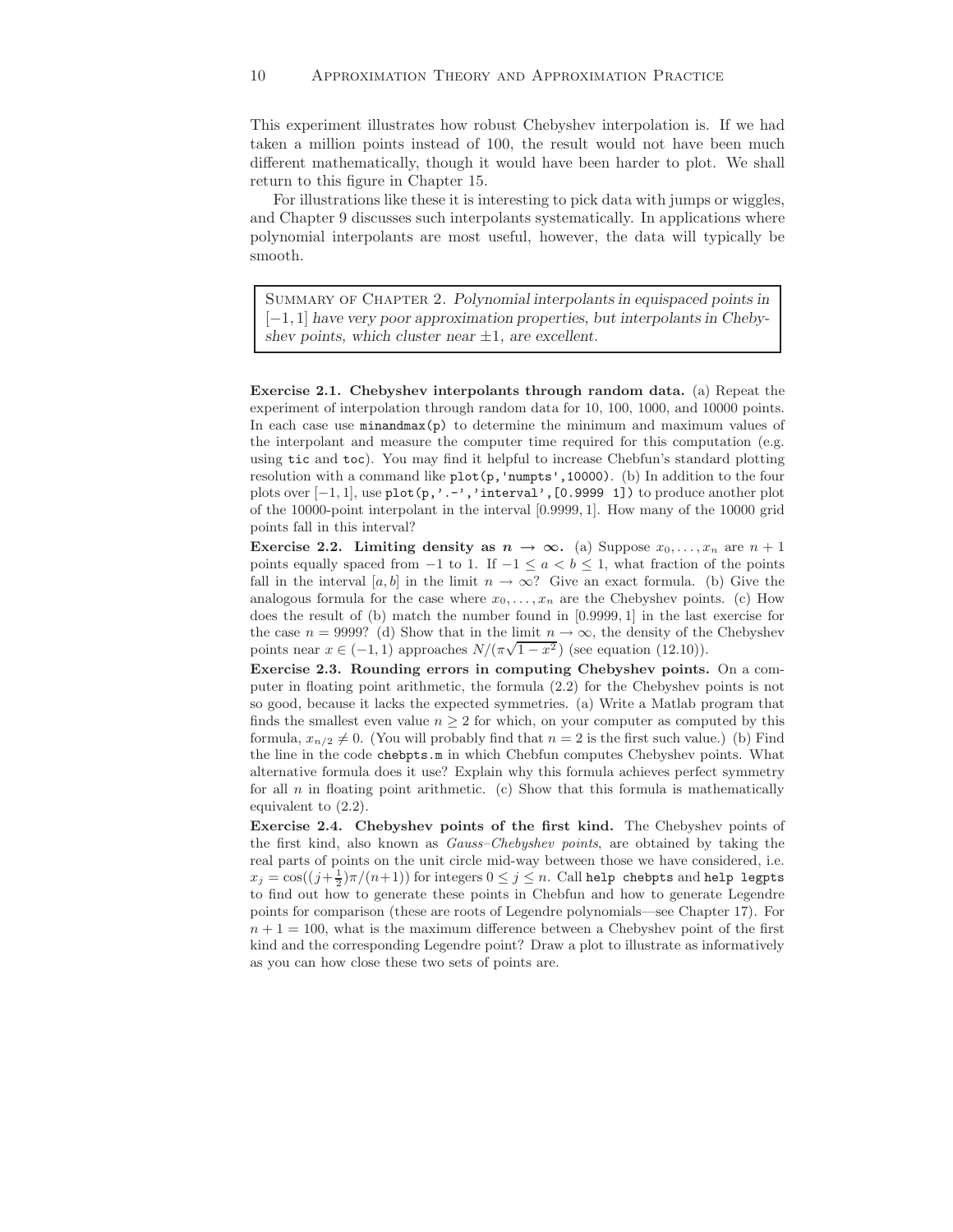Exercise 2.5. Convergence of Chebyshev interpolants. (a) Use Chebfun to produce a plot on a log scale of  $||f - p_n||$  as a function of n for  $f(x) = e^x$  on  $[-1, 1]$ , where  $p_n$  is the Chebyshev interpolant in  $\mathcal{P}_n$ . Take  $\|\cdot\|$  to be the supremum norm, which can be computed by  $norm(f-p, inf)$ . How large must n be for accuracy at the level of machine precision? What happens if  $n$  is increased beyond this point? (b) The same questions for  $f(x) = 1/(1 + 25x^2)$ . Convergence rates like these will be analyzed in Chapters 7 and 8.

Exercise 2.6. Geometric mean distance between points. Write a code meandistance that takes as input a vector of points  $x_0, \ldots, x_n$  in [−1, 1] and produces a plot with  $x_i$  on the horizontal axis and the geometric mean of the distances of  $x_i$  to the other points on the vertical axis. (The Matlab command prod may be useful.) (a) What are the results for Chebyshev points with  $n = 5, 10, 20$ ? (b) The same for Legendre points (see Exercise 2.4). (c) The same for equally spaced points from  $x_0 = -1$  to  $x_n = 1$ .

Exercise 2.7. Chebyshev points scaled to the interval  $[a, b]$ . (a) Use chebpts(10) to print the values of the Chebyshev points in  $[-1, 1]$  for  $n = 9$ . (b) Use chebfun(@sin,10) to compute the degree 9 interpolant  $p(x)$  to  $sin(x)$  in these points. Make a plot showing  $p(x)$  and  $sin(x)$  over the larger interval [−6, 6], and also a semilog plot of  $|f(x) - p(x)|$  over that interval. Comment on the results. (c) Now use chebpts(10, [0 6]) to print the values of the Chebyshev points for  $n = 9$  scaled to the interval  $[0, 6]$ . (d) Use chebfun( $\mathfrak{lsin}$ ,  $[0, 6]$ , 10) to compute the degree 9 interpolant to  $\sin(x)$  in these points, and make the same two plots as before over  $[-6, 6]$ . Comment.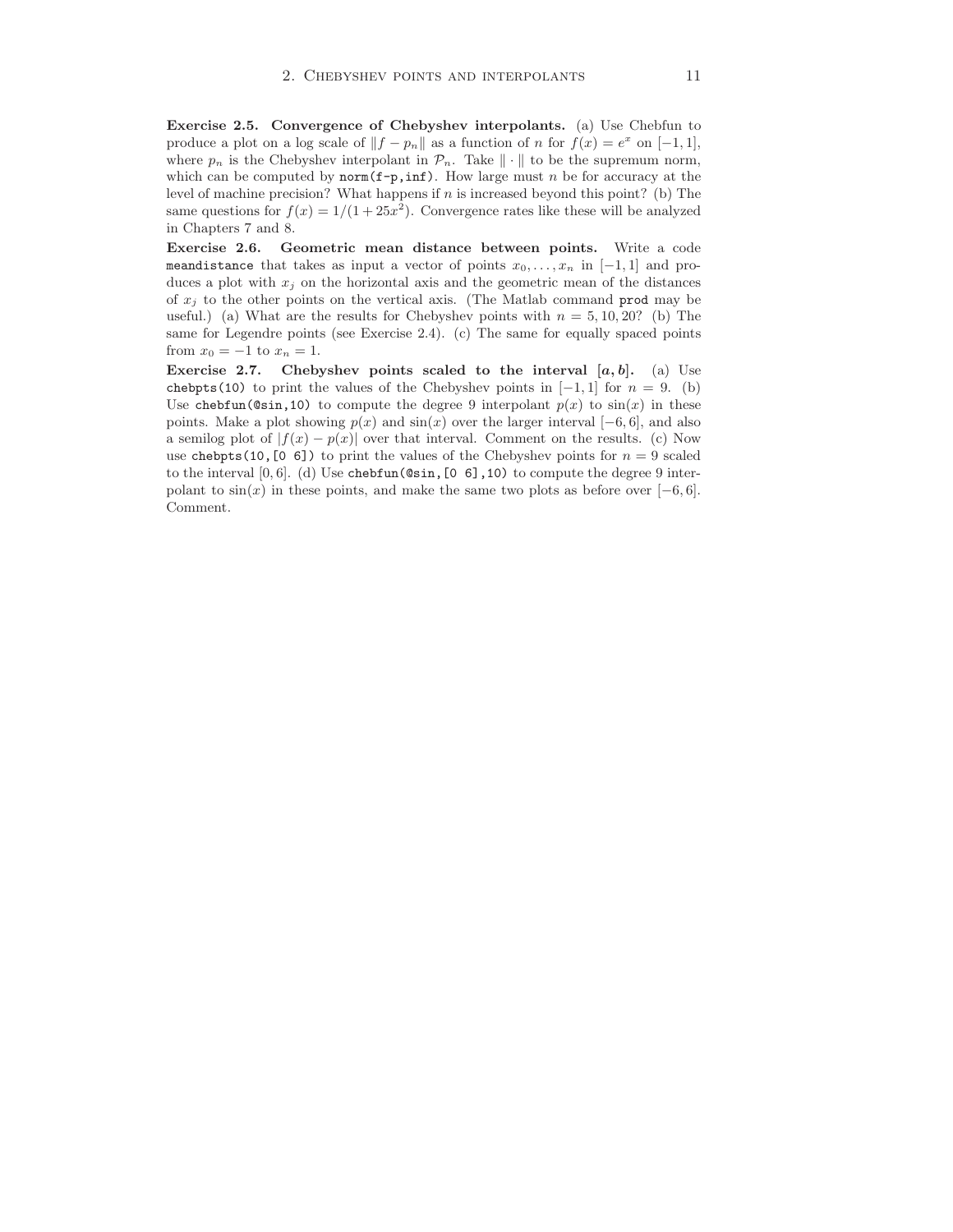# 3. Chebyshev polynomials and series

Throughout applied mathematics, one encounters three closely analogous canonical settings associated with the names of Fourier, Laurent, and Chebyshev. In fact, if we impose certain symmetries in the Fourier and Laurent cases, the analogies become equivalences. The Chebyshev setting is the one of central interest in this book, concerning a variable x and a function f defined on  $[-1, 1]$ :

Chebyshev: 
$$
x \in [-1, 1]
$$
,  $f(x) \approx \sum_{k=0}^{n} a_k T_k(x)$ . (3.1)

Here  $T_k$  is the kth Chebyshev polynomial, which we shall discuss in a moment. For the equivalent Laurent problem, let z be a variable that ranges over the unit circle in the complex plane. Given  $f(x)$ , define a transplanted function  $F(z)$ on the unit circle by the condition  $F(z) = f(x)$ , where  $x = (z + z^{-1})/2$  as in  $(2.1)$ . Note that this means that there are two values of z for each value of x, and F satisfies the symmetry property  $F(z) = F(z^{-1})$ . The series now involves a polynomial in both  $z$  and  $z^{-1}$ , known as a *Laurent polynomial*:

*Laurent:* 
$$
|z| = 1
$$
,  $F(z) = F(z^{-1}) \approx \frac{1}{2} \sum_{k=0}^{n} a_k (z^k + z^{-k})$ . (3.2)

For the equivalent Fourier problem, let  $\theta$  be a variable that ranges over  $[-\pi, \pi]$ , which we regard as a  $2\pi$ -periodic domain. Transplant f and F to a function  $\mathcal F$ defined on  $[-\pi, \pi]$  by setting  $\mathcal{F}(\theta) = F(e^{i\theta}) = f(\cos(\theta))$  as in (2.2). Now we have a 1-to-1 correspondence  $z = e^{i\theta}$  between  $\theta$  and z and a 2-to-1 correspondence between  $\theta$  and x, with the symmetry  $\mathcal{F}(\theta) = \mathcal{F}(-\theta)$ , and the series is a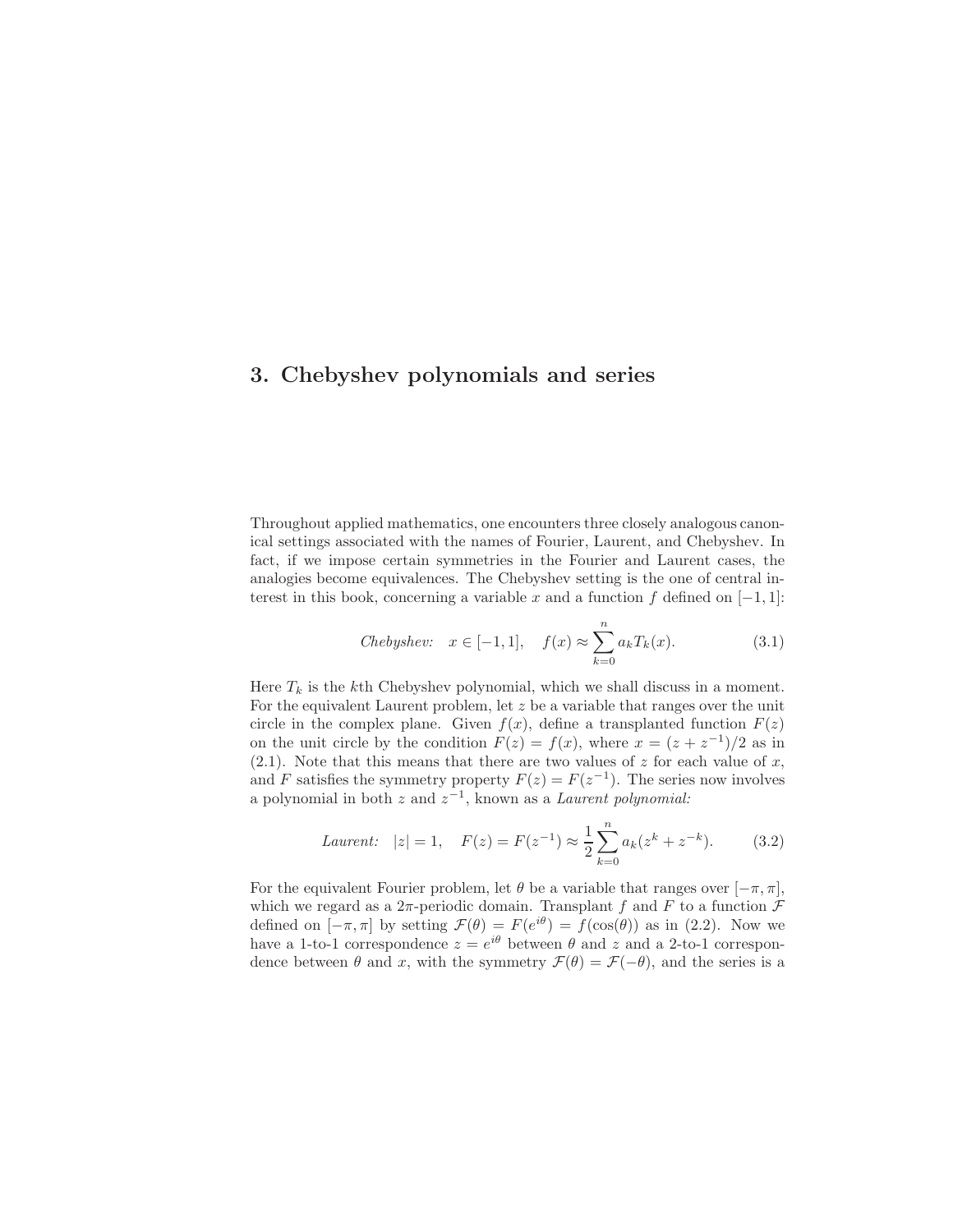trigonometric polynomial:

Fourier: 
$$
\theta \in [-\pi, \pi]
$$
,  $\mathcal{F}(\theta) = \mathcal{F}(-\theta) \approx \frac{1}{2} \sum_{k=0}^{n} a_k (e^{ik\theta} + e^{-ik\theta}).$  (3.3)

One can carry  $(3.1)$ – $(3.3)$  further by introducing canonical systems of grid points in the three settings. We have already seen the  $(n + 1)$ -point Chebyshev grid,

Chebyshev points: 
$$
x_j = \cos(j\pi/n)
$$
,  $0 \le j \le n$ , (3.4)

and we have interpreted these in terms of the  $(2n)$ <sup>th</sup> roots of unity:

*Roots of unity:* 
$$
z_j = e^{ij\pi/n}
$$
,  $-n+1 \le j \le n$ . (3.5)

These grids are transplants of the set of 2n equispaced points in  $[-\pi, \pi]$ :

Equispaced points: 
$$
\theta_j = j\pi/n, \quad -n+1 \leq j \leq n.
$$
 (3.6)

All three of these settings are unassailably important. Real analysts cannot do without Fourier, complex analysts cannot do without Laurent, and numerical analysts cannot do without Chebyshev. Moreover, the mathematics of the connections between the three frameworks is beautiful. But all this symmetry presents an expository problem. Without a doubt, a fully logical treatment should consider x, z, and  $\theta$  in parallel. Each theorem should appear in three forms. Each application should be one of a trio.

It was on this basis that I started to write a book in 2008. The symmetries were elegant, but as the chapters accumulated, I came to realize that this would be a very long book and not a lovable one. The excellent logic was just a dead weight. The next year, I started again with the decision that the book would focus on  $x \in [-1, 1]$ . This is the setting closest to much of approximation theory and numerical analysis, and it has a further special feature: it is the one least familiar to people. Nobody is surprised if you compute a Fourier transform of a million points, but the fact that you can compute a polynomial interpolant through a million Chebyshev points surprises people indeed.

Here then is the mathematical plan for this book. Our central interest will be the approximation of functions  $f(x)$  on [−1, 1]. When it comes to deriving formulas and proving theorems, however, we shall generally transplant to  $F(z)$ on the unit circle so as to make the tools of complex analysis most conveniently available.

Now let us turn to the definitions, already implicit in  $(3.1)$ – $(3.3)$ . The kth Chebyshev polynomial can be defined as the real part of the function  $z^k$  on the unit circle:

$$
x = \frac{1}{2}(z + z^{-1}) = \cos \theta, \quad \theta = \cos^{-1} x,\tag{3.7}
$$

$$
T_k(x) = \frac{1}{2}(z^k + z^{-k}) = \cos(k\theta). \tag{3.8}
$$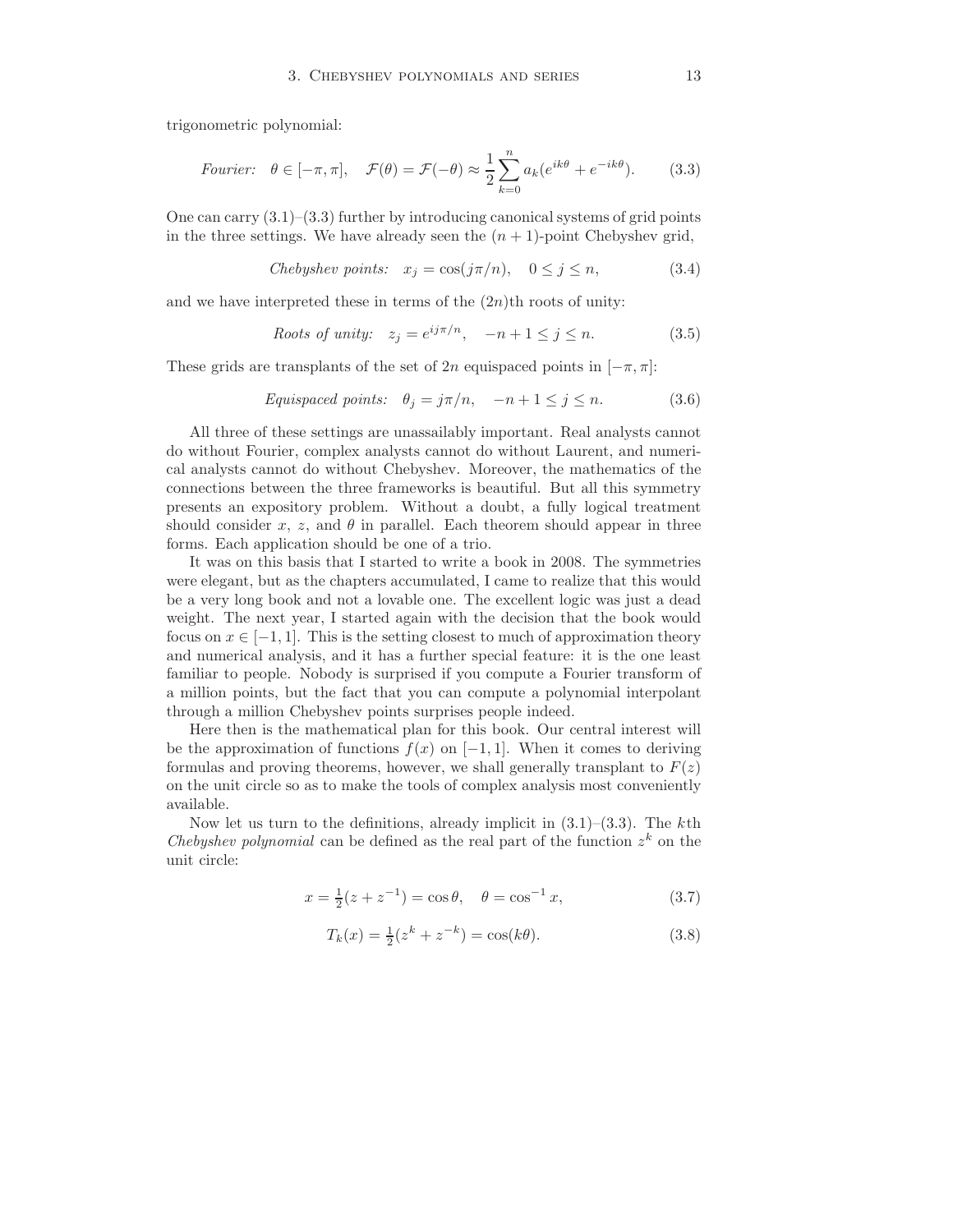(Chebyshev polynomials were introduced by Chebyshev in the 1850s, though without the connection to the variables z and  $\theta$  [Chebyshev 1854 & 1859]. The label T was apparently chosen by Bernstein, following French transliterations such as "Tchebischeff.") The Chebyshev polynomials are a family of orthogonal polynomials with respect to a certain weight function (Exercise 3.7), but we shall use orthogonality until Chapters 17–19.

It follows from (3.8) that  $T_k$  satisfies  $-1 \leq T_k(x) \leq 1$  for  $x \in [-1,1]$  and takes alternating values  $\pm 1$  at the  $k+1$  Chebyshev points. What is not obvious is that  $T_k$  is a polynomial. We can verify this property by the computation

$$
\frac{1}{2}(z+z^{-1})(z^k+z^{-k}) = \frac{1}{2}(z^{k+1}+z^{-k-1}) + \frac{1}{2}(z^{k-1}+z^{-k+1})
$$

for any  $k \geq 1$ , that is,

$$
2xT_k(x) = T_{k+1}(x) + T_{k-1}(x),
$$
\n(3.9)

or in other words

$$
T_{k+1}(x) = 2xT_k(x) - T_{k-1}(x).
$$
\n(3.10)

By induction, this three-term recurrence relation implies that for each  $k \geq$ 1,  $T_k$  is a polynomial of degree exactly k with leading coefficient  $2^{k-1}$ . In Chapters 18 and 19 the coefficients of this recurrence will be taken as the entries of a "colleague matrix," whose eigenvalues can be computed to find roots of polynomials or quadrature nodes.

The Chebfun command chebpoly $(n)$  returns the chebfun corresponding to  $T_n$ .<sup>1</sup> Here for example are  $T_1, \ldots, T_6$ :

## for  $n = 1:6$ ,  $T{n} = \text{chebpoly}(n)$ ;  $\text{subplot}(3,2,n)$ ,  $\text{plot}(T{n})$ , end



These plots do not show the Chebyshev points, which are the extremes of each curve: thus the numbers of Chebyshev points in the six plots are 2, 3, 4, 5, 6, and 7.

Here are the coefficients of these polynomials with respect to the monomial basis  $1, x, x^2, \ldots$ . As usual, Matlab orders coefficients from highest degree down to degree zero.

<sup>&</sup>lt;sup>1</sup>The name of the software system is Chebfun, with a capital C. A representation of a particular function in Chebfun is called a chebfun, with a lower-case c.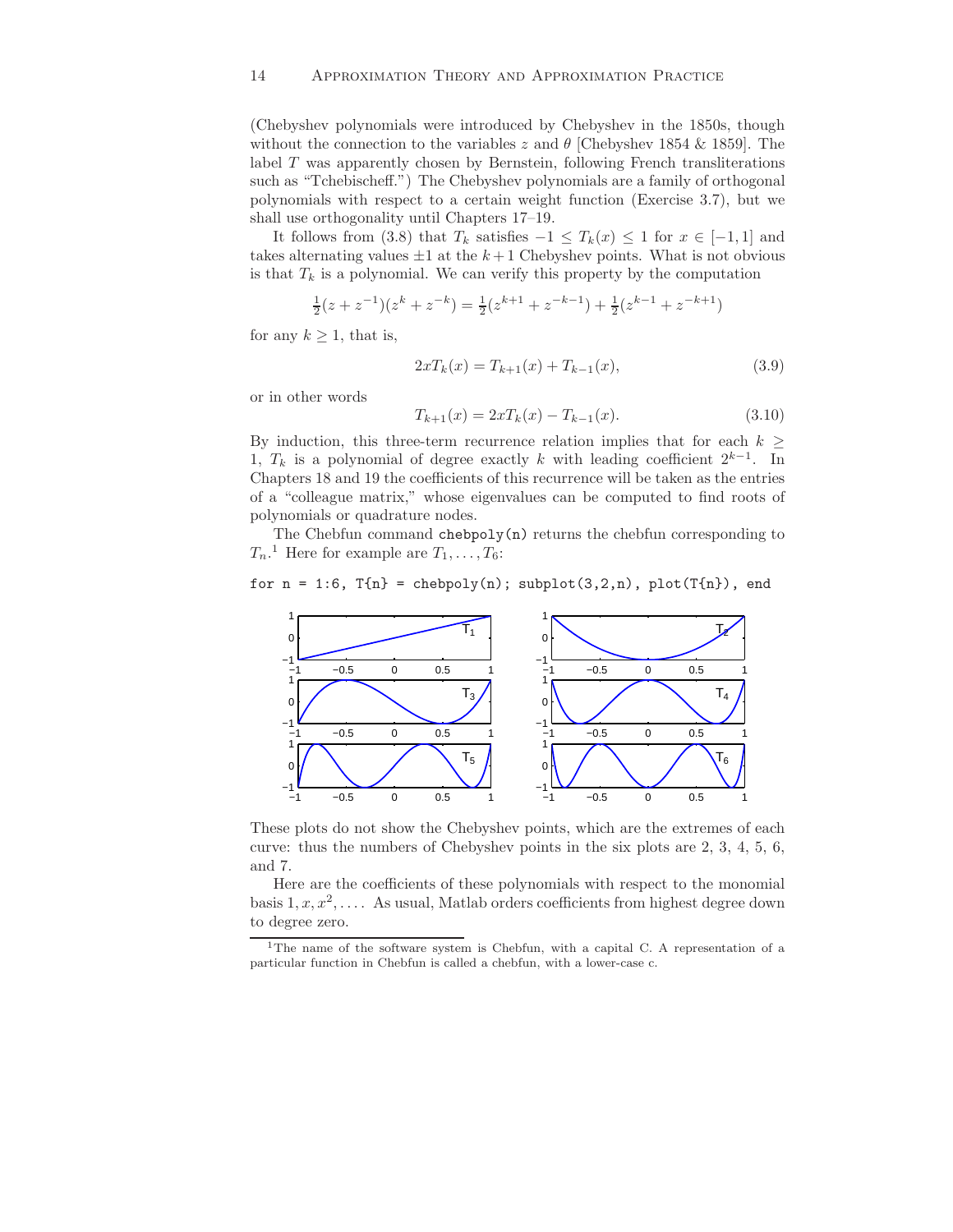for  $n = 1:6$ ,  $disp(poly(T{n})))$ , end

| $\mathbf{1}$ |          |       |   |    |          |      |
|--------------|----------|-------|---|----|----------|------|
| $\mathbf{2}$ | $\Omega$ | $-1$  |   |    |          |      |
| 4            | $\Omega$ | $-3$  | 0 |    |          |      |
| 8            | 0        | $-8$  | 0 | 1  |          |      |
| 16 —         | $\Omega$ | $-20$ | 0 | 5  | $\Omega$ |      |
| 32           | $\Omega$ | $-48$ | 0 | 18 | $\Omega$ | $-1$ |

So, for example,

$$
T_5(x) = 16x^5 - 20x^3 + 5x.
$$

The monomial basis is familiar and comfortable, but you should never use it for numerical work with functions on an interval. Use the Chebyshev basis instead (Exercise 3.8). (If the domain is [a, b] rather than  $[-1, 1]$ , the Chebyshev polynomials must be scaled accordingly, and Chebfun does this automatically when it works on other intervals.) For example,  $x^5$  has the Chebyshev expansion

$$
x^{5} = \frac{5}{80}T_{5}(x) + \frac{5}{16}T_{3}(x) + \frac{5}{8}T_{1}(x).
$$

We can calculate such expansion coefficients by using the command chebpoly(p), where  $p$  is the chebfun whose coefficients we want to know:

 $x = \text{chebfun}('x'); \text{chebpoly}(x.^5)$ 

ans =

$$
0.0625 \t\t 0 \t\t 0.3125 \t\t 0 \t\t 0.6250 \t\t 0
$$

Any polynomial  $p$  can be written uniquely like this as a finite Chebyshev series: the functions  $T_0(x), T_1(x), \ldots, T_n(x)$  form a basis for  $\mathcal{P}_n$ . Since p is determined by its values at Chebyshev points, it follows that there is a one-to-one linear mapping between values at Chebyshev points and Chebyshev expansion coefficients. This mapping can be applied in  $O(n \log n)$  operations with the aid of the Fast Fourier Transform (FFT) or the Fast Cosine Transform, a crucial observation for practical work that was perhaps first made by Ahmed and Fisher and Orzsag around 1970 [Ahmed & Fisher 1970, Orszag 1971a and 1971b, Gentleman 1972b, Geddes 1978]. This is what Chebfun does every time it constructs a chebfun. We shall not give details of the FFT.

Just as a polynomial  $p$  has a finite Chebyshev series, a more general function f has an infinite Chebyshev series. Exactly what kind of "more general function" can we allow? For an example like  $f(x) = e^x$  with a rapidly converging Taylor series, everything will surely be straightforward, but what if  $f$  is merely differentiable rather than analytic? Or what if it is continuous but not differentiable? Analysts have studied such cases carefully, identifying exactly what degrees of smoothness correspond to what kinds of convergence of Chebyshev series. We shall not concern ourselves with trying to state the sharpest possible result but will just make a particular assumption that covers most applications.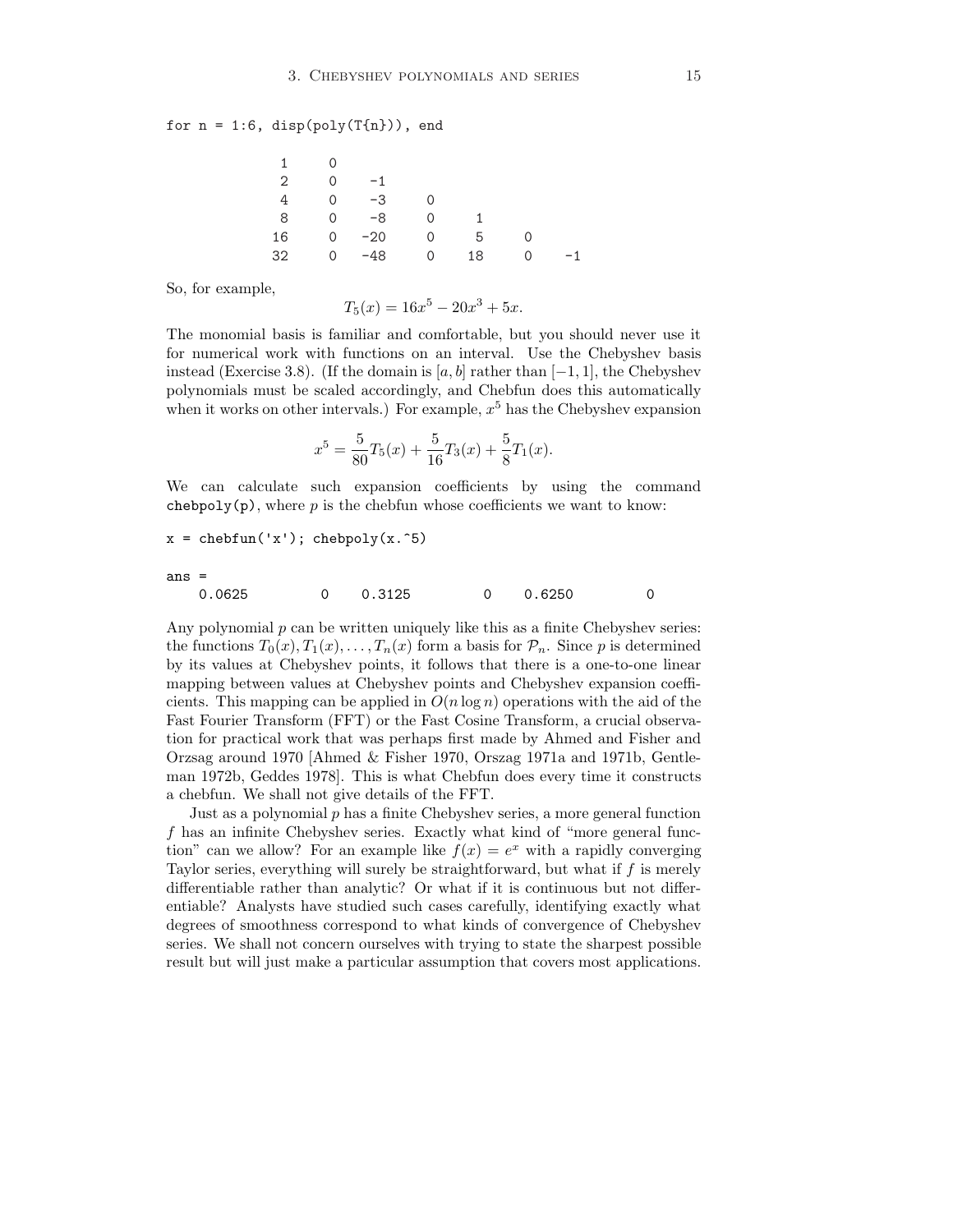We shall assume that f is Lipschitz continuous on  $[-1, 1]$ . Recall that this means that there is a constant C such that  $|f(x) - f(y)| \leq C|x - y|$  for all  $x, y \in [-1, 1]$ . Recall also that a series is *absolutely convergent* if it remains convergent when each term is replaced by its absolute value, and that this implies that one can reorder the terms arbitrarily without changing the result. Such matters are discussed in analysis textbooks such as [Rudin 1976].

Here is our basic theorem about Chebyshev series and their coefficients.

Theorem 3.1. Chebyshev series. If f is Lipschitz continuous on  $[-1, 1]$ , it has a unique representation as a Chebyshev series,

$$
f(x) = \sum_{k=0}^{\infty} a_k T_k(x),
$$
 (3.11)

which is absolutely and uniformly convergent, and the coefficients are given for  $k > 1$  by the formula

$$
a_k = \frac{2}{\pi} \int_{-1}^{1} \frac{f(x)T_k(x)}{\sqrt{1 - x^2}} dx,
$$
\n(3.12)

and for  $k = 0$  by the same formula with the factor  $2/\pi$  changed to  $1/\pi$ .

Proof. Equation (3.12) will come from the Cauchy integral formula, and to make this happen, we begin by transplanting  $f$  to  $F$  on the unit circle as described above:  $F(z) = F(z^{-1}) = f(x)$  with  $x = (z + z^{-1})/2$ . To convert between integrals in x and z, we have to convert between dx and dz:

$$
dx = \frac{1}{2}(1 - z^{-2}) dz = \frac{1}{2}z^{-1}(z - z^{-1}) dz.
$$

Since

$$
\frac{1}{2}(z - z^{-1}) = i \operatorname{Im} z = \pm i \sqrt{1 - x^2},
$$

this implies

$$
dx = \pm iz^{-1}\sqrt{1 - x^2} dz.
$$

In these equations the plus sign applies for  $\text{Im } z \geq 0$  and the minus sign for  $\mathop{\mathrm{Im}} z \leq 0.$ 

These formulas have implications for smoothness. Since  $\sqrt{1-x^2} \le 1$  for all  $x \in [-1, 1]$ , they imply that if  $f(x)$  is Lipschitz continuous, then so is  $F(z)$ . By a standard result in Fourier analysis, this implies that F has a unique representation as an absolutely and uniformly convergent Laurent series on the unit circle,

$$
F(z) = \frac{1}{2} \sum_{k=0}^{\infty} a_k (z^k + z^{-k}) = \sum_{k=0}^{\infty} a_k T_k(x).
$$

Recall that a Laurent series is an infinite series in both positive and negative powers of  $z$ , and that if  $F$  is analytic, such a series converges in the interior of an annulus. A good treatment of Laurent series for analytic functions can be found in [Markushevich 1985]; see also other complex variables texts such as [Hille 1973, Priestley 2003, Saff & Snider 2003].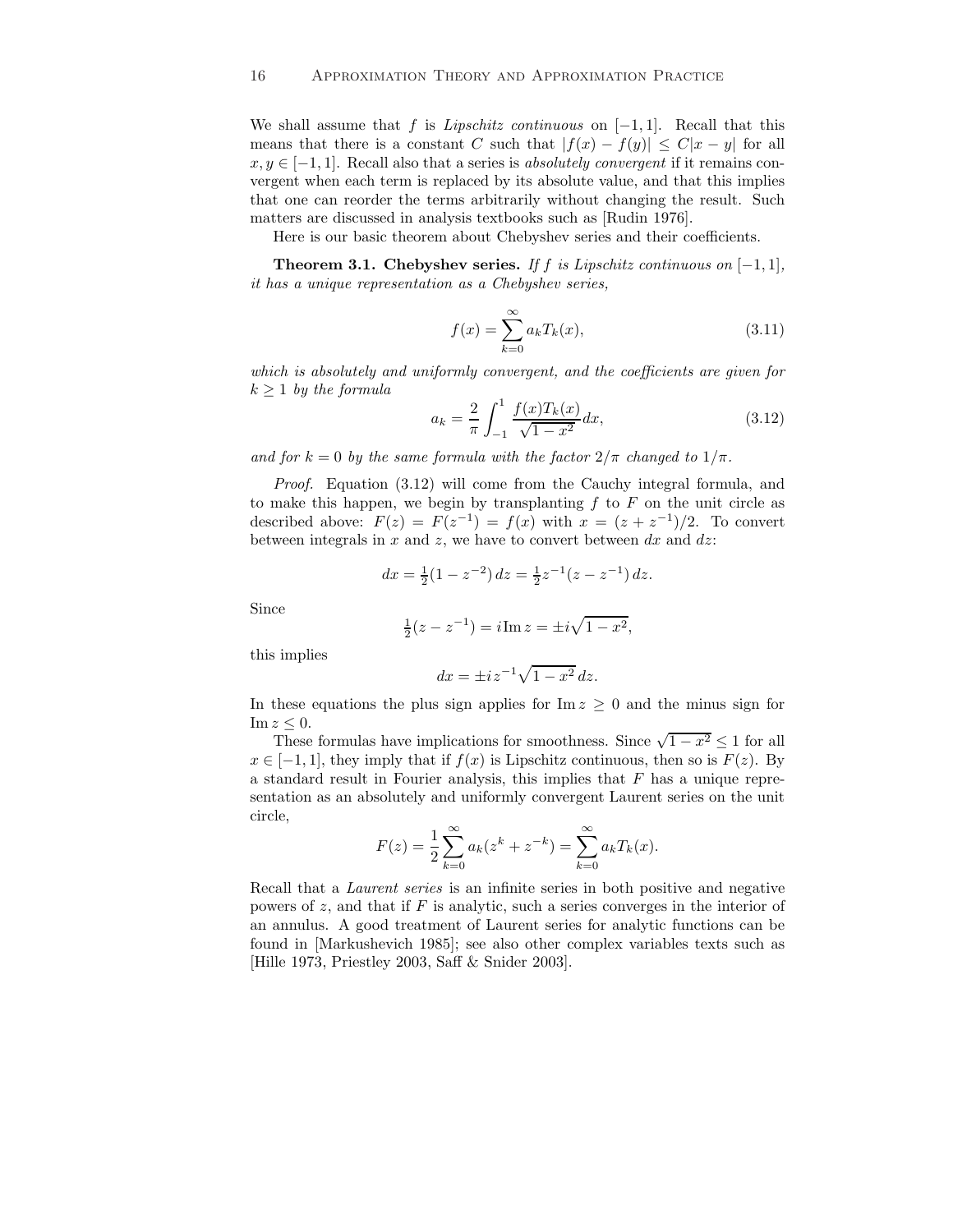$\sum_{k=-\infty}^{\infty} b_k z^k$  on the unit circle can be computed by the Cauchy integral formula, The kth Laurent coefficient of a Lipschitz continuous function  $G(z)$ 

$$
b_k = \frac{1}{2\pi i} \int_{|z|=1} z^{-1-k} G(z) \, dz.
$$

(We shall make more substantial use of the Cauchy integral formula in Chapters 8 and 11–12.) The notation  $|z|=1$  indicates that the contour consists of the unit circle traversed once in the positive (counterclockwise) direction. Here we have a function F with the special symmetry property  $F(z) = F(z^{-1})$ , and we have also introduced a factor  $1/2$  in front of the series. Accordingly, we can compute the coefficients  $a_k$  from either of two contour integrals,

$$
a_k = \frac{1}{\pi i} \int_{|z|=1} z^{-1+k} F(z) \, dz = \frac{1}{\pi i} \int_{|z|=1} z^{-1-k} F(z) \, dz, \tag{3.13}
$$

with  $\pi i$  replaced by  $2\pi i$  for  $k = 0$ .

In particular, we can get a formula for  $a_k$  that is symmetric in k and  $-k$  by combining the two integrals like this:

$$
a_k = \frac{1}{2\pi i} \int_{|z|=1} (z^{-1+k} + z^{-1-k}) F(z) \, dz = \frac{1}{\pi i} \int_{|z|=1} z^{-1} \, T_k(x) F(z) \, dz, \tag{3.14}
$$

with  $\pi i$  replaced by  $2\pi i$  for  $k = 0$ . Replacing  $F(z)$  by  $f(x)$  and  $z^{-1}dz$  by  $-i dx/(\pm \sqrt{1-x^2})$  gives

$$
a_k = -\frac{1}{\pi} \int_{|z|=1} \frac{f(x)T_k(x)}{\pm \sqrt{1-x^2}} dx,
$$

with  $\pi$  replaced by  $2\pi$  for  $k = 0$ . We have now almost entirely converted to the x variable, except that the contour of integration is still the circle  $|z| = 1$ . When z traverses the circle all the way around in the positive direction,  $x$  decreases from 1 to  $-1$  and then increases back to 1 again. At the turning point  $z = x = -1$ , the  $\pm$  sign attached to the square root switches from + to −. Thus instead of cancelling, the two traverses of  $x \in [-1,1]$  contribute equal halves to  $a_k$ . Converting to a single integration from  $-1$  to 1 in the x variable multiplies the integral by  $-1/2$ , hence multiplies the formula for  $a_k$  by  $-2$ , giving (3.12). ■

We now know that any function  $f$ , so long as it is Lipschitz continuous, has a Chebyshev series. Chebfun represents a function as a finite series of some degree  $n$ , storing both its values at Chebyshev points and also, equivalently, their Chebyshev coefficients. How does it figure out the right value of  $n$ ? Given a set of  $n+1$  samples, it converts the data to a Chebyshev expansion of degree n and examines the resulting Chebyshev coefficients. If several of these in a row fall below a relative level of approximately  $10^{-15}$ , then the grid is judged to be fine enough. For example, here are the Chebyshev coefficients of the chebfun corresponding to  $e^x$ :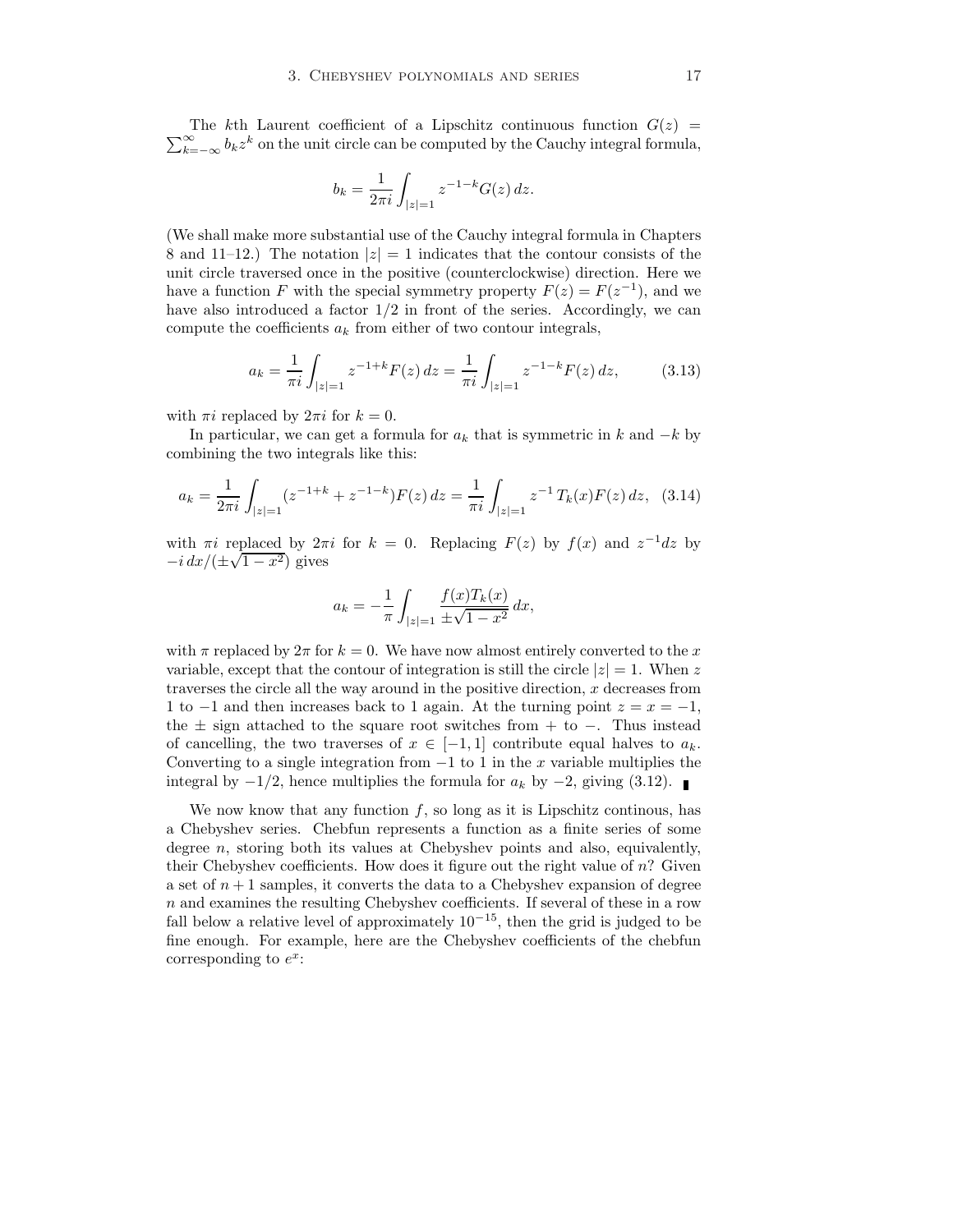```
f = exp(x); a = chebpoly(f); a(end:-1:1)'
ans =
  1.266065877752008
   1.130318207984970
   0.271495339534077
  0.044336849848664
   0.005474240442094
  0.000542926311914
  0.000044977322954
  0.000003198436462
  0.000000199212481
   0.000000011036772
  0.000000000550590
   0.000000000024980
  0.000000000001039
   0.000000000000040
   0.000000000000001
```
Notice that the last coefficient is about at the level of machine precision.

For complicated functions it is often more interesting to plot the coefficients than to list them. For example, here is a function with a number of wiggles:

## $f = sin(6*x) + sin(60*exp(x)); plot(f)$



If we plot the absolute values of the Chebyshev coefficients, here is what we find:

```
a = \text{chebpoly}(f); semilogy(abs(a(end:-1:1)),'m')
```
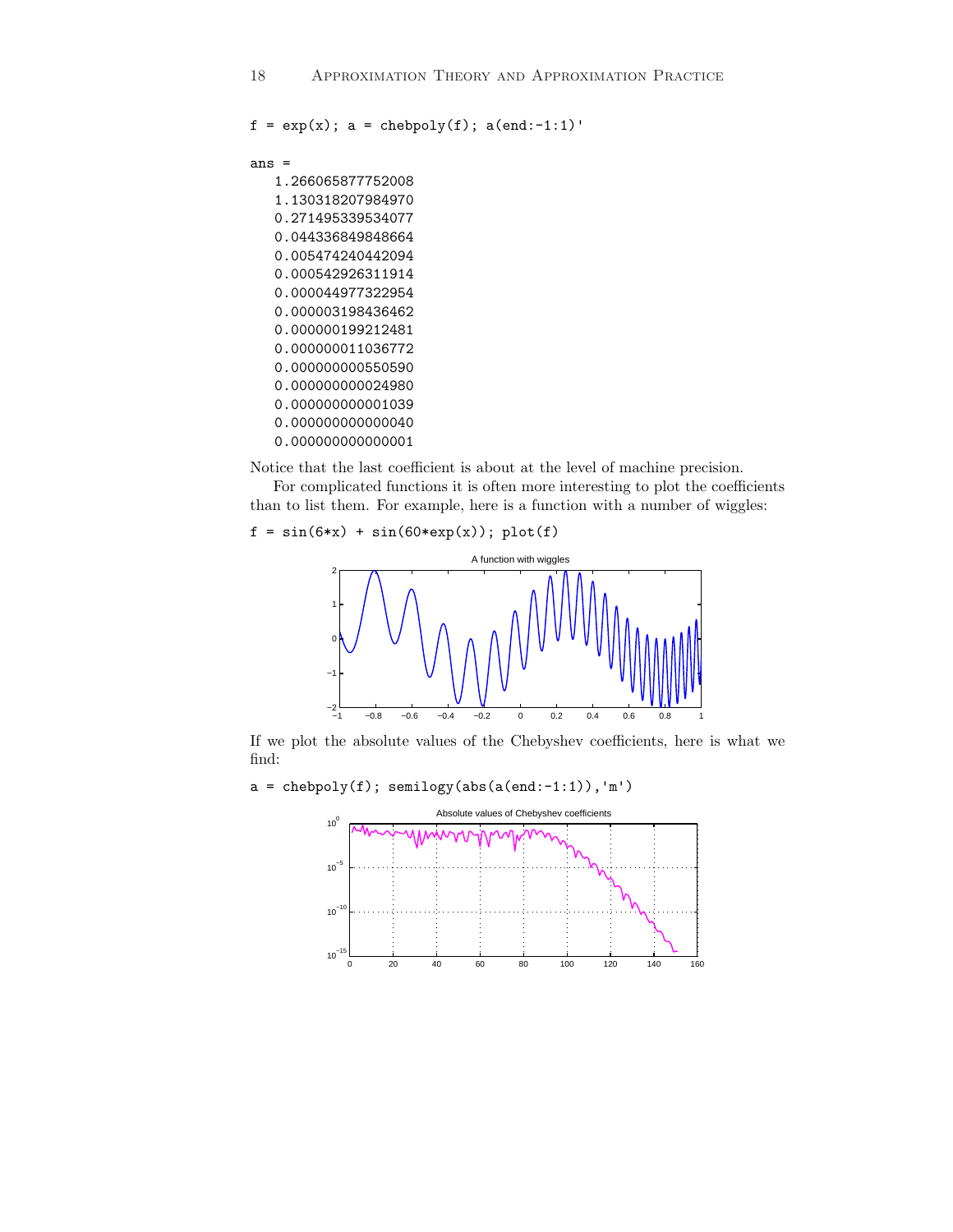One can explain this plot as follows. Up to degree about  $k = 80$ , a Chebyshev series cannot resolve  $f$  much at all, for the oscillations occur on too short wavelengths. After that, the series begins to converge rapidly. By the time we reach  $k = 150$ , the accuracy is about 15 digits, and the computed Chebyshev series is truncated there. We can find out exactly where the truncation took place with the command length(f):

length(f)

ans  $= 151$ 

This tells us that the chebfun is a polynomial interpolant through 151 points, that is, of degree 150.

Without giving all the engineering details, here is a fuller description of how Chebfun constructs its approximation. First it calculates the polynomial interpolant through the function sampled at 9 Chebyshev points, i.e., a polynomial of degree 8, and checks whether the Chebyshev coefficients appear to be small enough. For the example just given, the answer is no. Then it tries 17 points, then 33, then 65, and so on. In this case Chebfun judges at 257 points that the Chebyshev coefficients have fallen to the level of rounding error. At this point it truncates the tail of terms deemed to be negligible, leaving a series of 151 terms (Exercise 3.13). The corresponding degree 150 polynomial is then evaluated at 151 Chebyshev points via FFT, and these 151 numbers become the data defining this particular chebfun. Engineers would say that the signal has been *downsampled* from 257 points to 151.

For another example we consider a function with two spikes:

#### $f = 1./(1+1000*(x+.5).^2) + 1./\sqrt{3}$



Here are the Chebyshev coefficients of the chebfun. This time, instead of chebpoly and semilogy, we execute the special command chebpolyplot, which has the same effect.

chebpolyplot(f,'m')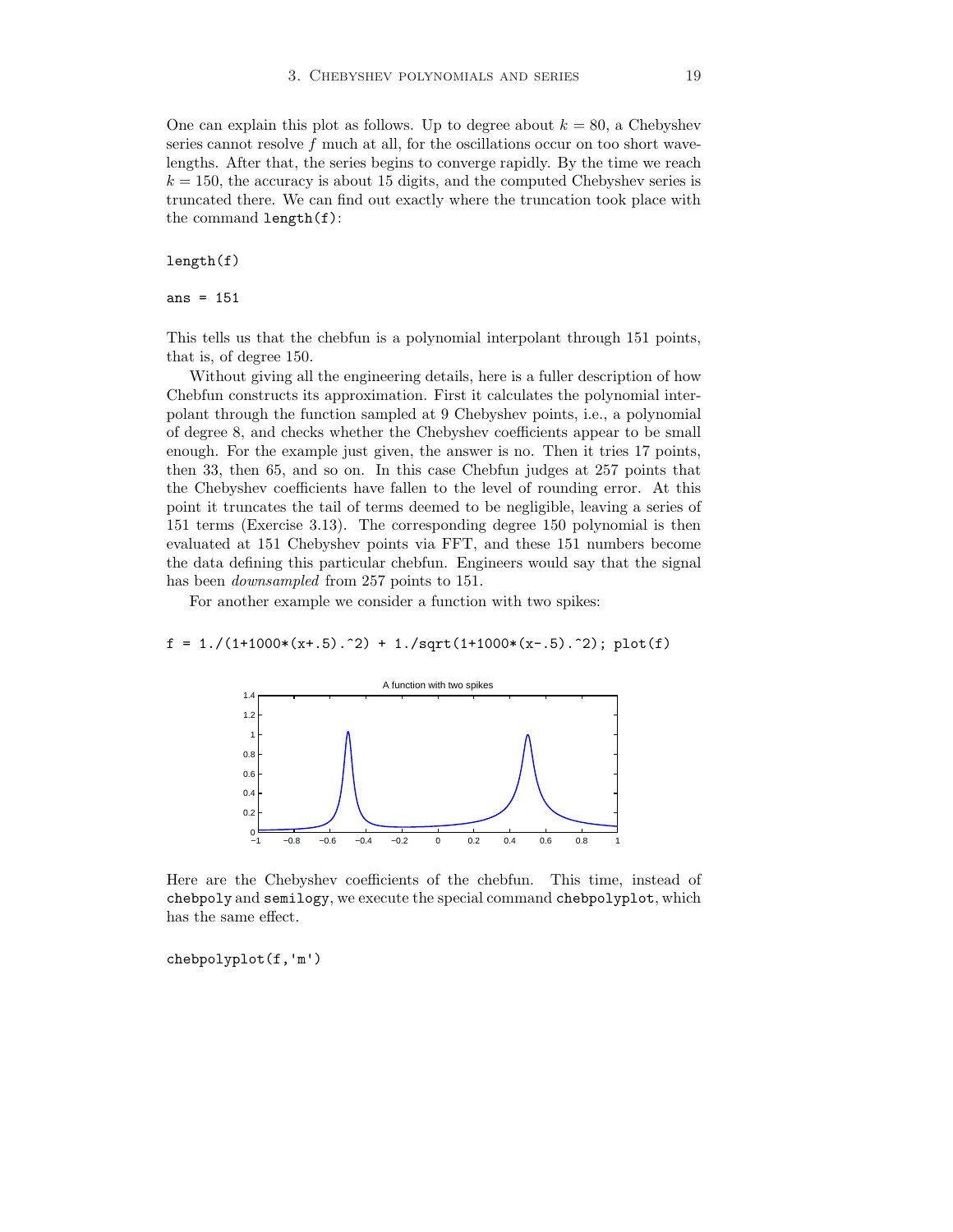

Note that although it is far less wiggly, this function needs six times as many points to resolve as the previous one (Exercise 3.13). We shall explain these polynomial degrees in Chapter 8.

Chebyshev interpolants are effective for complex functions (still defined on a real interval) as well as real ones. Here, for example, is a complex function that happens to be periodic, though the Chebyshev representation does not take advantage of this fact.

```
f = (3+sin(10*pi*x) + sin(61*exp(.8*sin(pix)+.7))).*exp(1ixpix);
```
A plot shows the image of  $[-1, 1]$  under f, which appears complicated:

```
plot(f,'color',[0 .8 0])
```


Yet the degree of the polynomial is not so high:

length(f)

ans  $= 617$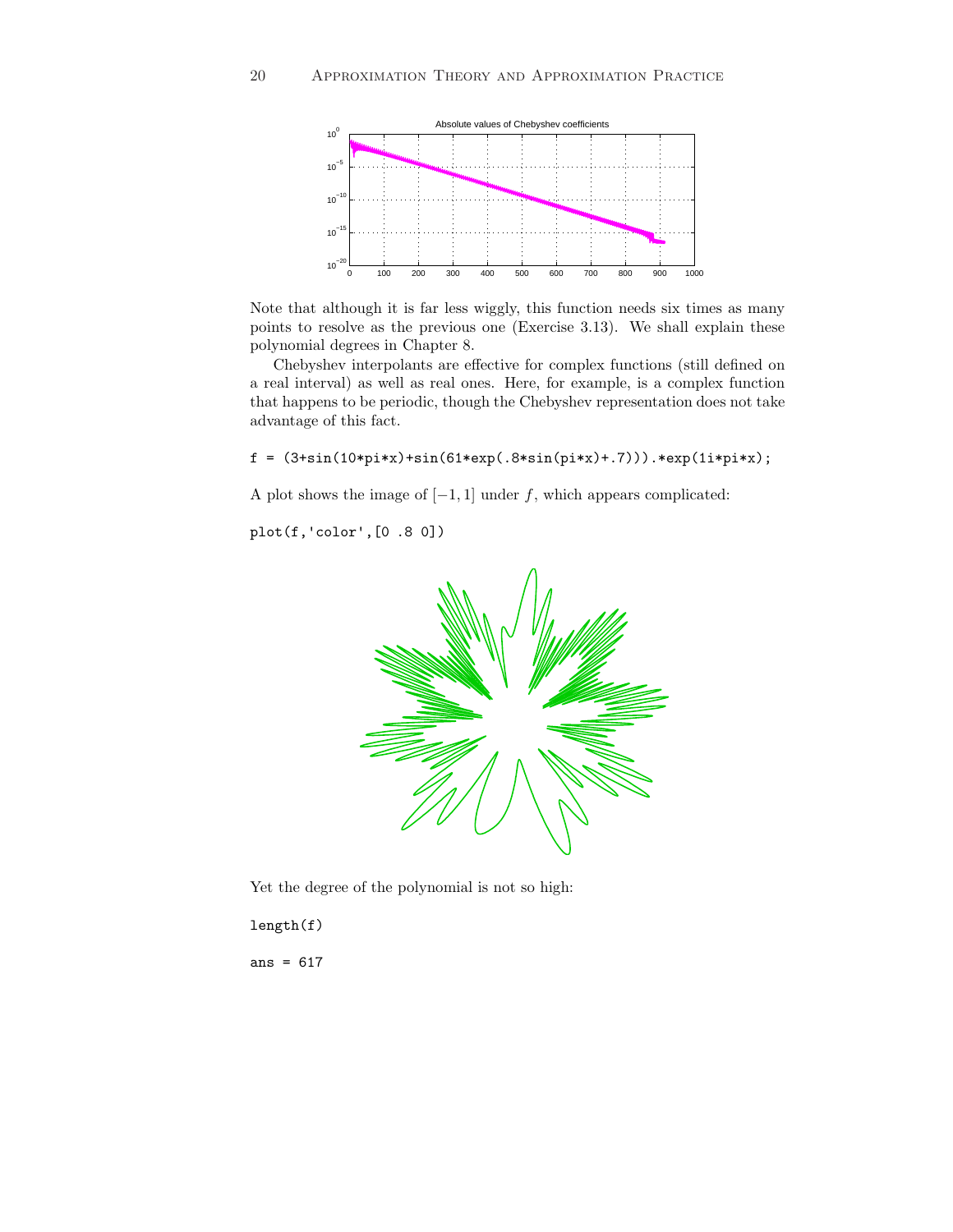People often ask, is there anything special about Chebyshev points and Chebyshev polynomials? Could we equally well interpolate in other points and expand in other sets of polynomials? From an approximation point of view, the answer is yes, and in particular, Legendre points and Legendre polynomials have much the same power for representing a general function  $f$ , as we shall see in Chapters 17–19. Legendre points and polynomials are neither much better than Chebyshev for approximating functions, nor much worse; they are essentially the same. One can improve upon both Legendre and Chebyshev, shrinking the number of sample points needed to represent a given function by a factor of up to  $\pi/2$ , but to do so one must leave the class of polynomials. See Chapter 22.

Nevertheless, there is a big advantage of Chebyshev over Legendre points, and this is that one can use the FFT to go from point values to coefficients and back again. There are algorithms that make such computations practicable for Legendre interpolants too [Piessens 1974, Alpert & Rokhlin 1991, Dutt, Gu & Rokhlin 1996, Potts, Steidl & Tasche 1998, Iserles 2011]—see also Theorem 19.6 of this book—but Chebyshev remains the easiest case.

SUMMARY OF CHAPTER 3. The Chebyshev polynomial  $T_k(x)$  is an analogue for  $[-1, 1]$  of the monomial  $z^k$  on the unit circle. Each Lipschitz continuous function f on  $[-1, 1]$  has an absolutely and uniformly convergent Chebyshev series, that is, an expansion  $f(x) = a_0T_0(x) + a_1T_1(x) + \ldots$ 

Exercise 3.1. Monomial and Chebyshev coefficients. Let  $p \in \mathcal{P}_n$  have coefficient vectors  $a = (a_0, a_1, \ldots, a_n)^T$  for a Chebyshev series and  $b = (b_0, b_1, \ldots, b_n)^T$  for a series in the monomials  $1, x, ..., x<sup>n</sup>$ . Show that a and b are related by  $Aa = b$ , where A is an upper-triangular matrix, whose entries you should describe precisely, though you don't have to give explicit formulas for them. Prove that any  $p \in \mathcal{P}_n$  has uniquely defined coefficient vectors a and b for both representations.

Exercise 3.2. A Chebyshev coefficient. Use Chebfun to determine numerically the coefficient of  $T_5$  in the Chebyshev expansion of  $\tan^{-1}(x)$  on  $[-1, 1]$ .

Exercise 3.3. Chebyshev coefficients and "rat". (a) Use Chebfun to determine numerically the coefficients of the Chebyshev series for  $1 + x^3 + x^4$ . By inspection, identify these rational numbers. Use the Matlab command  $[n,d] = rat(c)$  to confirm this. (b) Use Chebfun and rat to make good guesses as to the Chebyshev coefficients of  $x^7/7 + x^9/9$ . (Of course it is not hard to figure them out analytically.)

**Exercise 3.4. Dependence on wave number.** (a) Calculate the length  $L(k)$  of the chebfun corresponding to  $f(x) = \sin(kx)$  on [−1, 1] for  $k = 1, 2, 4, 8, ..., 2^{10}$ . (You can do this elegantly by defining a Matlab anonymous function  $f = \mathcal{Q}(k)$ ....) Make a loglog plot of  $L(k)$  as a function of k and comment on the result. (b) Do the same for  $g(x) = 1/(1 + (kx)^2).$ 

Exercise 3.5. Chebyshev series of a complicated function. (a) Make chebfuns of the three functions  $f(x) = \tanh(x)$ ,  $g(x) = 10^{-5} \tanh(10x)$ ,  $h(x) =$  $10^{-10}$  tanh(100x) on [-1, 1], and call chebpolyplot to show their Chebyshev coefficients. Comment on the results. (b) Now define  $s = f + g + h$  and comment on the result of chebpolyplot applied to s. Chebfun does not automatically chop the tail of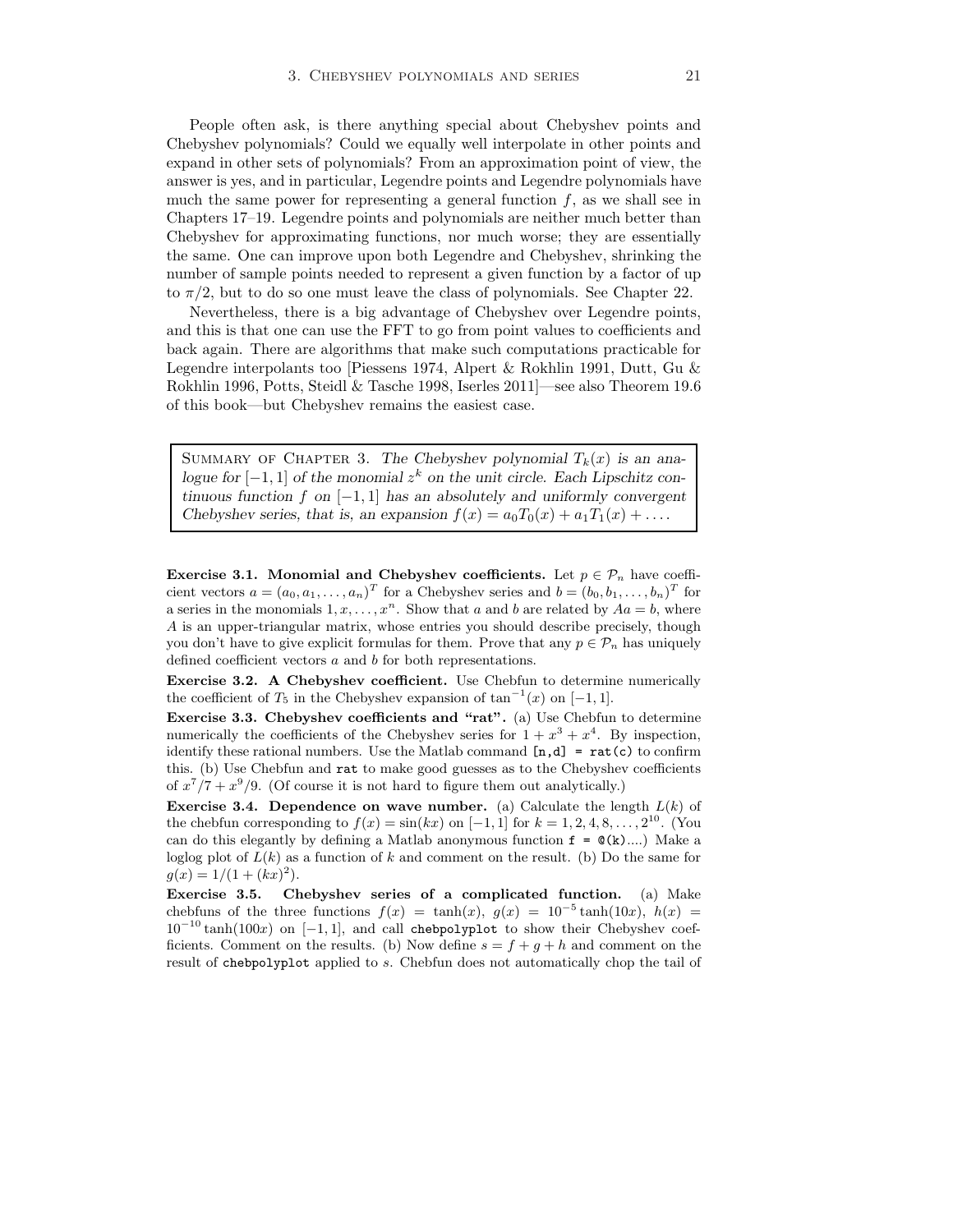a Chebyshev series obtained by summation, but applying the simplify command will do this. What happens with chebpolyplot(simplify(s))?

Exercise 3.6. Chebyshev series of sign(x) and |x| [Bernstein 1914]. Derive the following Chebyshev series coefficients by using the first equality in (3.14). (a) For  $f(x) = sign(x)$ ,  $a_k = 0$  for k even and  $a_k = (4/\pi)(-1)^{k-1}/k$  for k odd. (b) For  $f(x) = |x|, a_k = 0$  for k odd,  $a_0 = 2/\pi$ , and  $a_k = (4/\pi)(-1)^{(k/2)}/(1-k^2)$  for  $k \ge 2$ even.

Exercise 3.7. Orthogonality of Chebyshev polynomials. Equation (3.12) gives the Chebyshev coefficient  $a_k$  of f by integration of f against just the single Chebyshev polynomial  $T_k$ . This formula implies an orthogonality property for  $\{T_i\}$  involving a weighted integral. State exactly what this orthogonality property is and show carefully how it follows from the equations of this chapter.

Exercise 3.8. Conditioning of the Chebyshev basis. Although the Chebyshev polynomials are not orthogonal with respect to the standard unweighted inner product, they are close enough to orthogonal to provide a well-behaved basis. Set  $T =$  $chebpoly(0:10)$  and explore the Chebfun "quasimatrix" that results with commands like size(T), spy(T), plot(T), svd(T). Explain the meaning of T (you may find Chapter 6 of the Chebfun Guide helpful) and determine the condition number of this basis with cond(T). (b) Now construct the corresponding quasimatrix of monomials by executing  $x = \text{chebfun}'(x')$ ;  $M = T$ ; for  $j = 0:10$ ,  $M(:,j+1) = x$ . j; end. What is the condition number of M? (c) Produce a plot of these two condition numbers for quasimatrices whose columns span  $\mathcal{P}_n$  over  $[-1, 1]$  for  $n = 0, 1, \ldots, 10$ . (d) What happens to the condition numbers if  $M$  is constructed from monomials on [0, 1] rather than  $[-1, 1]$  via  $x =$  chebfun('x',[0,1])?

Exercise 3.9. Derivatives at endpoints. Prove from (3.10) that the derivatives of the Chebyshev polynomials satisfy  $T'_n(1) = n^2$  for each  $n \geq 0$ . (Markov's inequality asserts that for any  $p \in \mathcal{P}_n$ ,  $||p'|| \leq n^2 ||p||$ , where  $|| \cdot ||$  is the supremum norm.)

**Exercise 3.10.** Odd and even functions. Show that if  $f$  is an odd function on  $[-1, 1]$ , its Chebyshev coefficients of even order are zero; show similarly that if f is even, its odd order coefficients are zero.

Exercise 3.11. A function neither even nor odd. Apply chebpolyplot to the chebfun for  $f(x) = \exp(x)/(1 + 10000x^2)$ . Why does the plot have the appearance of a stripe?

Exercise 3.12. Extrema and roots of Chebyshev polynomials. Give formulas for the extrema and roots of  $T_n$  in  $[-1, 1]$ .

Exercise 3.13. Chebyshev coefficients and machine precision. By a command like  $f = \text{chebfun}('exp(x)', np)$ , one can force Chebfun to produce a chebfun of length np (i.e., degree np−1) rather than determine the length automatically. (a) Do this for the "function with wiggles" of this section with  $np = 257$ , and comment on how the chebpolyplot result differs from that shown in the text. (b) Likewise for the "function with two spikes" with  $np = 2049$ .

Exercise 3.14. Chebyshev series for a simple pole. (a) Let  $t$  be a complex number with  $|t| < 1$  and define  $F(z) = (z - t)^{-1} + (z^{-1} - t)^{-1}$ . What is the Laurent series for  $F$ ? (b) For the same t, show further that

$$
1 + 2\sum_{k=1}^{\infty} t^k T_k(x) = \frac{1 - t^2}{1 - 2tx + t^2}.
$$
\n(3.15)

(This formula can be interpreted as a generating function for the Chebyshev polyno-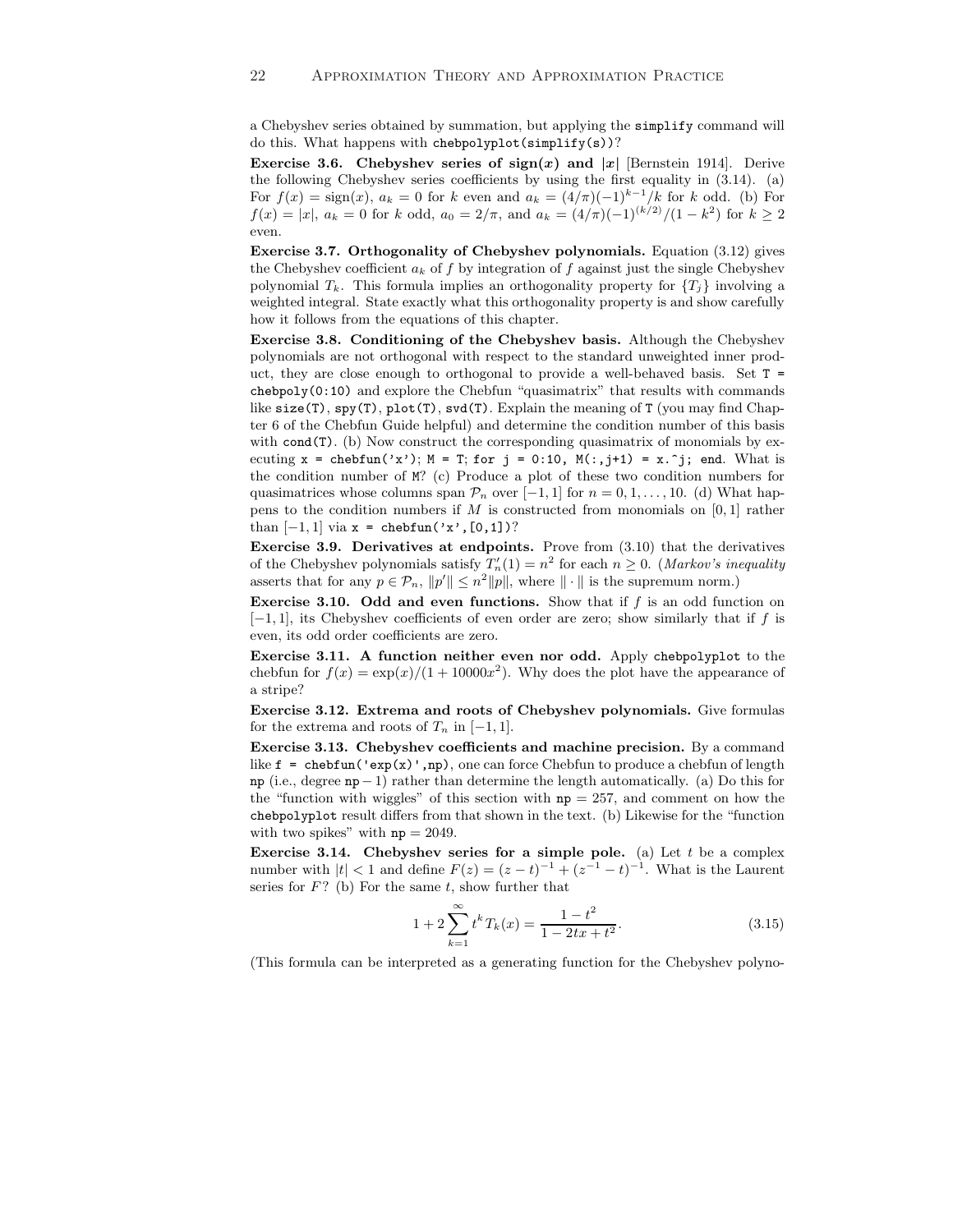mials.) (c) Let  $a \notin [-1, 1]$  be a real or complex number and let t be a real or complex number with  $|t| < 1$  such that  $(t + t^{-1})/2 = a$ . Show that

$$
\frac{1}{x-a} = \frac{2}{t-t^{-1}} \left[ 1 + 2 \sum_{k=1}^{\infty} t^k T_k(x) \right].
$$
 (3.16)

Exercise 3.15. Chebyshev series of  $e^{ax}$ . It can be shown that the Chebyshev series of  $e^{ax}$  is

$$
e^{ax} = 2\sum_{k=0}^{\infty} {}'I_k(a)T_k(x), \qquad (3.17)
$$

where  $I_k$  is the modified Bessel function of the first kind and the prime indicates that the term  $k = 0$  is to be multiplied by 1/2. Derive the Chebyshev series for  $sinh(ax)$ and  $\cosh(ax)$ .

**Exercise 3.16. Clenshaw's algorithm.** Let a polynomial  $p \in \mathcal{P}_n$  be given by a finite Chebyshev series (3.11) and let  $x \in [-1,1]$  be given. Show that  $p(x)$  can be evaluated by the following process. Set  $u_{n+1} = 0$  and  $u_n = a_n$  and

$$
u_k = 2xu_{k+1} - u_{k+2} + a_k, \quad k = n-1, n-2, \dots, 0.
$$
 (3.18)

Then  $p(x) = \frac{1}{2}(a_0 + u_0 - u_2)$ .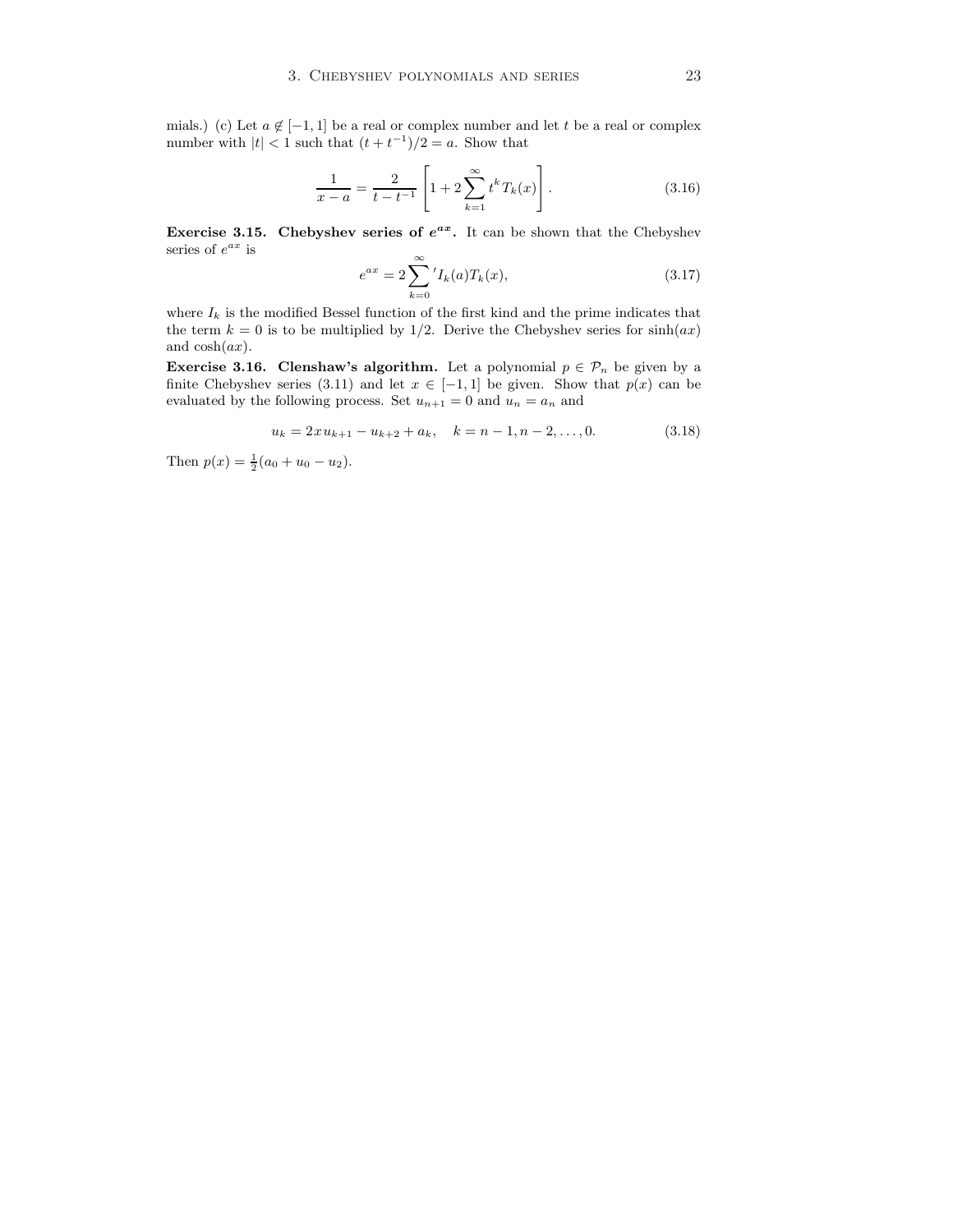# 4. Interpolants, projections, and aliasing

Suppose  $f(x)$  is a Lipschitz continuous function on  $[-1, 1]$  with Chebyshev series coefficients  $\{a_k\}$  as in Theorem 3.1,

$$
f(x) = \sum_{k=0}^{\infty} a_k T_k(x).
$$
 (4.1)

One approximation to f in  $\mathcal{P}_n$  is the polynomial obtained by *interpolation* in Chebyshev points:

$$
p_n(x) = \sum_{k=0}^{n} c_k T_k(x).
$$
 (4.2)

Another is the polynomial obtained by truncation or projection of the series to degree n, whose coefficients through degree n are the same as those of  $f$  itself:

$$
f_n(x) = \sum_{k=0}^{n} a_k T_k(x).
$$
 (4.3)

The relationship of the Chebyshev coefficients of  $f_n$  to those of f is obvious, and in a moment we shall see that the Chebyshev coefficients of  $p_n$  have simple expressions too. In computational work generally, and in particular in Chebfun, the polynomials  $\{p_n\}$  are usually almost as good approximations to f as the polynomials  $\{f_n\}$ , and easier to work with, since one does not need to evaluate the integral (3.12). The polynomials  $\{f_n\}$ , on the other hand, are also interesting. In this book, most of our computations will make use of  $\{p_n\}$ , but many of our theorems will treat both cases. A typical example is Theorem 8.2, which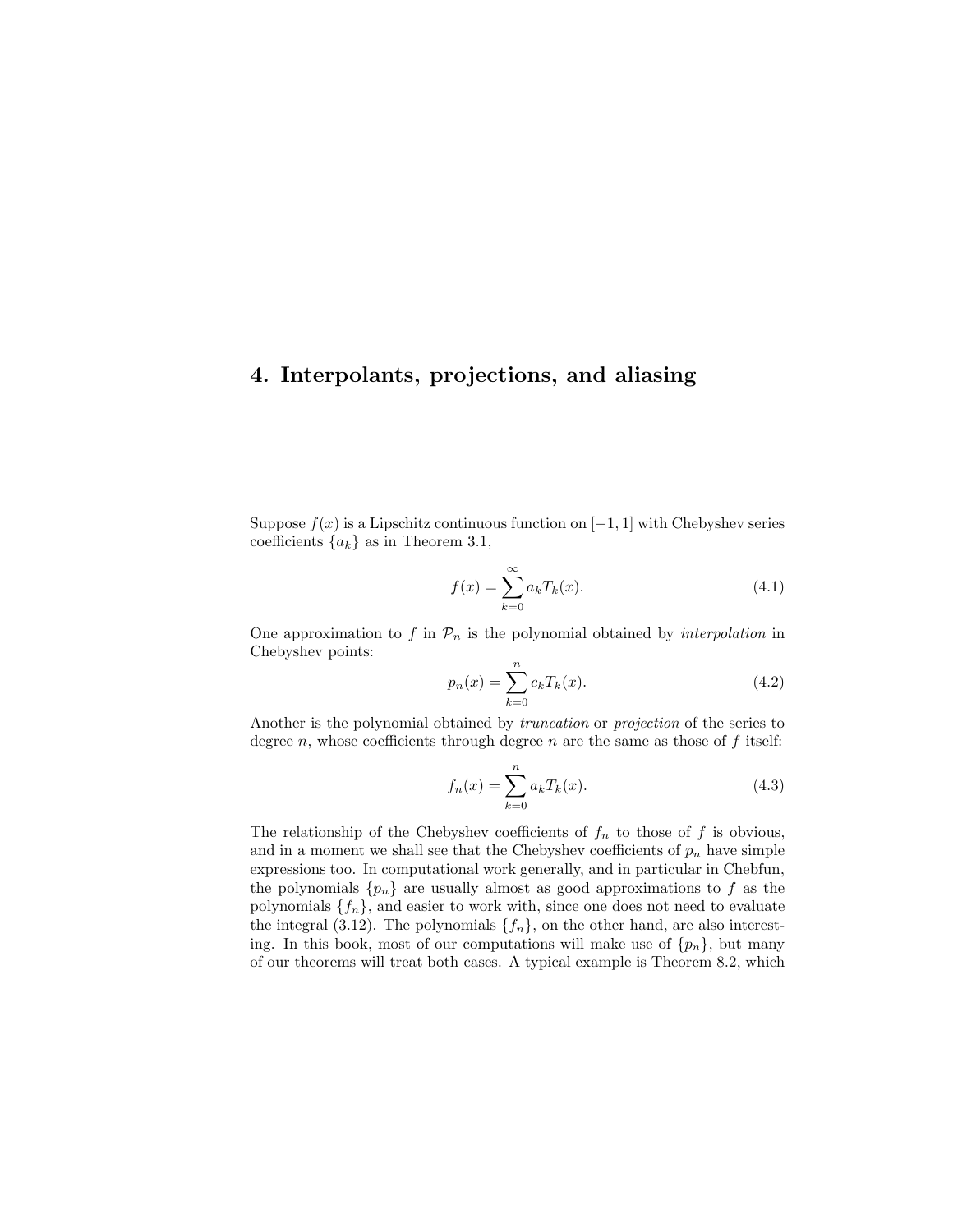asserts that if f is analytic on  $[-1, 1]$ , then both  $||f - f_n||$  and  $||f - p_n||$  decrease geometrically to 0 as  $n \to \infty$ .

The key to understanding  ${c_k}$  is the phenomenon of *aliasing*, a term that originated with radio engineers early in the 20th century. On the  $(n + 1)$ point Chebyshev grid, it is obvious that any function  $f$  is indistinguishable from a polynomial of degree n. But something more is true: any Chebyshev polynomial  $T_N$ , no matter how big N is, is indistinguishable on the grid from a single Chebyshev polynomial  $T_m$  for some m with  $0 \leq m \leq n$ . We state this as a theorem.

Theorem 4.1. Aliasing of Chebyshev polynomials. For any  $n \geq 1$ and  $0 \leq m \leq n$ , the following Chebyshev polynomials take the same values on the  $(n + 1)$ -point Chebyshev grid:

$$
T_m
$$
,  $T_{2n-m}$ ,  $T_{2n+m}$ ,  $T_{4n-m}$ ,  $T_{4n+m}$ ,  $T_{6n-m}$ ,...

Equivalently, for any  $k \geq 0$ ,  $T_k$  takes the same value on the grid as  $T_m$  with

$$
m = |(k + n - 1)(\text{mod}2n) - (n - 1)|, \tag{4.4}
$$

a number in the range  $0 \leq m \leq n$ .

*Proof.* Recall from  $(2.1)$  and  $(3.8)$  that Chebyshev polynomials on  $[-1, 1]$ are related to monomials on the unit circle by  $T_m(x) = (z^m + z^{-m})/2$ , and Chebyshev points are related to  $(2n)$ th roots of unity by  $x_m = (z_m + z_m^{-1})/2$ . It follows that the first assertion of the theorem is equivalent to the statement that the following functions take the same values at the  $(2n)$ <sup>th</sup> roots of unity:

 $z^{m} + z^{-m}, z^{2n-m} + z^{m-2n}, z^{2n+m} + z^{-2n-m}, \dots$ 

Inspection of the exponents shows that in every case, modulo  $2n$ , we have one exponent equal to  $+m$  and the other to  $-m$ . The conclusion now follows from the elementary phenomenon of aliasing of monomials on the unit circle: at the  $(2n)$ th roots of unity,  $z^{2\nu n} = 1$  for any integer  $\nu$ .

For the second assertion (4.4), suppose first that  $0 \leq k \pmod{2n} \leq n$ . Then  $n-1 \leq (k+n-1)(\text{mod } 2n) \leq 2n-1$ , so  $(4.4)$  reduces to  $m = k \pmod{2n}$ , with  $0 \leq m \leq n$ , and we have just shown that this implies that  $T_k$  and  $T_m$  take the same values on the grid. On the other hand, suppose that  $n+1 \leq k \pmod{2n} \leq$  $2n-1$ . Then  $0 \leq (k+n-1) \pmod{2n} \leq n-2$ , so the absolute value becomes a negation and (4.4) reduces to  $m = -k \pmod{2n}$ , with  $1 \leq m \leq n$ . Again we have just shown that this implies that  $T_k$  and  $T_m$  take the same values on the grid.

Here is a numerical illustration of Theorem 4.1. Taking  $n = 4$ , let X be the Chebyshev grid with  $n + 1$  points, and let  $T\{1\}, \ldots, T\{10\}$  be the first ten Chebyshev polynomials:

## $n = 4$ ;  $X = \text{chebpts}(n+1)$ ; for  $k = 1:10$ ,  $T{k} = \text{chebpoly}(k)$ ; end

Then  $T_3$  and  $T_5$  are the same on the grid: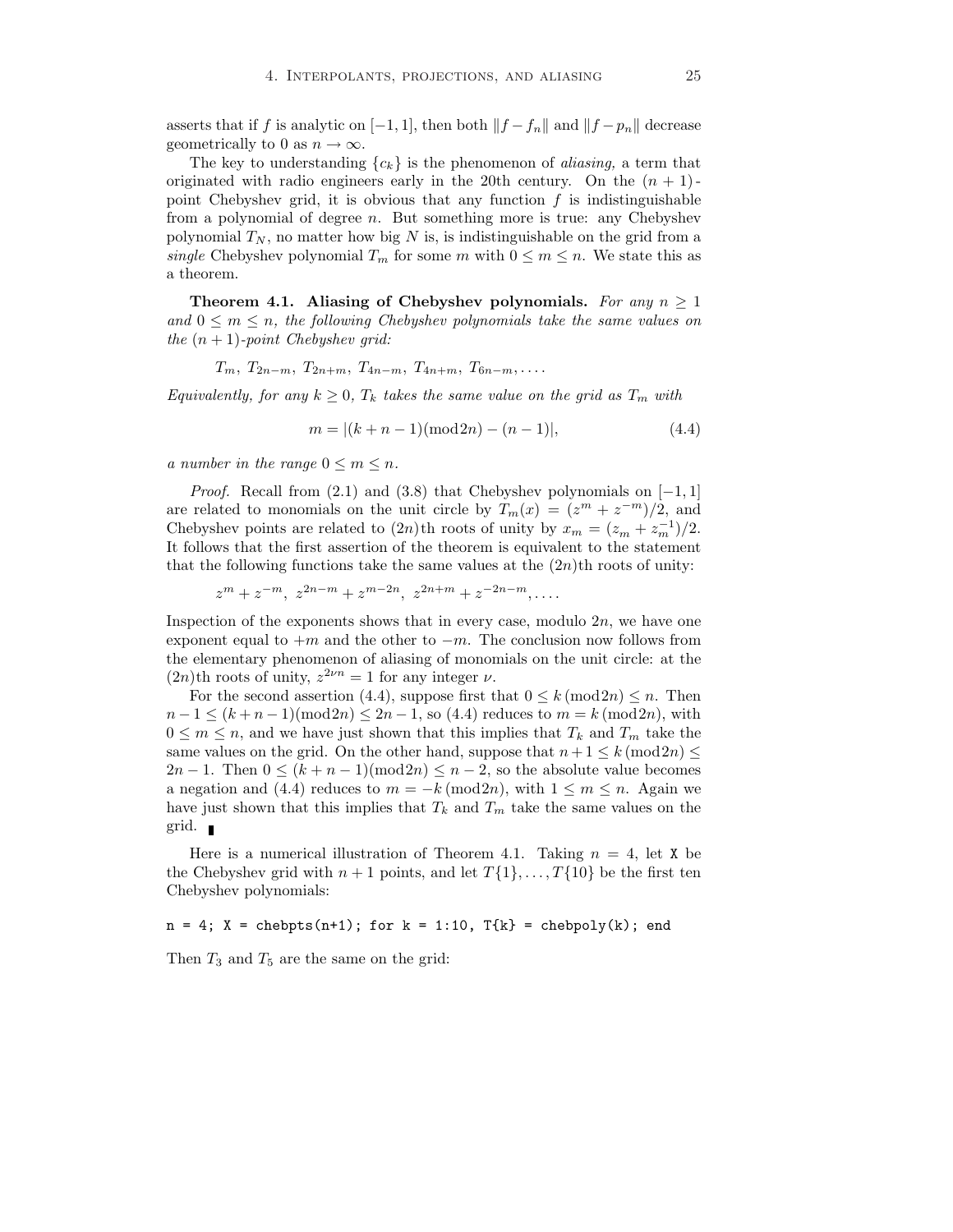disp([T{3}(X) T{5}(X)])

| TЗ | Т5                   |                      |  |  |  |  |
|----|----------------------|----------------------|--|--|--|--|
|    | $-1.000000000000000$ | $-1.000000000000000$ |  |  |  |  |
|    | 0.707106781186548    | 0.707106781186547    |  |  |  |  |
|    |                      |                      |  |  |  |  |
|    | $-0.707106781186548$ | $-0.707106781186547$ |  |  |  |  |
|    | 1.000000000000000    | 1.000000000000000    |  |  |  |  |

So are  $T_1$ ,  $T_7$ , and  $T_9$ :

### disp([T{1}(X) T{7}(X) T{9}(X)])

| т7                | Т9                                                         |                   |
|-------------------|------------------------------------------------------------|-------------------|
|                   |                                                            |                   |
|                   | $-0.707106781186547 -0.707106781186548 -0.707106781186547$ |                   |
|                   |                                                            |                   |
| 0.707106781186547 | 0.707106781186548                                          | 0.707106781186547 |
| 1.000000000000000 | 1.000000000000000                                          | 1.000000000000000 |

As a corollary of Theorem 4.1, we can now derive the connection between  ${a_k}$  and  ${c_k}$ . The following result can be found in [Clenshaw & Curtis 1960].

Theorem 4.2. Aliasing formula for Chebyshev coefficients. Let  $f$  be Lipschitz continuous on  $[-1, 1]$ , and let  $p_n$  be its Chebyshev interpolant in  $\mathcal{P}_n$ ,  $n \geq 1$ . Let  $\{a_k\}$  and  $\{c_k\}$  be the Chebyshev coefficients of f and  $p_n$ , respectively. Then

$$
c_0 = a_0 + a_{2n} + a_{4n} + \cdots, \qquad (4.5)
$$

$$
c_n = a_n + a_{3n} + a_{5n} + \cdots, \tag{4.6}
$$

and for  $1 \leq k \leq n-1$ ,

$$
c_k = a_k + (a_{k+2n} + a_{k+4n} + \cdots) + (a_{-k+2n} + a_{-k+4n} + \cdots). \tag{4.7}
$$

*Proof.* By Theorem 3.1,  $f$  has a unique Chebyshev series  $(3.11)$ , and it converges absolutely. Thus we can rearrange the terms of the series without affecting convergence, and in particular, each of the three series expansions written above converges since they correspond to the Chebyshev series  $(3.11)$ evaluated at  $x = 1$ . So the formulas  $(4.5)$ – $(4.7)$  do indeed define certain numbers  $c_0, \ldots, c_n$ . Taking these numbers as coefficients multiplied by the corresponding Chebyshev polynomials  $T_0, \ldots, T_n$  gives us a polynomial of degree n. By Theorem 4.1, this polynomial takes the same values as  $f$  at each point of the Chebyshev grid. Thus it is the unique interpolant  $p_n \in \mathcal{P}_n$ .

We can summarize Theorem 4.2 as follows. On the  $(n + 1)$ -point grid, any function f is indistinguishable from a polynomial of degree n. In particular, the Chebyshev series of the polynomial interpolant to  $f$  is obtained by reassigning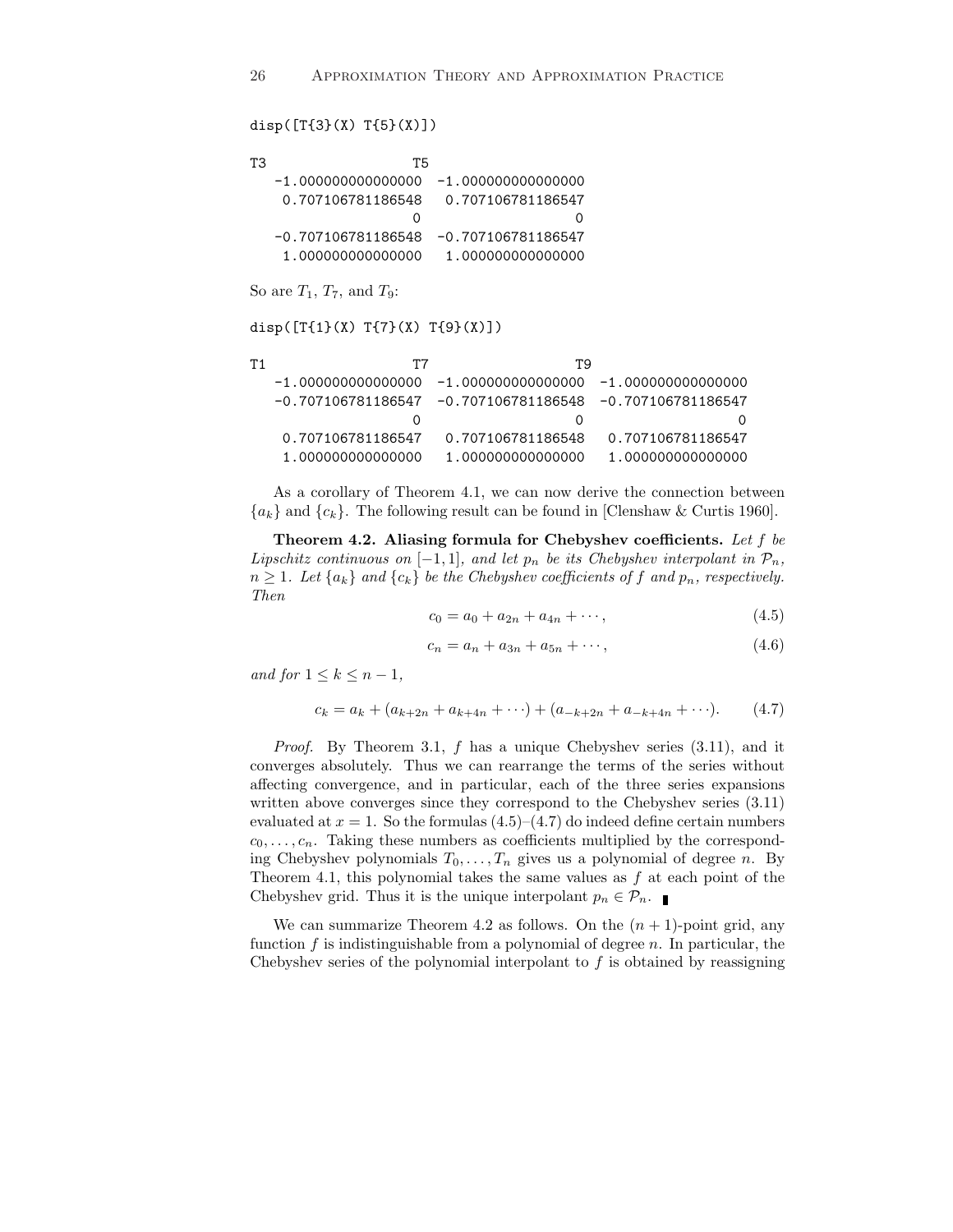all the Chebyshev coefficients in the infinite series for  $f$  to their aliases of degrees 0 through  $n$ .

As a corollary, Theorems 4.1 and 4.2 give us absolutely convergent series for  $f - f_n$  and  $f - p_n$ , which we shall exploit in Chapters 7 and 8:

$$
f(x) - f_n(x) = \sum_{k=n+1}^{\infty} a_k T_k(x),
$$
\n(4.8)

$$
f(x) - p_n(x) = \sum_{k=n+1}^{\infty} a_k (T_k(x) - T_m(x)),
$$
\n(4.9)

where  $m = m(k, n)$  is given by (4.4).

To illustrate Theorem 4.2, here is the function  $f(x) = \tanh(4x - 1)$  (solid) and its degree 4 Chebyshev interpolant  $p_4(x)$  (dashed):

 $x = \text{chebfun('x'); } f = \tanh(4*x-1); n = 4;$ pn = chebfun(f,n+1); plot(f), hold on, plot(pn,'.--r')



The first 5 Chebyshev coefficients of  $f$ ,

$$
a = \text{chebpoly}(f); a = a(\text{end:}-1:1)'; a(1:n+1)
$$

```
ans =
```
-0.166584582703135 1.193005991160944 0.278438064117869 -0.239362401056012 -0.176961398392888

are different from the Chebyshev coefficients of  $p_n$ ,

$$
c = \text{chebpoly}(pn); c = c(\text{end:}-1:1)'
$$

 $c =$ -0.203351068209675 1.187719968517890 0.379583465333916 -0.190237989543227 -0.178659622412173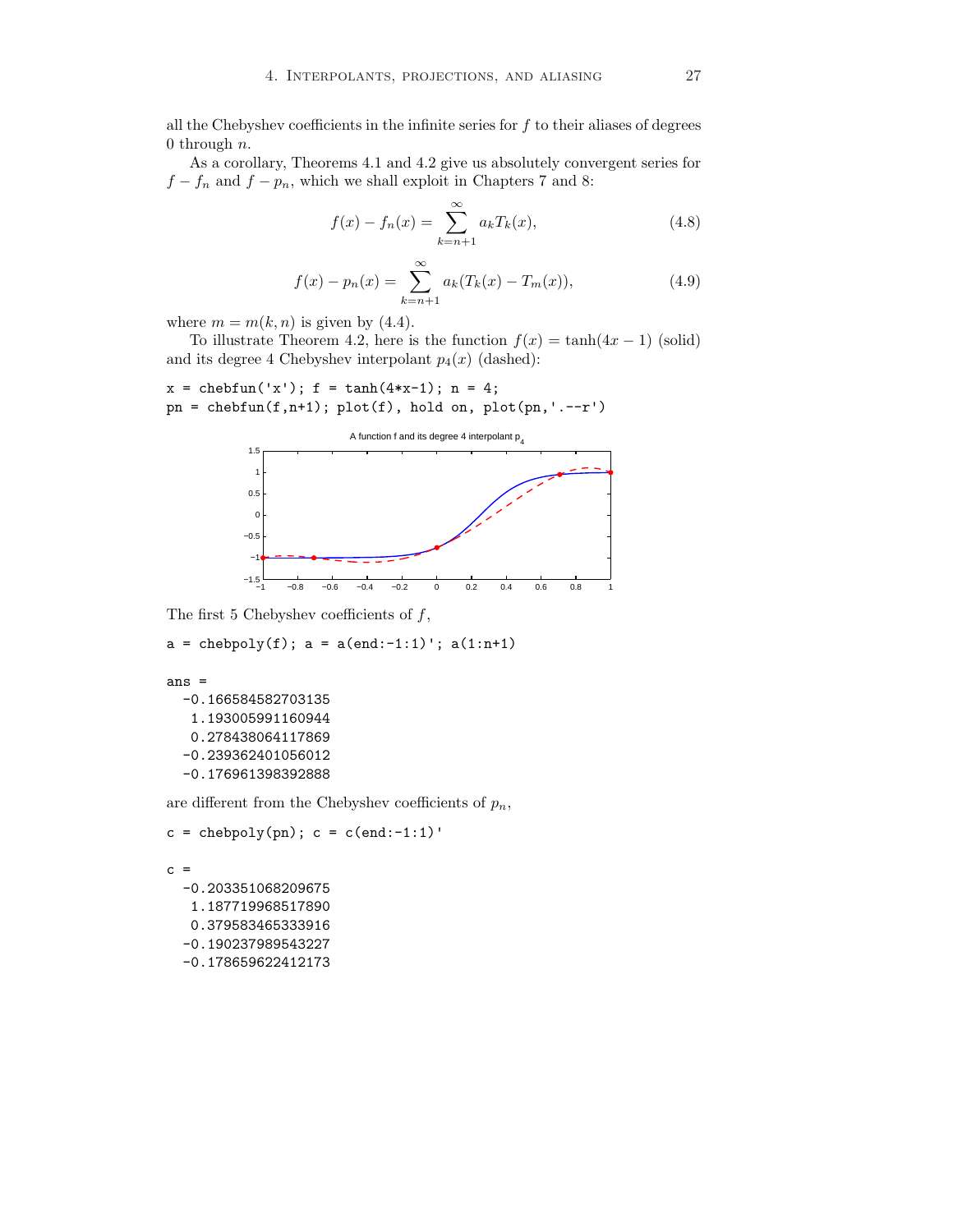As asserted in (4.5) and (4.6), the coefficients  $c_0$  and  $c_n$  are given by sums of coefficients  $a_k$  with a stride of  $2n$ :

```
c0 = sum(a(1:2*n:end)), cn = sum(a(n+1:2*n:end))c0 = -0.203351068209675cn = -0.178659622412174
```
And as asserted in (4.7), the coefficients  $c_1$  through  $c_{n-1}$  involve two sums of this kind:

```
for k = 1:n-1ck = sum(a(1+k:2*n:end)) + sum(a(1-k+2*n:end))end
ck = 1.187719968517889
```

```
ck = 0.379583465333916
ck = -0.190237989543227
```
Following up on the last figure, how does the truncated series  $f_n$  compare with the interpolant  $p_n$  as an approximation to f? Chebfun includes a 'trunc' option for computing  $f_n$ , which we now add to the plot as a dot-dash line:

```
fn = chebfun(f,'trunc',n+1); plot(fn,'-.g')
```


Here are the errors  $f - f_n$  and  $f - p_n$ :

subplot(1,2,1), plot(f-fn,'g'), subplot(1,2,2), plot(f-pn,'r')

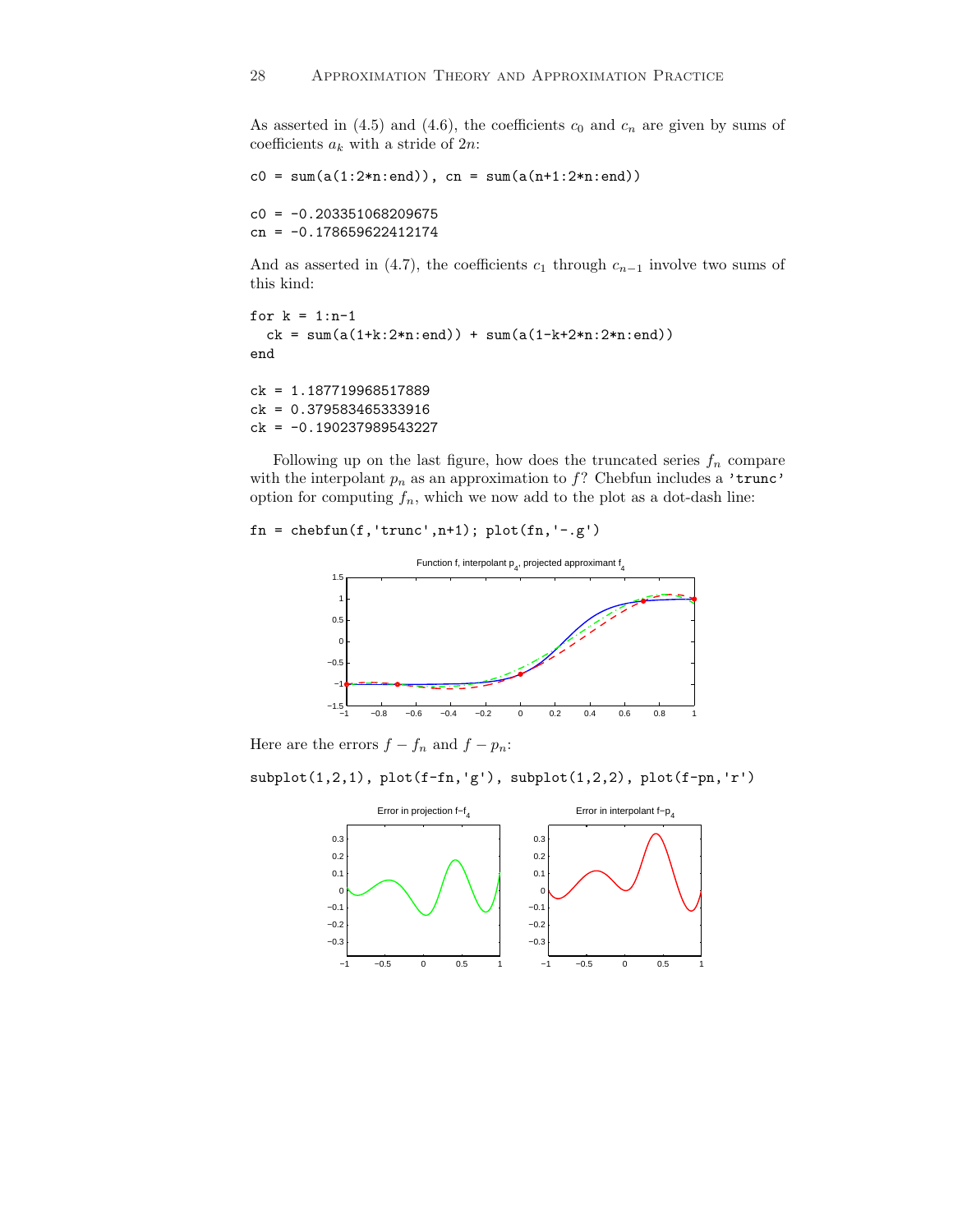Here is the analogous plot with  $n = 4$  increased to 24:

## $n = 24$ ;  $pn = chebfun(f, n+1)$ ;  $fn = chebfun(f, 'trunc', n+1)$ ;  $\text{subplot}(1,2,1)$ ,  $\text{plot}(f-fn,'g')$ ,  $\text{subplot}(1,2,2)$ ,  $\text{plot}(f-pn,'r')$



On the basis of plots like these, one might speculate that  $f_n$  may often be a better approximation than  $p_n$ , but that the difference is small. This is indeed the case, as we shall confirm in Theorems 7.2 and 8.2, both of which suggest a difference of a factor of 2, and Theorem 16.1, which suggests a factor of  $\pi/2$ .

Let us review where we stand. We have considered Chebyshev interpolants (Chapter 2) and Chebyshev expansions (Chapter 3) for a Lipschitz continuous function  $f(x)$  defined on [−1, 1]. Mathematically speaking, each coefficient of a Chebyshev expansion is equal to the value of the integral (3.12). This formula, however, is not needed for effective polynomial approximation, since Chebyshev interpolants are nearly as accurate as projections. Chebfun readily computes Chebyshev coefficients of polynomial interpolants, and this is done not by evaluating the integral but by taking the FFT of the sample values in Chebyshev points. If the degree of the interpolant is high enough that the polynomial matches  $f$  to machine precision, then the Chebyshev coefficients will usually match too.

SUMMARY OF CHAPTER 4. Two excellent methods of approximating a function f on  $[-1, 1]$  by a polynomial are truncation of its Chebyshev series, also known as projection, and interpolation in Chebyshev points. The Chebyshev interpolant is the polynomial obtained by reassigning contributions of degree > n in the Chebyshev series to their aliases of degree  $\leq n$ . The two approximations are typically within a factor of 2 of each other in accuracy.

Exercise 4.1. Node polynomial for Chebyshev points. Show using Theorem 4.1 that  $p(x) = 2^{-n}(T_{n+1}(x) - T_{n-1}(x))$  is the unique monic polynomial in  $\mathcal{P}_{n+1}$  with zeros at the  $n + 1$  Chebyshev points (2.2).

**Exercise 4.2. Examples of aliasing.** (a) On the  $(n + 1)$ -point Chebyshev grid with  $n = 20$ , which Chebyshev polynomials  $T_k$  take the same values as  $T_5$ ? (b) Use Chebfun to draw plots illustrating some of these intersections.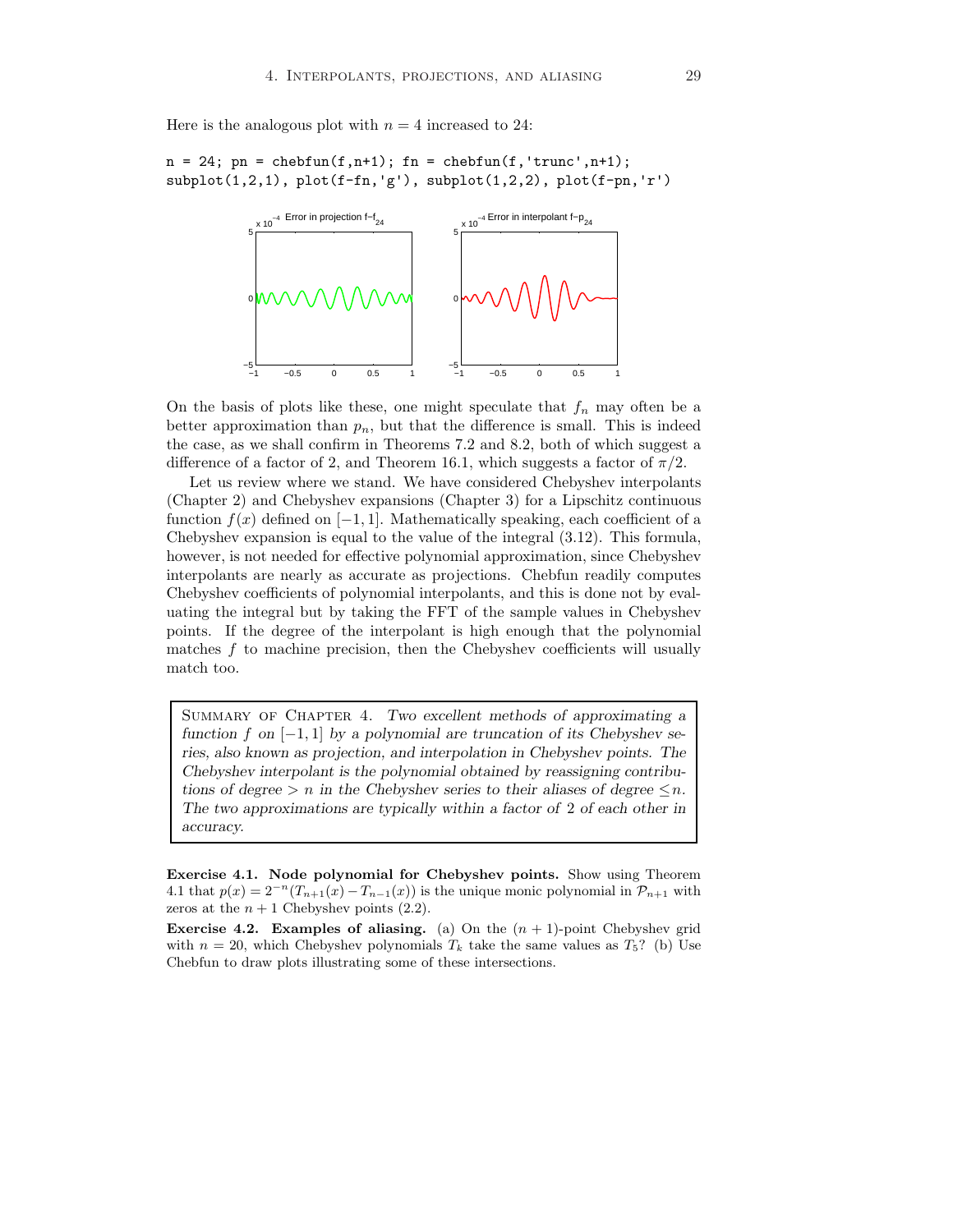#### 30 Approximation Theory and Approximation Practice

Exercise 4.3. Aliasing in roots of unity. For each  $n \geq 0$ , let  $p_n \in \mathcal{P}_n$  be the degree *n* polynomial interpolant to the function  $f(z) = z^{-1}$  at the  $(n + 1)$ st roots of unity on the unit circle in the  $z$ -plane. Use the aliasing observation of the proof of Theorem 4.1 to prove that in the closed unit disk of complex numbers z with  $|z| \leq 1$ , there is one and only one value z for which  $p_n$  converges to f as  $n \to \infty$ . (This example comes from [Méray 1884].)

Exercise 4.4. Fooling the Chebfun constructor. (a) Construct the Matlab anonymous function  $f = \mathcal{Q}(M)$  chebfun( $\mathcal{Q}(x)$  1+exp(-(M\*(x-0.4)).^4)) and plot  $f(10)$  and  $f(100)$ . This function has a narrow spike of width proportional to  $1/M$ . Confirm this by comparing sum( $f(10)$ ) and sum( $f(100)$ ). (b) Plot length( $f(M)$ ) as a function of M for  $M = 1, 2, 3, \ldots$ , going into the region where the length becomes 1. What do you think is happening? (c) Let Mmax be the largest integer for which the constructor behaves normally and execute semilogy(f(Mmax)-1,'interval',[.3 .5]). Superimpose on this plot information to show the locations of the points returned by chebpts(9), which is the default initial grid on which Chebfun samples a function. Explain how this result fits with (b). (d) Now for np taking values 17, 33, 65, 129, execute chebfunpref('minsamples',np) and length(f(np)), and plot the Chebyshev points on your semilog plot of (c). The minsamples flag forces Chebfun to sample the function at the indicated number of points. How do these results match your observations of (b) and (c)? When you're done, be sure to return Chebfun to its default state with chebfunpref('factory').

**Exercise 4.5. Relative precision.** Try Exercise 4.4 again but without the " $1+$ " in the definition of f. The value of Mmax will be different, and the reason has to do with Chebfun's aim of constructing each function to about 15 digits of relative precision, not absolute. Can you figure out what is happening and explain it quantitatively?

Exercise 4.6. Chebfun computation of truncations. In the text we computed Chebyshev truncations of  $f(x) = \tanh(4x - 1)$  using the 'trunc' flag in the Chebfun constructor. Another method is to compute all the Chebyshev coefficients of f and then truncate the series. Compute  $f_4$  by this method and verify that the results agree to machine precision.

Exercise 4.7. When projection equals interpolation. Sometimes the projection  $f_n$  and the interpolant  $p_n$  are identical, even though both differ from f. Characterize exactly when this occurs, and give an example with  $n = 3$ .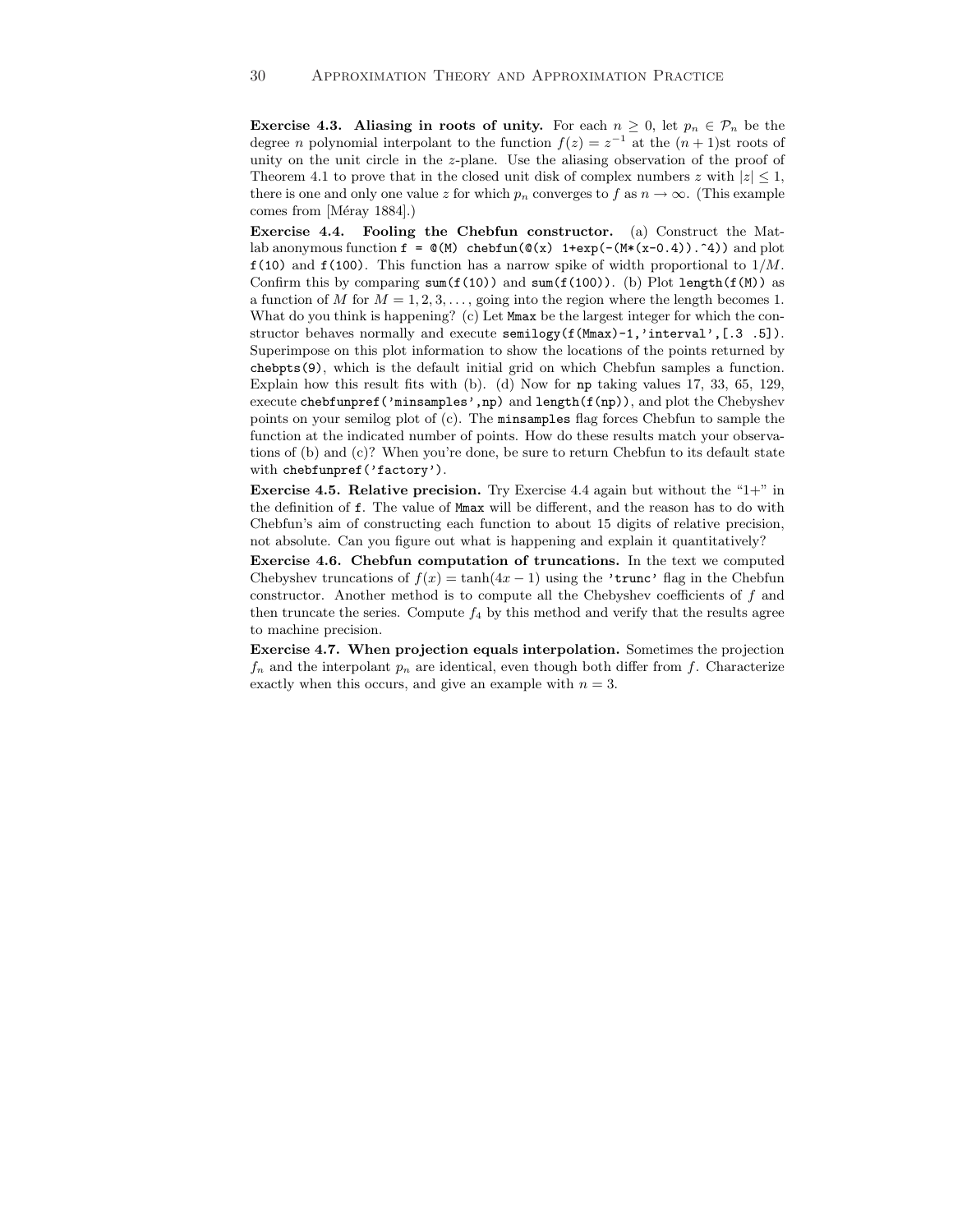## 5. Barycentric interpolation formula

How does one evaluate a Chebyshev interpolant? One good approach, involving  $O(n \log n)$  work for a single point evaluation, is to compute Chebyshev coefficients and use the Chebyshev series. However, there is a direct method requiring just  $O(n)$  work, not based on the series expansion, that is both elegant and numerically stable. It also has the advantage of generalizing to sets of points other than Chebyshev. It is called the barycentric interpolation formula, introduced by Salzer [1972], with an earlier closely related formula due to Marcel Riesz [1916]. The more general barycentric formula for arbitrary interpolation points, of which Salzer's formula is an exceptionally simple special case, was developed earlier by Dupuy [1948], with origins at least as early as Jacobi [1825]. Taylor [1945] introduced the barycentric formula for equispaced grid points. For a survey of barycentric formulas, see [Berrut & Trefethen 2004].

The study of polynomial interpolation goes back a long time; the word "interpolation" may be due to Wallis in 1656 (see [Pearson 1920] for an early account of some of the history.) In particular, Newton addressed the topic and devised a method based on divided differences. Many textbooks claim that it is important to use Newton's formulation for reasons of numerical stability, but this is not true, and we shall not discuss Newton's approach here.

Instead, the barycentric formula is of the alternative Lagrange form, where the interpolant is written as a linear combination of Lagrange or cardinal or fundamental polynomials:

$$
p(x) = \sum_{j=0}^{n} f_j \ell_j(x).
$$
 (5.1)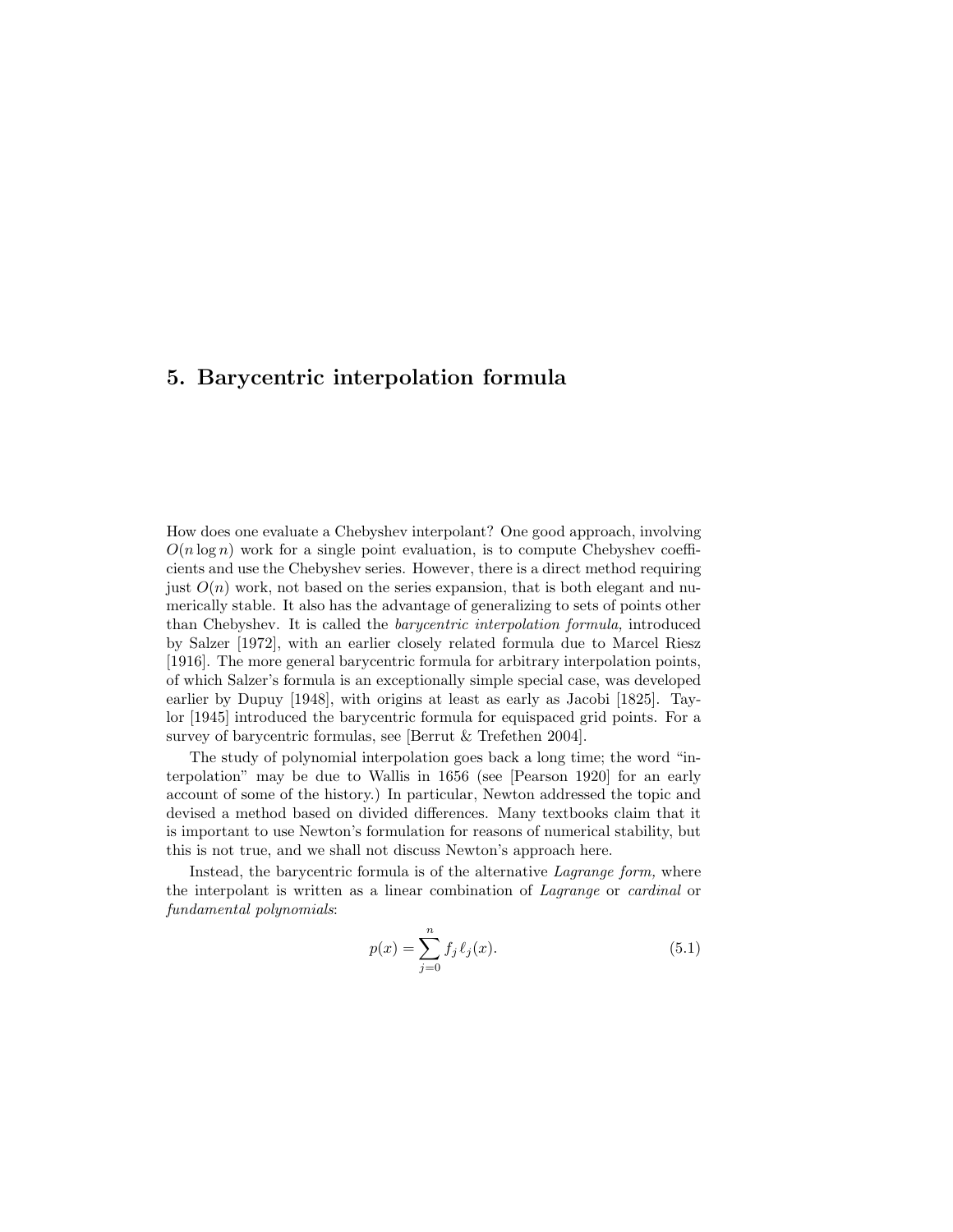Here we have a set of distinct interpolation points  $x_0, \ldots, x_n$ , which could be real or complex, and  $\ell_j (x)$ , the jth Lagrange polynomial, is the unique polynomial in  $\mathcal{P}_n$  that takes the value 1 at  $x_i$  and 0 at the other points  $x_k$ :

$$
\ell_j(x_k) = \begin{cases} 1 & k = j, \\ 0 & k \neq j. \end{cases}
$$
 (5.2)

For example, here is a plot of  $\ell_5$  on the equispaced 7-point grid (i.e.,  $n = 6$ ):

 $d = domain(-1,1); s = linespace(-1,1,7); y = [0 0 0 0 0 1 0];$  $p = \text{interp1}(s, y, d)$ ;  $plot(p)$ , hold on,  $plot(s, p(s), ' . k')$ 



It is easy to write down an explicit expression for  $\ell_i$ :

$$
\ell_j(x) = \frac{\prod_{k \neq j} (x - x_k)}{\prod_{k \neq j} (x_j - x_k)}.
$$
\n(5.3)

Since the denominator is a constant, this function is a polynomial of degree  $n$ with zeros at the right places, and clearly it takes the value 1 when  $x = x_i$ . Equation (5.3) is very well known and can be found in many textbooks as a standard representation for Lagrange interpolants. Lagrange worked with (5.1) and (5.3) in 1795 [Lagrange 1795], and his name is firmly attached to these ideas,<sup>2</sup> but the same formulas were published earlier by Waring [1779] and Euler [1783], who had been Lagrange's predecessor at the Berlin Academy.

Computationally speaking, (5.1) is excellent but (5.3) is not so good. It requires  $O(n)$  operations to evaluate  $\ell_i(x)$  for each value of x, and then  $O(n)$ such evaluations must be added up in (5.1), giving a total operation count of  $O(n^2)$  for evaluating  $p(x)$  at a single value of x.

By a little rearrangement we can improve the operation count. The key observation is that for the various values of  $j$ , the numerators in  $(5.3)$  are the same except that they are missing different factors  $x - x_i$ . To take advantage of this commonality, we define the *node polynomial*  $\ell \in \mathcal{P}_{n+1}$  for the given grid by

$$
\ell(x) = \prod_{k=0}^{n} (x - x_k).
$$
 (5.4)

 ${}^{2}$ Perhaps Cauchy did some of the attaching, since he wrote in his Cours d'analyse, "Cette formule, donnée pour la première fois par Lagrange, ..." [Cauchy 1821].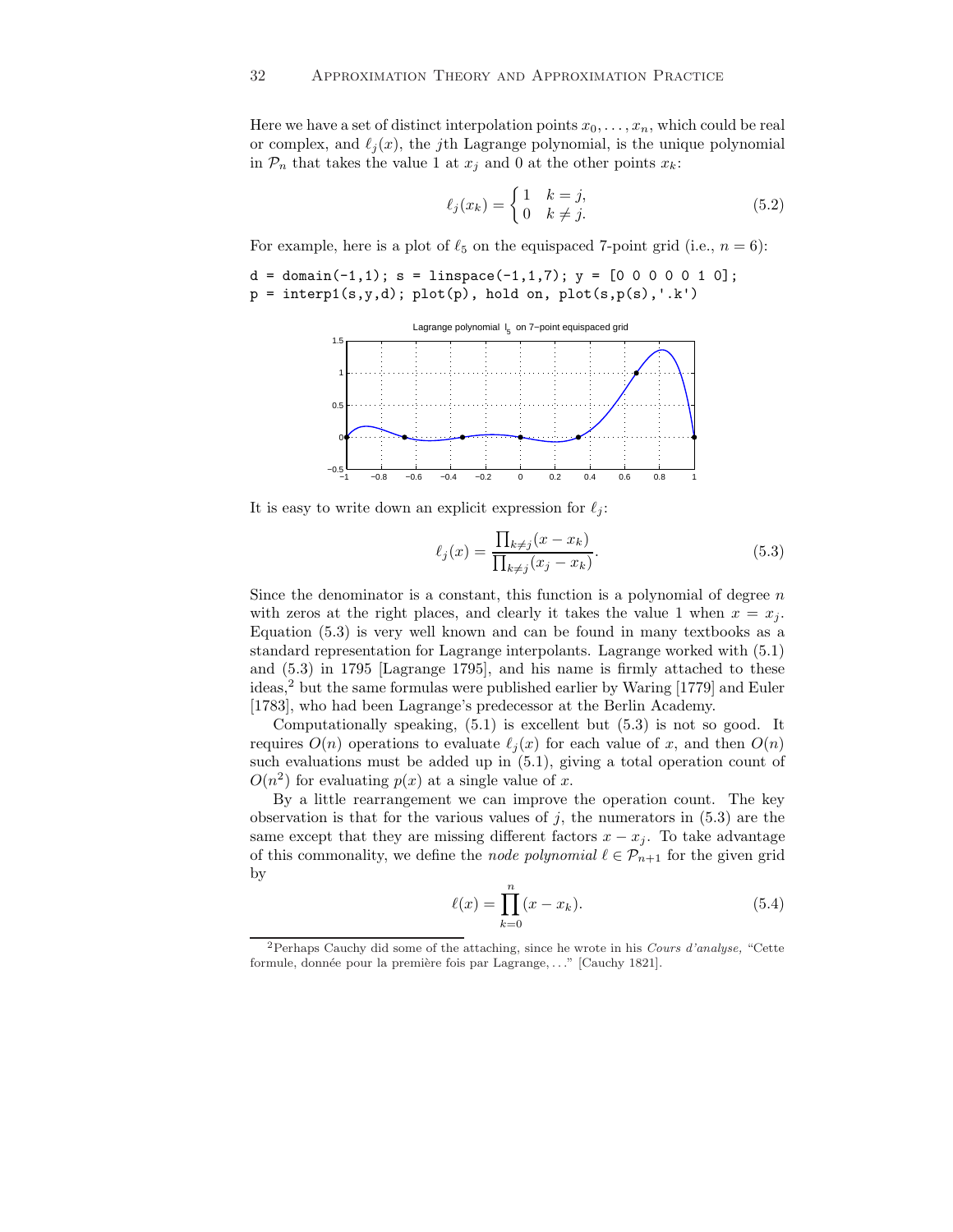Then (5.3) becomes the elementary but extremely important identity

$$
\ell_j(x) = \frac{\ell(x)}{\ell'(x_j)(x - x_j)}.\tag{5.5}
$$

(We shall use this equation to derive the Hermite integral formula in Chapter 11.) Equivalently, let us define

$$
\lambda_j = \frac{1}{\prod_{k \neq j} (x_j - x_k)},\tag{5.6}
$$

that is,

$$
\lambda_j = \frac{1}{\ell'(x_j)}.\tag{5.7}
$$

Then (5.3) becomes

$$
\ell_j(x) = \ell(x) \frac{\lambda_j}{x - x_j},\tag{5.8}
$$

and the Lagrange formula (5.1) becomes

$$
p(x) = \ell(x) \sum_{j=0}^{n} \frac{\lambda_j}{x - x_j} f_j.
$$
\n
$$
(5.9)
$$

These formulas were derived by Jacobi in his PhD thesis in Berlin [Jacobi 1825], and they appeared in 19th century textbooks.<sup>3</sup>

Equation (5.9) has been called the "modified Lagrange formula" (by Higham) and the "first form of the barycentric interpolation formula" or the "type 1 barycentric formula" (starting with Rutishauser). What is valuable here is that the dependence on x inside the sum is so simple. If the weights  $\{\lambda_j\}$  are known, (5.9) produces each value  $p(x)$  with just  $O(n)$  operations. Computing the weights from (5.6) requires  $O(n^2)$  operations, but this computation only needs to be done once and for all, independently of  $x$ ; and for special grids  ${x_i}$  such as Chebyshev, as we shall see in a moment, the weights are known analytically and don't need to be computed at all. (For Legendre and other grids associated with orthogonal polynomials, the necessary computations can be carried out very fast; see Exercise 5.11 and Theorem 19.6.)

However, there is another barycentric formula that is more elegant. If we add up all the Lagrange polynomials  $\ell_i$ , we get a polynomial in  $\mathcal{P}_n$  that takes the value 1 at every point of the grid. Since polynomial interpolants are unique, this must be the constant polynomial 1:

$$
\sum_{j=0}^{n} \ell_j(x) = 1.
$$

<sup>3</sup> I am grateful to Folkmar Bornemann for drawing this history to my attention.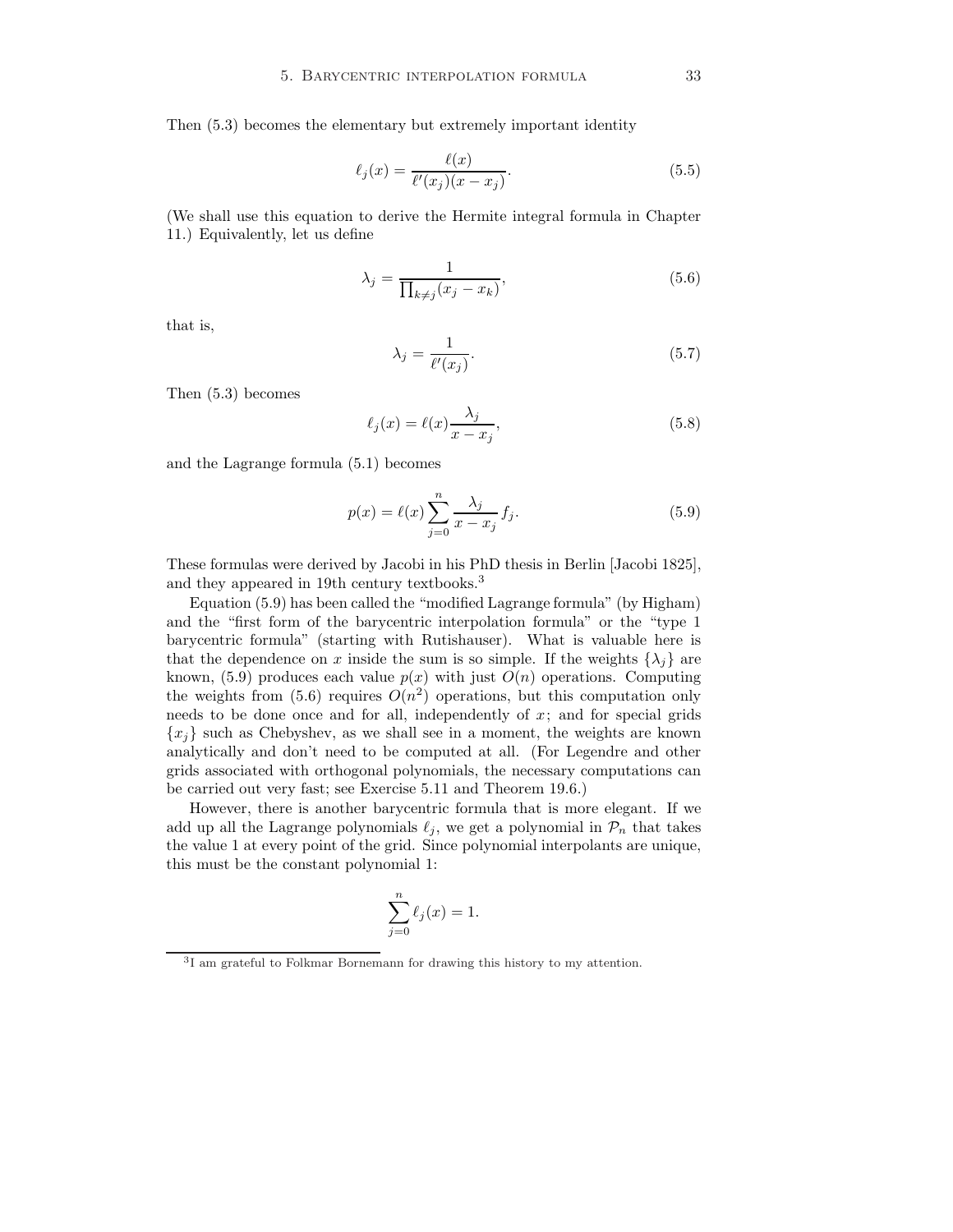Dividing (5.8) by this expression enables us to cancel the factor  $\ell(x)$ , giving

$$
\ell_j(x) = \frac{\lambda_j}{x - x_j} / \sum_{k=0}^n \frac{\lambda_k}{x - x_k}.
$$
\n(5.10)

By inserting these representations in (5.1), we get the "second form of the barycentric interpolation formula" or "true barycentric formula" for polynomial interpolation in an arbitrary set of  $n+1$  points  $\{x_i\}$ .

Theorem 5.1. Barycentric interpolation formula. The polynomial interpolant through data  $\{f_j\}$  at  $n+1$  points  $\{x_j\}$  is given by

$$
p(x) = \sum_{j=0}^{n} \frac{\lambda_j f_j}{x - x_j} / \sum_{j=0}^{n} \frac{\lambda_j}{x - x_j},
$$
\n(5.11)

with the special case  $p(x) = f_j$  if  $x = x_j$  for some j, where the weights  $\{\lambda_j\}$  are defined by

$$
\lambda_j = \frac{1}{\prod_{k \neq j} (x_j - x_k)}.\tag{5.12}
$$

*Proof.* Given in the discussion above.

It is obvious that the function defined by (5.11) interpolates the data. As x approaches one of the values  $x_j$ , one term in the numerator blows up and so does one term in the denominator. Their ratio is  $f_i$ , so this is clearly the value approached as x approaches  $x_j$ . On the other hand if x is equal to  $x_j$ , we can't use the formula: that would be a division of  $\infty$  by  $\infty$ . This is why the theorem is stated with the qualification for the special case  $x = x<sub>j</sub>$ .

What is not obvious is that the function defined by (5.11) is a polynomial, let alone a polynomial of degree n: it looks like a rational function. The fact that it is a polynomial depends on the special values (5.12) of the weights. For choices of nonzero weights that differ from  $(5.12)$ ,  $(5.11)$  will still interpolate the data, but in general it will be a rational function that is not a polynomial. These rational barycentric interpolants can be very useful in some applications, and they are likely to get more attention in the future [Berrut, Baltensperger & Mittelmann 2005, Tee & Trefethen 2006, Floater & Hormann 2007, Berrut, Floater & Klein 2011].

Chebfun's overload of the Matlab interp1 command, which was illustrated at the beginning of this chapter, incorporates an implementation of  $(5.11)$ (5.12). We shall make use of interp1 again in Exercise 5.7 and in Chapters 13 and 15. Now, however, let us turn to the special case that is so important in practice.

For Chebyshev points, the weights  $\{\lambda_i\}$  are wonderfully simple: they are equal to  $(-1)^j$  times the constant  $2^{n-1}/n$ , or half this value for  $j = 0$  and n. These numbers were worked out by Marcel Riesz in 1916 [Riesz 1916]. The constant cancels in the numerator and denominator when we divide by the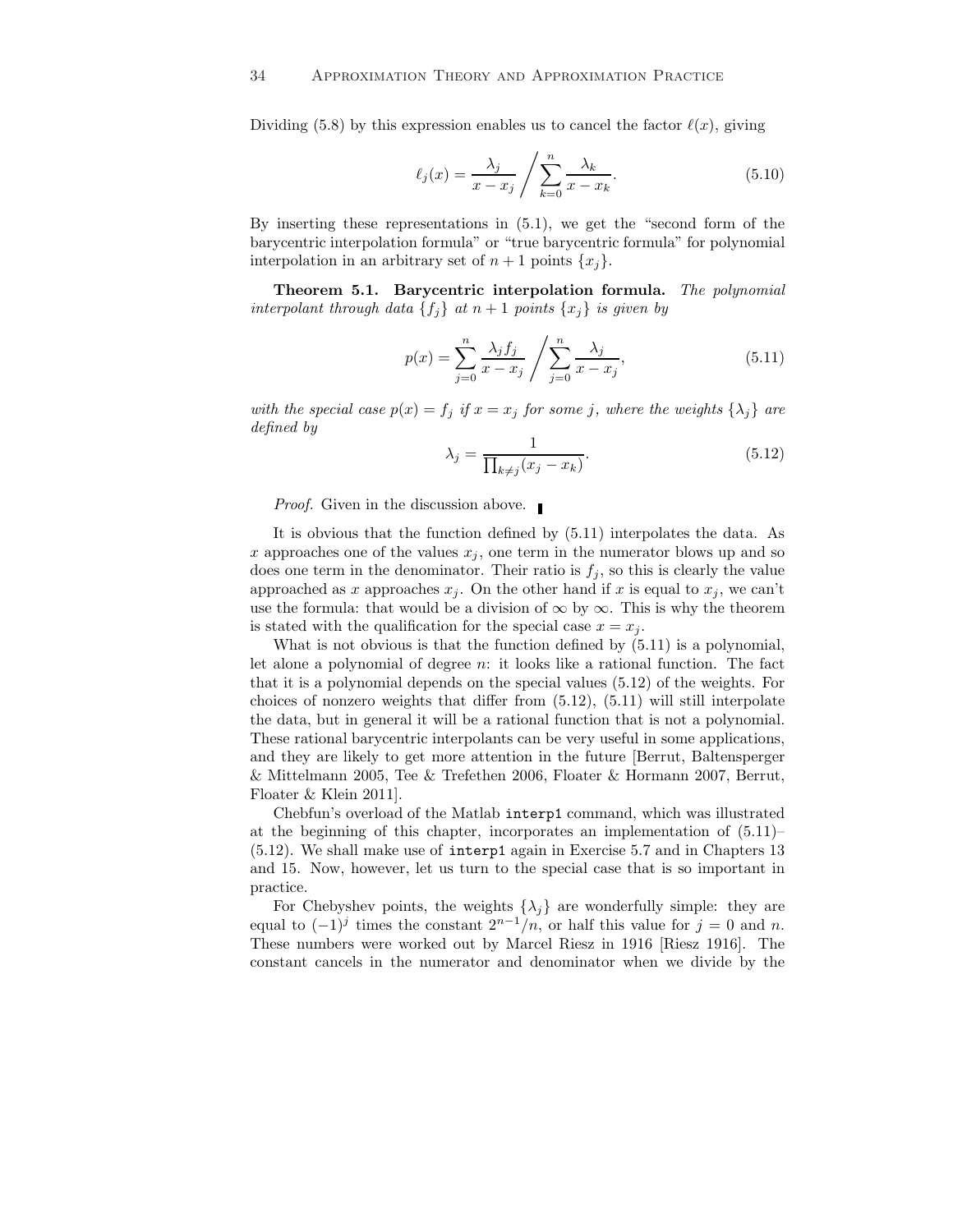formula for 1 in (5.11), giving Salzer's amazingly simple result from 1972 [Salzer 1972]:

Theorem 5.2. Barycentric interpolation in Chebyshev points. The polynomial interpolant through data  $\{f_j\}$  at the Chebyshev points (2.2) is

$$
p(x) = \sum_{j=0}^{n} \frac{(-1)^j f_j}{x - x_j} / \sum_{j=0}^{n} \frac{(-1)^j}{x - x_j},
$$
\n(5.13)

with the special case  $p(x) = f_j$  if  $x = x_j$ . The primes on the summation signs signify that the terms  $j = 0$  and  $j = n$  are multiplied by  $1/2$ .

Equation (5.13) is scale-invariant: for interpolation in Chebyshev points scaled to any interval  $[a, b]$ , the formula is exactly the same. This is a big advantage on the computer when  $n$  is in the thousands or higher, because it means that we need not worry about underflow or overflow.

*Proof.* Equation  $(5.13)$  is a special case of  $(5.11)$ . To prove it, we will show that for Chebyshev points, the weights (5.12) reduce to  $(-1)^j$  times the constant  $2^{n-1}/n$ , and half this value for  $j = 0$  or n. To do this, we begin by noting that for Chebyshev points, the node polynomial (5.4) can be written as  $\ell(x) = 2^{-n}(T_{n+1}(x) - T_{n-1}(x))$  (Exercise 4.1). Together with (5.8), this implies

$$
\ell_j(x) = 2^{-n} \lambda_j \frac{T_{n+1}(x) - T_{n-1}(x)}{x - x_j},
$$

and from (5.7) we have

$$
\lambda_j = \frac{1}{\ell'(x_j)} = \frac{2^n}{T'_{n+1}(x_j) - T'_{n-1}(x_j)}
$$

Now it can be shown that

$$
T'_{n+1}(x_j) - T'_{n-1}(x_j) = 2n(-1)^j, \quad 1 \le j \le n-1,
$$

with twice this value for  $j = 0$  and n (Exercise 5.3). So we have

$$
\lambda_j = \frac{2^{n-1}}{n}(-1)^j, \quad 1 \le j \le n-1,
$$
\n(5.14)

.

with half this value for  $j = 0$  and n, as claimed.

The formula  $(5.13)$  is extraordinarily effective, even if n is in the thousands or millions, even if  $p$  must be evaluated at thousands or millions of points. As a first example, let us construct a rather wiggly chebfun:

```
x = \text{chebfun}('x');f = \tanh(20*sin(12*x)) + .02*exp(3*x) . *sin(300*x); length(f)
```
ans = 5158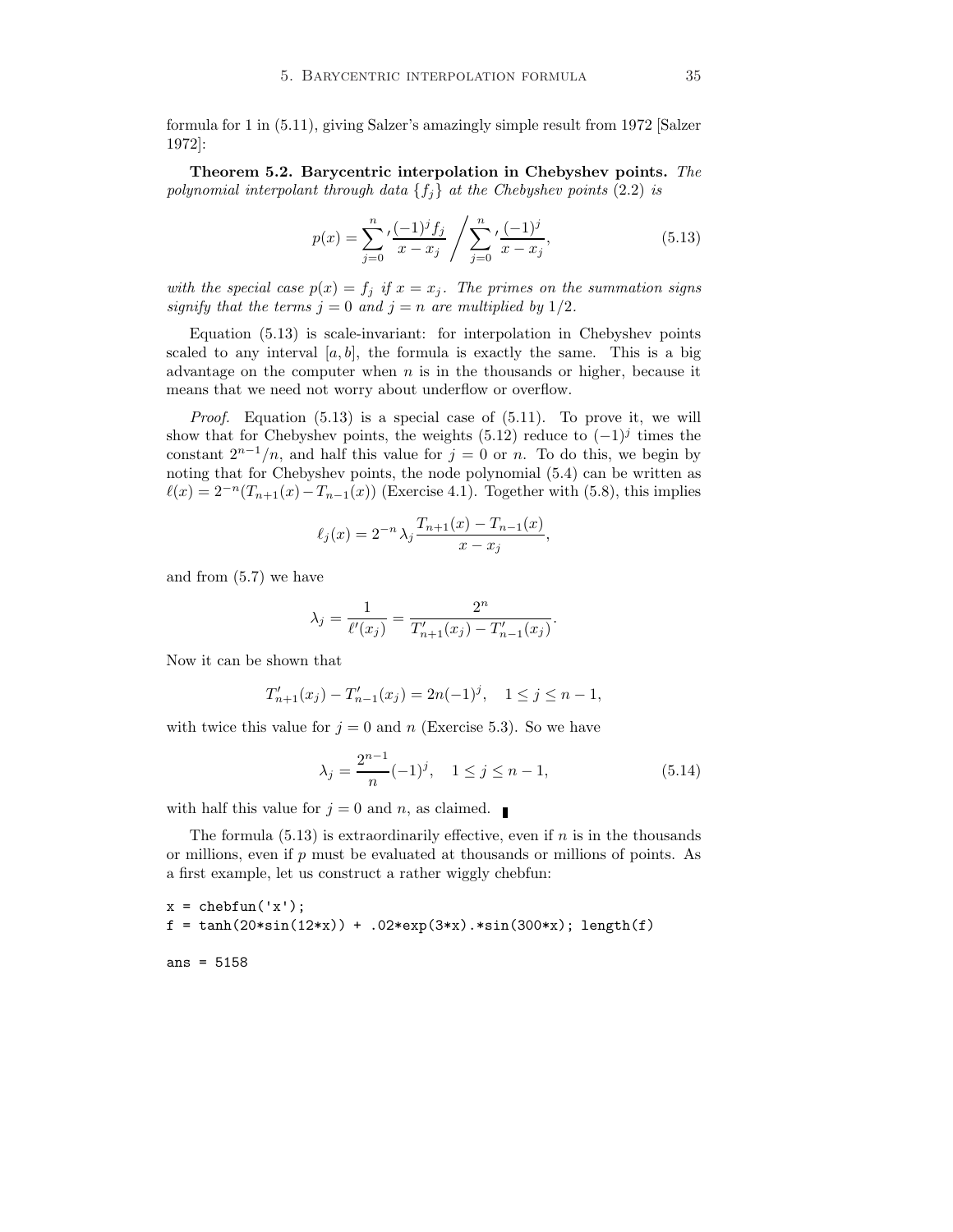We now plot  $f$  using 10000 sample points and note the time required:

tic, plot(f,'numpts',10000), toc

Elapsed time is 0.871149 seconds.



In this short time, Chebfun has evaluated a polynomial interpolant of degree about 5000 at 10000 sample points.

Raising the degree further, let  $p$  be the Chebyshev interpolant of degree  $10^6$ to the function  $sin(10^5x)$  on [-1, 1]:

ff =  $\mathfrak{C}(x)$  sin(1e5\*x); p = chebfun(ff,1000001);

How long does it take to evaluate this interpolant at 100 points?

 $xx = 1$ inspace(0,0.0001); tic, pp =  $p(xx)$ ; toc

Elapsed time is 1.224548 seconds.

Not bad for a million-degree polynomial! The result looks fine,

plot(xx,pp,'.')



and it matches the target function closely: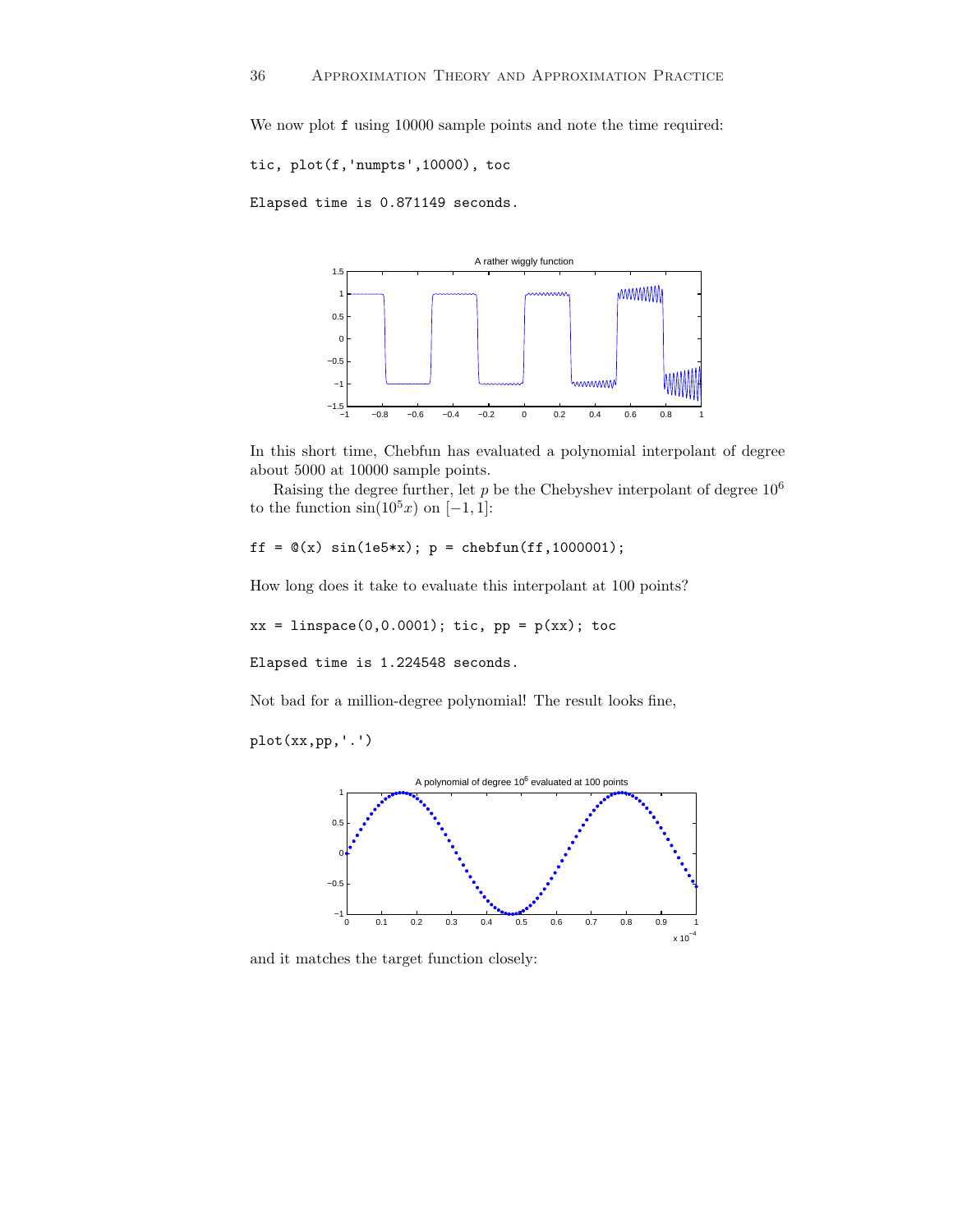```
for j = 1:5, r = rand; disp([ff(r) p(r) ff(r)-p(r)]), end
```

```
0.705930356624765 0.705930356617951 0.000000000006814
-0.931512002954607 -0.931512002958003 0.000000000003395
0.583585101736752 0.583585101743138 -0.000000000006386
-0.851482366899905 -0.851482366903565 0.000000000003660
0.988082673530624 0.988082673532397 -0.000000000001773
```
The apparent loss of 4 or 5 digits of accuracy is to be expected since the derivative of this function is of order  $10^5$ : each evaluation is the correct result for a value of x within about  $10^{-16}$  of the correct one (Exercise 5.5).

Experiments like these show that barycentric interpolation in Chebyshev points is a robust process: it is numerically stable, untroubled by rounding errors on a computer. This may seem surprising if you look at  $(5.9)$  or  $(5.13)$  shouldn't cancellation errors on a computer cause trouble if  $x$  is close to one of the Chebyshev points  $x_i$ ? In fact they do not, and these formulas have been proved stable in floating point arithmetic for all  $x \in [-1,1]$  [Rack & Reimer 1982, Higham 2004]. This is in marked contrast to the more familiar algorithm of polynomial interpolation via solution of a Vandermonde linear system of equations, which is exponentially unstable (Exercise 5.2).

We must emphasize that whereas  $(5.13)$  is stable for interpolation, it is unstable for extrapolation, that is, the evaluation of  $p(x)$  for  $x \notin [-1, 1]$ . The more general formula (5.11) is unstable for extrapolation too and is unstable even for interpolation when used with arbitrary points rather than points suitably clustered like Chebyshev points. In these cases it is important to use the "type 1" barycentric formula (5.9) instead, which Higham proved stable in all cases. The disadvantage of  $(5.9)$  is that when n is larger than about a thousand, it is susceptible to troubles of underflow or overflow, which must be countered by rescaling  $[-1, 1]$  to  $[-2, 2]$  or by computing products by addition of logarithms.

More precisely, Higham [2004] showed that when they are used to evaluate  $p(x)$  for  $x \in [-1, 1]$  with data at Chebyshev points, both (5.9) and (5.11)–(5.13) have a certain property that numerical analysts call *forward stability*. If you want to evaluate  $p(x)$  for values of x outside  $[-1, 1]$ , however,  $(5.11)$ – $(5.13)$  lose their stability and it is important to use (5.9), which has the stronger property known as backward stability [Webb, Trefethen & Gonnet 2011]. It is also important to use  $(5.9)$  rather than  $(5.11)$  for computing interpolants through equispaced points or other point sets that are far from the Chebyshev distribution. (As we shall discuss in Chapters 13–14, in these cases the problem is probably so ill-conditioned that one should not be doing polynomial interpolation in the first place.)

These observations show that  $(5.9)$  has advantages over  $(5.11)$  and  $(5.13)$ , but it also has an important disadvantage: it is not scale-invariant, and the weights grow exponentially as functions of the inverse of the length of the interval of interpolation. We see this in  $(5.14)$ , where the weights have size  $2<sup>n</sup>$ , and would in fact overflow on a computer in standard IEEE double precision arithmetic for n bigger than about 1000. (Higham's analysis ignores overflow and underflow.)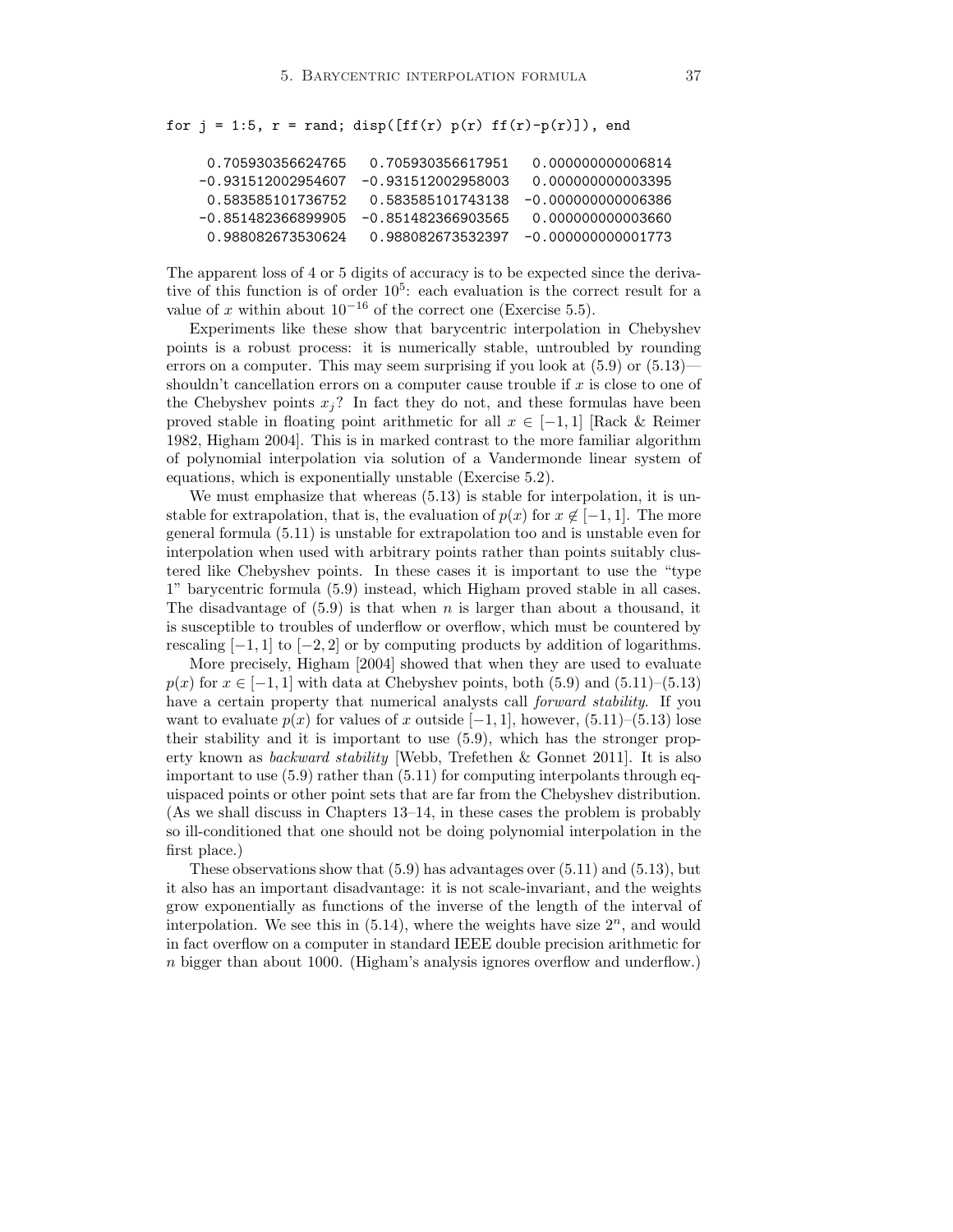We shall have more to say about this exponential dependence in Chapters 11– 15. So (5.11) and (5.13) remain a good choice for most applications, so long as the interpolation points are Chebyshev or similar and the evaluation points lie in [−1, 1].

SUMMARY OF CHAPTER 5. Polynomial interpolants can be evaluated fast and stably by the barycentric formula, even for thousands or millions of interpolation points. The barycentric formula has the form of a rational function, but reduces to a polynomial because of the use of specially determined weights.

Exercise 5.1. Barycentric coefficients by hand. (a) Work out on paper the barycentric interpolation coefficients  $\{\lambda_j\}$  for the case  $n = 3$  and  $x_0 = -1$ ,  $x_1 = 0$ ,  $x_2 = 1/2$ ,  $x_3 = 1$ . (b) Confirm that (5.9) gives the right value  $p(-1/2)$  for the polynomial interpolant to data 1, 2, 3, 4 in these points.

Exercise 5.2. Instability of Vandermonde interpolation. The best-known numerical algorithm for polynomial interpolation, unlike the barycentric formula, is unstable. This is the method implemented in the Matlab polyfit command, which forms a Vandermonde matrix of sampled powers of  $x$  and solves a corresponding linear system of equations. (In [Trefethen 2000], to my embarrassment, this unstable method is used throughout, forcing the values of  $n$  used for plots in that book to be kept small.) (a) Explore this instability by comparing a Chebfun evaluation of  $p(0)$  with the result of polyval(polyfit(xx,f(xx),n),0) where  $f = \mathcal{Q}(x)$  cos(k\*x) for  $k =$  $10, 20, \ldots, 90, 100, n$  is the degree of the corresponding chebfun, and  $\mathbf{x} \mathbf{x}$  is a fine grid. (b) Examining the Matlab polyfit code as appropriate, construct the Vandermonde matrices V for each of these ten problems and compute their condition numbers. (You can also use the Matlab vander command.) By contrast, the underlying Chebyshev interpolation problem is well-conditioned.

Exercise 5.3. Calculating derivatives for the proof of Theorem 5.2. Derive the following identities used in the proof of Theorem 5.2. (a) For  $1 \leq j \leq n-1$ ,  $T'_{n+1}(x_j) - T'_{n-1}(x_j) = 2n(-1)^j$ . (b) For  $j = 0$  and  $j = n$ ,  $T'_{n+1}(x_j) - T'_{n-1}(x_j) =$  $4n(-1)<sup>j</sup>$ . One can derive this formula directly, or indirectly by a symmetry argument. Exercise 5.4. Interpolating the sign function. Use  $x =$  chebfun('x'), f = sign(x) to construct the sign function on  $[-1, 1]$  and  $p =$  chebfun('sign(x)',10000) to construct its interpolant in 10000 Chebyshev points. Explore the difference in the interesting region by defining  $d = f-p$ ,  $d = d(-0.002, 0.002)$ . What is the maximum value of p? In what subset of  $[-1, 1]$  is p smaller than 0.5 in absolute value?

Exercise 5.5. Accuracy of point evaluations. (a) Construct the chebfun  $g$  corresponding to  $f(x) = \sin(\exp(10x))$  on [-1, 1]. What is the degree of this polynomial? (b) Let xx be the vector of 1000 linearly spaced points from −1 to 1. How long does it take on your computer to evaluate  $f(\mathbf{xx})$ ?  $g(\mathbf{xx})$ ? (c) Draw a loglog plot of the vector of errors  $|f(\mathbf{x}) - g(\mathbf{x})|$  against the vector of derivatives  $|f'(\mathbf{x})|$ . Comment on why the dots line up as they do.

Exercise 5.6. Equispaced points. Show that for equispaced points in  $[-1, 1]$  with spacing h, the barycentric weights are  $\lambda_j = (-1)^{n-j} / (j!(n-j)!h^n)$ , or after canceling common factors,  $\lambda_j = (-1)^j \binom{n}{j}$  [Taylor 1945].

Exercise 5.7. A greedy algorithm for choosing interpolation grids. Write a program using Chebfun's interp1 command to compute a sequence of polynomial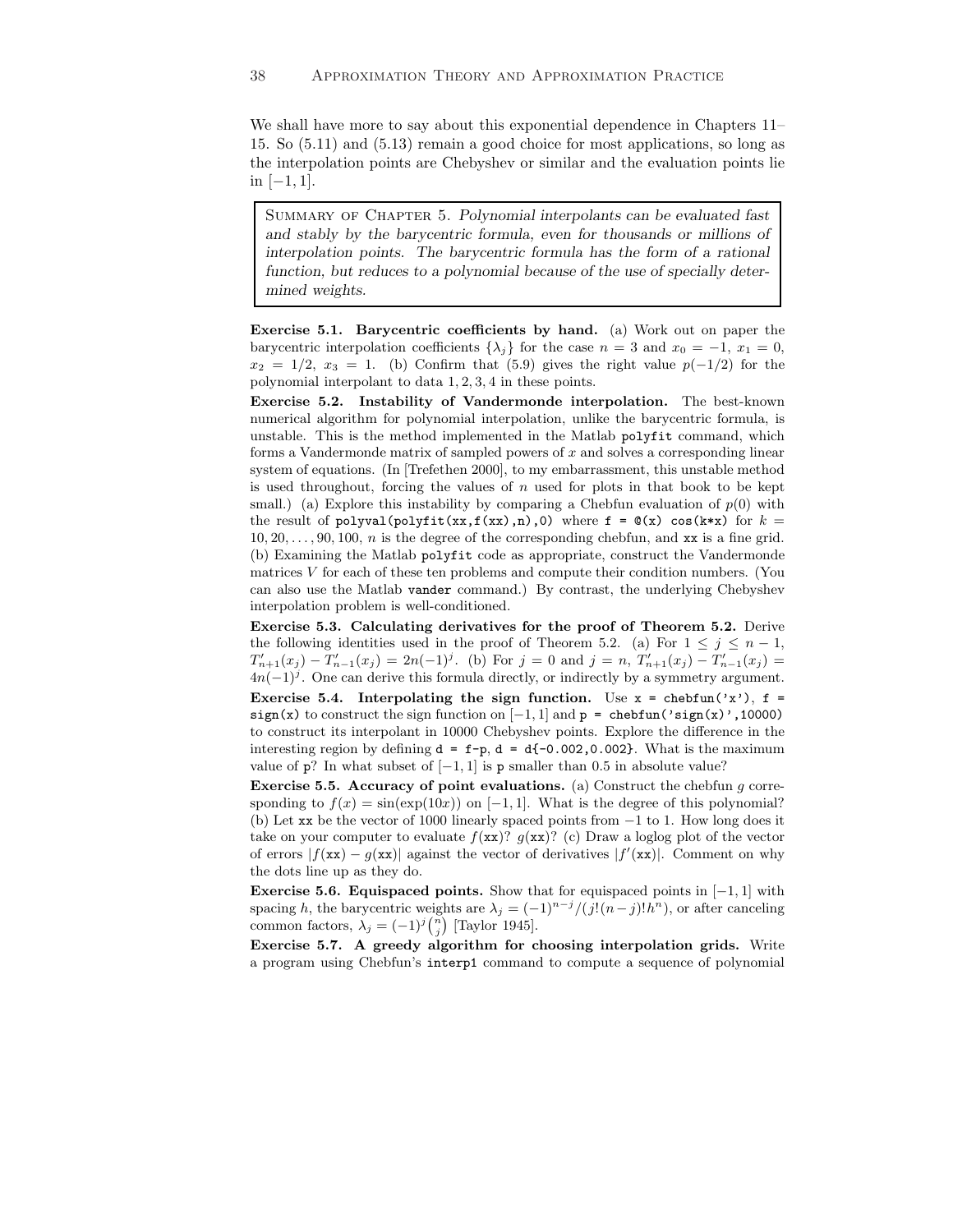interpolants to a function f on  $[-1, 1]$  in points selected by a greedy algorithm: take  $x_0$  to be a point where  $|f(x)|$  achieves its maximum, then  $x_1$  to be a point where  $|(f - p_0)(x)|$  achieves its maximum, then  $x_2$  to be a point where  $|(f - p_1)(x)|$  achieves its maximum, and so on. Plot the error curves  $(f - p_n)(x)$ ,  $x \in [-1, 1]$  computed by this algorithm for  $f(x) = |x|$  and  $0 \le n \le 25$ . Comment on the spacing of the grid  ${x_0, \ldots, x_{25}}.$ 

Exercise 5.8. Barycentric formula for Chebyshev polynomials. Derive an elegant formula for  $T_n(x)$  from (5.13) [Salzer 1972].

Exercise 5.9. Barycentric interpolation in roots of unity. Derive the barycentric weights  $\{\lambda_i\}$  for polynomial interpolation in (a)  $\{\pm 1\}$ , (b)  $\{1, i, -1, -i\}$ , (c) The  $(n + 1)$ st roots of unity for arbitrary  $n \geq 0$ .

Exercise 5.10. Barycentric weights for a general interval. (a) How does the formula (5.14) for Chebyshev barycentric weights on  $[-1, 1]$  change for weights on an interval [a, b]? (b) The capacity of [a, b] (see Chapter 12) is equal to  $c = (b - a)/4$ . How do the barycentric weights behave as  $n \to \infty$  for an interval of capacity c? As a function of  $c$ , what is the maximal value of  $n$  for which they can be represented in IEEE double precision arithmetic without overflow or underflow? (You may assume the overflow and underflow limits are  $10^{308}$  and  $10^{-308}$ . The overflow/underflow problem goes away with the use of the divided form (5.13).)

Exercise 5.11. Barycentric interpolation in Legendre points. Chebfun includes fast algorithms for computing barycentric weights for various distributions of points other than Chebyshev, such as Legendre points, the zeros of Legendre polynomials (see Chapter 17 and Theorem 19.6). Perform a numerical experiment to compare the accuracy of interpolants in Chebyshev and Legendre points to  $f(x) = e^x \sin(300x)$  at  $x = 0.99$ . Specifically, compute [s,w,lambda] = legpts(n+1) and bary(0.99,f(s),s,lambda) for  $1 \le n \le 500$  and make a semilog plot of the absolute value of the error as a function of  $n$ ; compare this with the analogous plot for Chebyshev points.

Exercise 5.12. Barycentric rational interpolation. (a) If the formula (5.13) is used with points  ${x_i}$  other than Chebyshev with maximum spacing h, it produces a rational interpolant of accuracy  $O(h^2)$  as  $h \to 0$  [Berrut 1988]. Confirm this numerically for  $f(x) = e^x$  and equispaced points in [−1, 1]. (b) Show numerically that the accuracy improves to  $O(h^3)$  if the pattern of coefficients near the left end is changed from  $\frac{1}{2}$ , -1, 1, -1,... to  $\frac{1}{4}$ , - $\frac{3}{4}$ , 1, -1,... and analogously at the right end [Floater & Hormann 2007].

Exercise 5.13. Barycentric weights and geometric mean distances. (a) Give an interpretation of (5.6) in terms of geometric mean distances between grid points. (b) Explain how one of the theorems of this chapter explains the result of Exercise 2.6.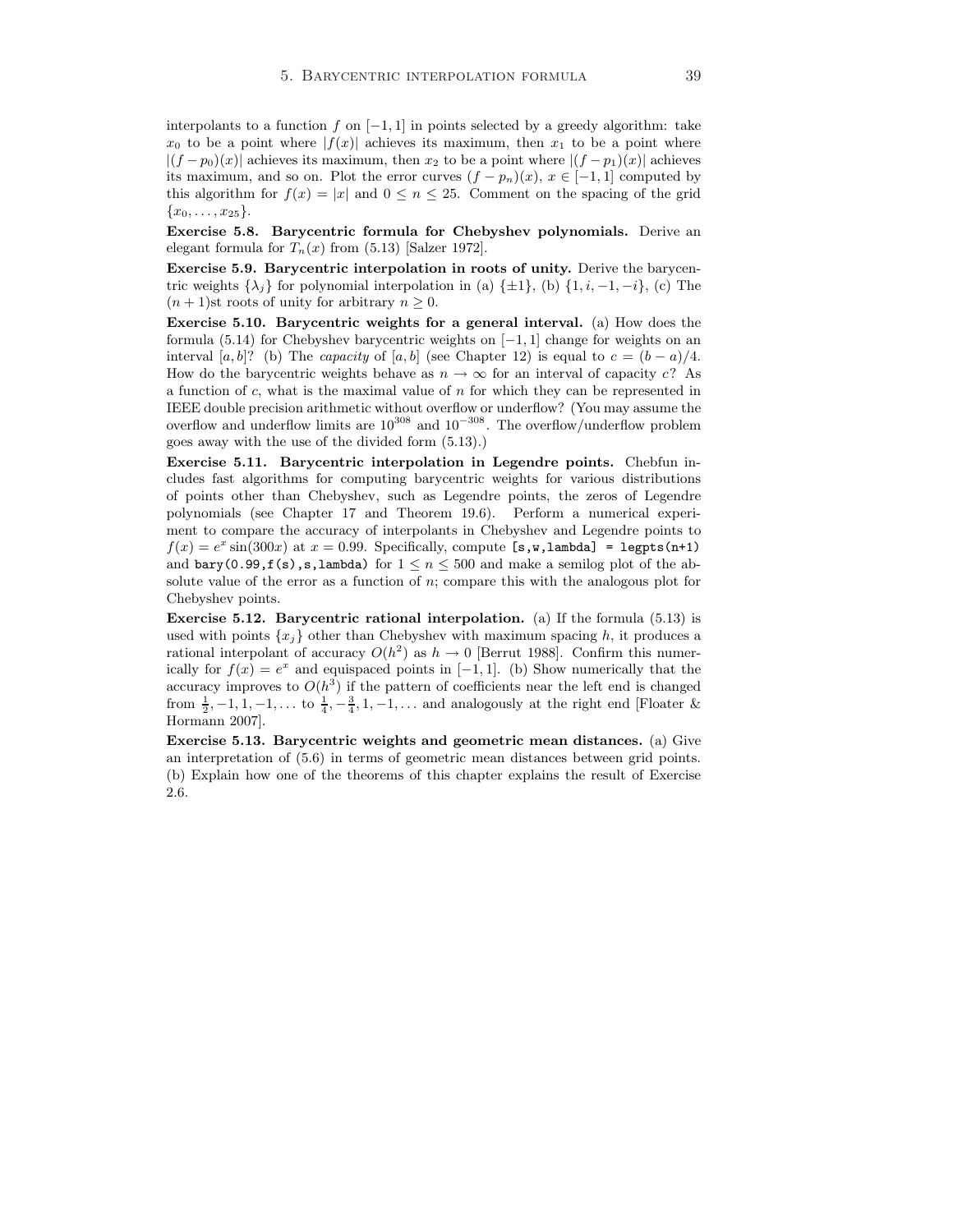## 6. Weierstrass approximation theorem

Every continuous function on a bounded interval can be approximated to arbitrary accuracy by polynomials. This is the famous Weierstrass approximation theorem, proved by Karl Weierstrass when he was 70 years old [Weierstrass 1885]. The theorem was independently discovered at about the same time, in essence, by Carl Runge: as pointed out in 1886 by Phragmén in remarks published as a footnote stretching over four pages in a paper by Mittag-Leffler [1900], it can be derived as a corollary of results Runge published in a pair of papers in 1885 [Runge 1885a & 1885b].

Here and throughout this book, unless indicated otherwise,  $\|\cdot\|$  denotes the supremum norm on  $[-1, 1]$ .

Theorem 6.1. Weierstrass approximation theorem. Let  $f$  be a continuous function on  $[-1, 1]$ , and let  $\varepsilon > 0$  be arbitrary. Then there exists a polynomial p such that

 $||f - p|| < \varepsilon.$ 

Outline of proof. We shall not spell out an argument in detail. However, here is an outline of the beautiful proof from Weierstrass's original paper. First, extend  $f(x)$  to a continuous function f with compact support on the whole real line. Now, take  $\hat{f}$  as initial data at  $t = 0$  for the diffusion equation  $\partial u/\partial t = \partial^2 u/\partial x^2$  on the real line. It is known that by convolving  $\tilde{f}$  with the Gaussian kernel  $\phi(x) = e^{-x^2/4t}/\sqrt{4\pi t}$ , we get a solution to this partial differential equation that converges uniformly to f as  $t \to 0$ , and thus can be made arbitrarily close to f on  $[-1, 1]$  by taking t small enough. On the other hand, since  $\tilde{f}$  has compact support, for each  $t > 0$  this solution is an integral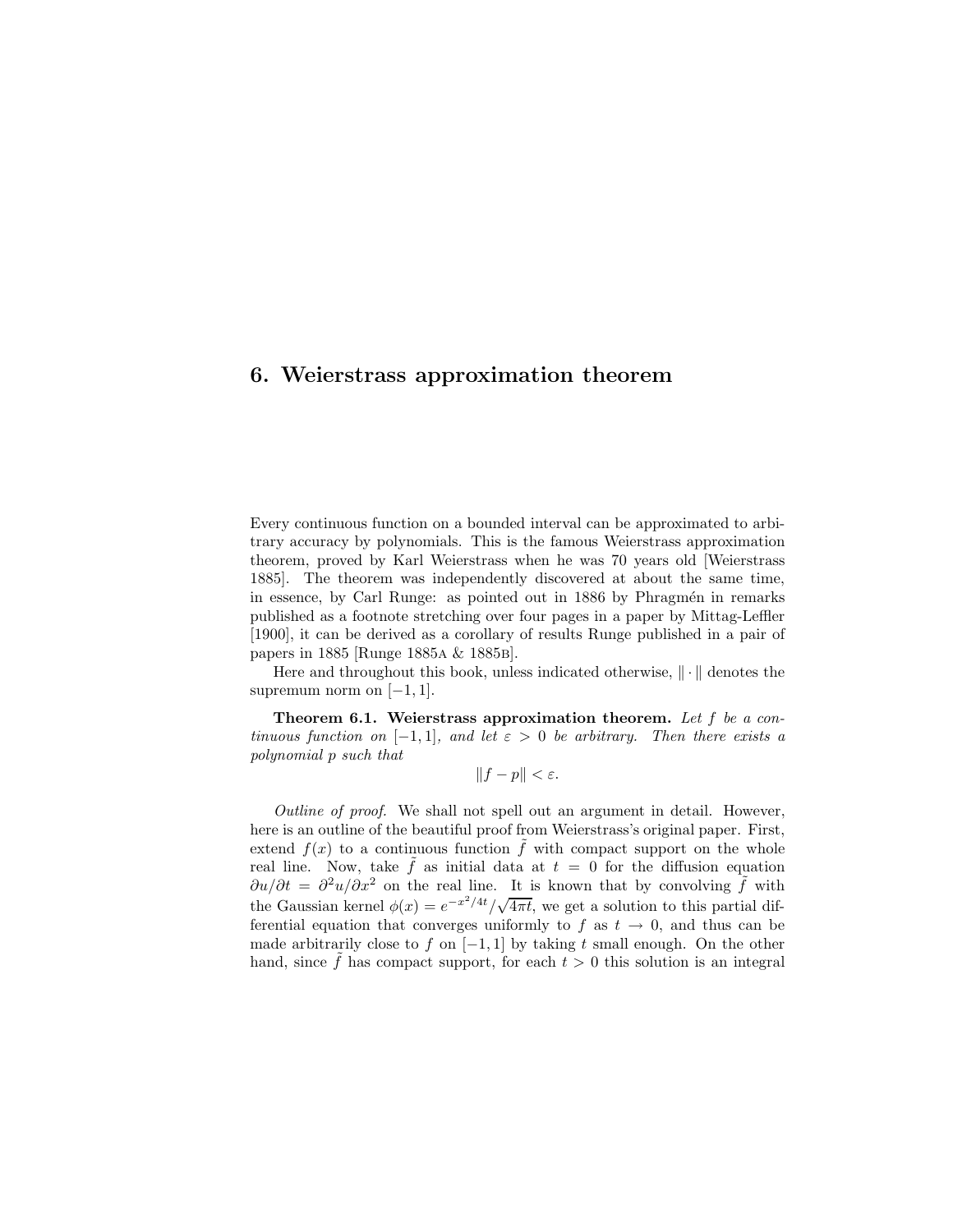over a bounded interval of entire functions and is thus itself an entire function, that is, analytic throughout the complex plane. Therefore it has a uniformly convergent Taylor series on  $[-1, 1]$ , which can be truncated to give polynomial approximations of arbitrary accuracy.

For a fuller presentation of the argument just given as "one of the most amusing applications of the Gaussian kernel," where the result is stated for the more general case of a function of several variables approximated by multivariate polynomials, see [Folland 1995].

Many other proofs of the Weierstrass theorem are also known, including these early ones:

Runge (1885) Picard (1891) Lerch (1892 and 1903) Volterra (1897) Lebesgue (1898) Mittag-Leffler (1900) Fejér (1900 and 1916) Landau (1908) de la Vallée Poussin (1908) Jackson (1911) Sierpinski (1911) Bernstein (1912) Montel (1918)

For example, Bernstein's proof is a discrete analogue of the argument just given: continuous diffusion is replaced by a random walk made precise by the notion of Bernstein polynomials (Exercise 6.4) [Bernstein 1912D]. Lebesgue's proof, which appeared in his first paper published as a student at age 23, is based on reducing the approximation of general continuous functions to the approximation of  $|x|$  (Exercise 6.5) [Lebesgue 1898]. Fejér was an even younger student, age 20, when he published his proof based on  $Ces\`{a}ro$  means (Exercise  $6.6a$  [Fejér 1900], and he published a different proof years later based on Hermite–Fejér interpolation (Exercise 6.6b) [Fejér 1916]. This long list gives an idea of the great amount of mathematics stimulated by Weierstrass's theorem and the significant role it played in the development of analysis in the early 20th century. For a fascinating presentation of this corner of mathematical history, see [Pinkus 2000].

Weierstrass's theorem establishes that even extremely non-smooth functions can be approximated by polynomials, functions like  $x \sin(x^{-1})$  or even  $\sin(x^{-1})\sin(1/\sin(x^{-1}))$ . The latter function has an infinite number of points near which it oscillates infinitely often, as we begin to see from the plot below over the range [0.07, 0.4]. In this calculation Chebfun is called with a userprescribed number of interpolation points, 30,000, since the usual adaptive procedure has no chance of resolving the function to machine precision.

 $f = \text{chebfun}(\mathbb{Q}(x) \sin(1./x) . \sin(1./\sin(1./x)) , [.07 .4] , 30000);$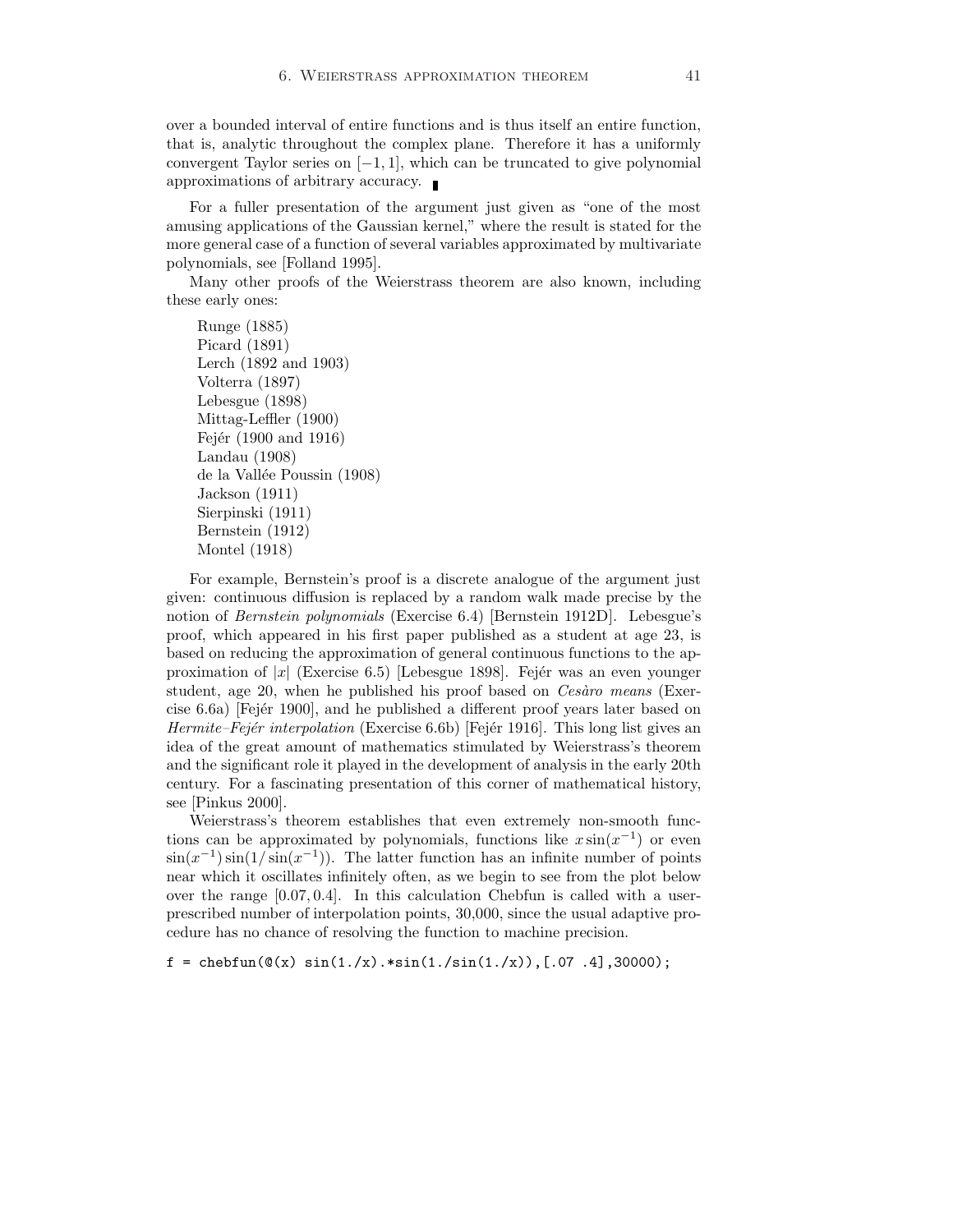plot(f)



We can illustrate the idea of Weierstrass's proof by showing the convolution of this complicated function with a Gaussian. First, here is the same function  $f$ recomputed over a subinterval extending from one of its zeros to another:

 $a = 0.2885554757$ ;  $b = 0.3549060246$ ;  $f2 = \text{chebfun}(\mathbb{Q}(x) \sin(1./x) . \cdot \sin(1./\sin(1./x)) , [a, b], 2000)$ ; plot(f2)



Here is a narrow Gaussian with integral 1.

```
t = 1e-7;phi = chebfun(\mathcal{Q}(x) exp(-x.^2/(4*t))/sqrt(4*pi*t),.003*[-1 1]);
plot(phi)
```


Convolving the two gives a smoothed version of the close-up of  $f$ . Notice how the short wavelengths vanish while the long ones are nearly undisturbed.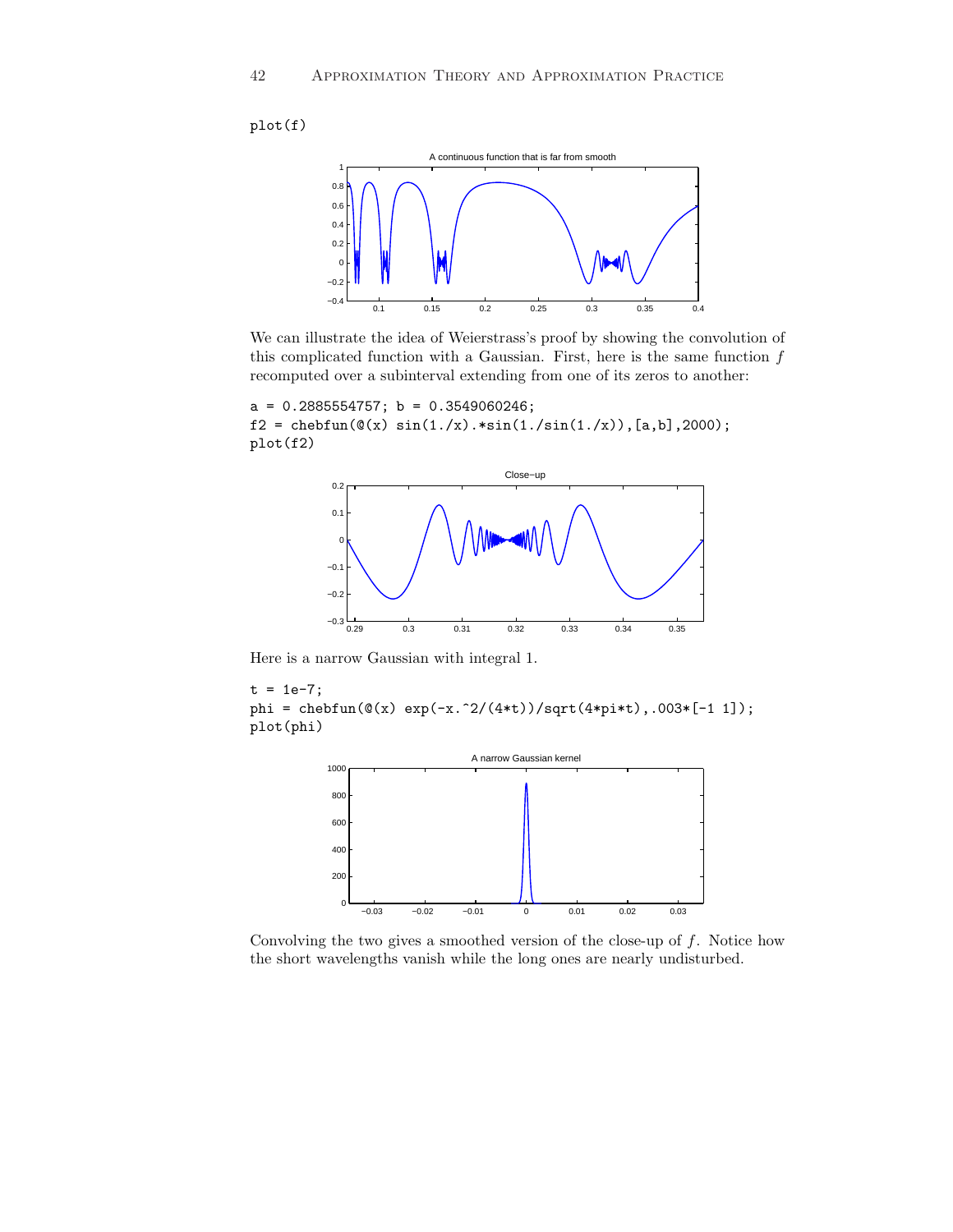```
f3 = \text{conv}(f2, \text{phi}); \text{plot}(f3)
```


This is an entire function, which means it can be approximated by polynomials by truncating the Taylor series.

Weierstrass's theorem has an important generalization to complex analytic functions. Suppose a function f is defined on a compact set K in the complex plane whose complement is connected (so K cannot have any holes). Mergelyan's theorem asserts that if f is continuous on  $K$  and analytic in the interior, then  $f$ can be approximated on  $K$  by polynomials [Mergelyan 1951, Gaier 1987]. The earlier Runge's theorem is the weaker result in which f is asumed to be analytic throughout  $K$ , not just in the interior [Runge 1885A].

For all its beauty, power, and importance, the Weierstrass approximation theorem has in some respects served as an unfortunate distraction. Knowing that even troublesome functions can be approximated by polynomials, we naturally ask, how can we do it? A famous result of Faber and Bernstein asserts that there is no fixed array of grids of  $1, 2, 3, \ldots$  interpolation points, Chebyshev or otherwise, that achieves convergence as  $n \to \infty$  for all continuous f [Faber 1914, Bernstein 1919]. So it becomes tempting to look at approximation methods that go beyond interpolation, and to warn people that interpolation is dangerous, and to try to characterize exactly what minimal properties of  $f$  suffice to ensure that interpolation will work after all. A great deal is known about these subjects. The trouble with this line of research is that for almost all the functions encountered in practice, Chebyshev interpolation works beautifully! Weierstrass's theorem has encouraged mathematicians over the years to give too much of their attention to pathological functions at the edge of discontinuity, leading to the bizarre and unfortunate situation where many books on numerical analysis caution their readers that interpolation may fail without mentioning that for functions with a little bit of smoothness, it succeeds outstandingly. For a discussion of the history of such misrepresentations and misconceptions, see Chapter 14 and also the appendix on "Six myths of polynomial interpolation and quadrature."

SUMMARY OF CHAPTER 6. A continuous function on a bounded interval can be approximated arbitrarily closely by polynomials.

Exercise 6.1. A pathological function of Weierstrass. Weierstrass was one of the first to give an example of a function continuous but nowhere differentiable on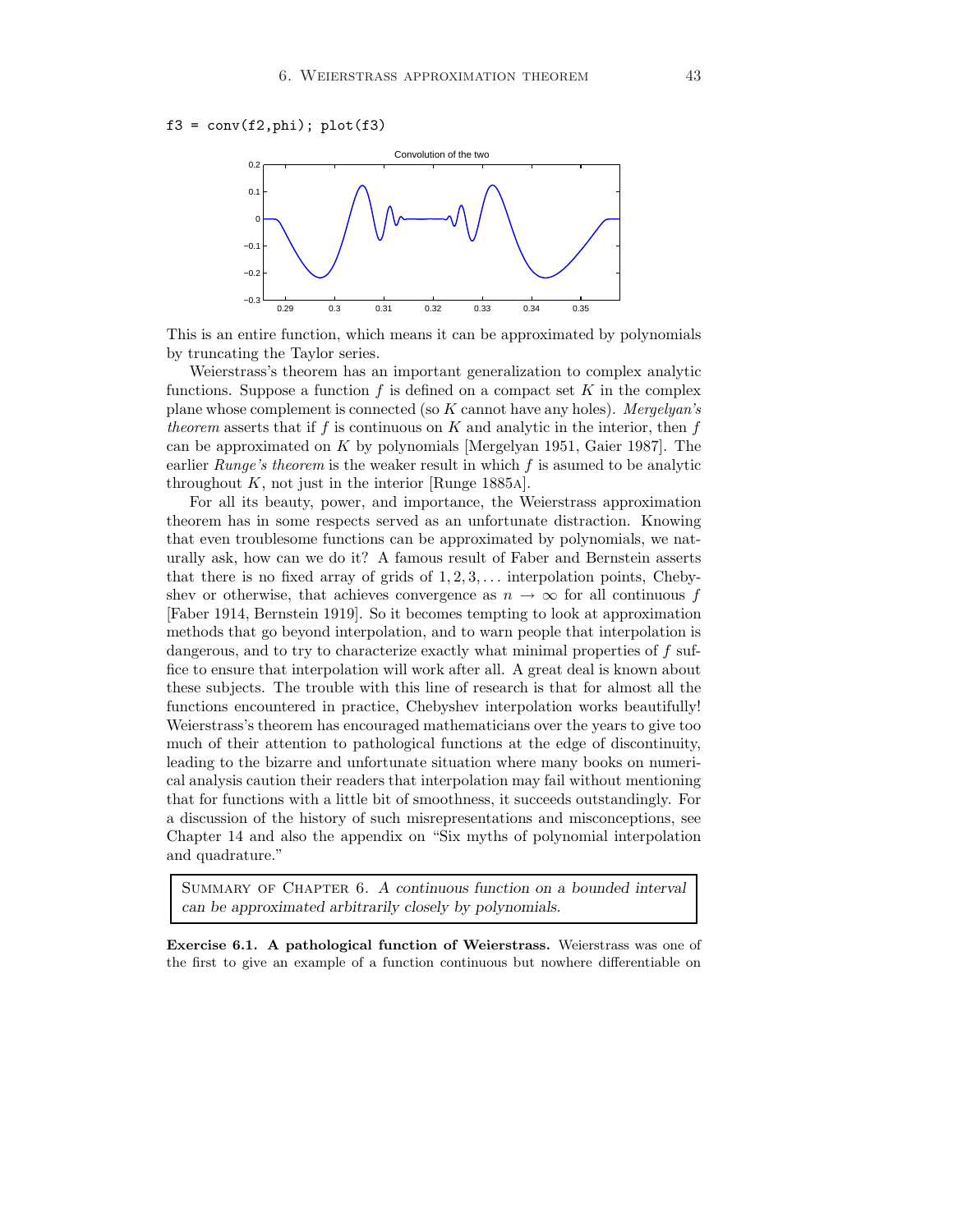[−1, 1], and it is one of the early examples of a fractal [Weierstrass 1872]:

$$
w(x) = \sum_{k=0}^{\infty} 2^{-k} \cos(3^k x).
$$
 (6.1)

(a) Construct a chebfun  $\mathbf{w}^7$  corresponding to this series truncated at  $k = 7$ . Plot  $\mathbf{w}^7$ , its derivative (use diff), and its indefinite integral (cumsum). What is the degree of the polynomial defining this chebfun? (b) Prove that  $w$  is continuous. (You can use the Weierstrass M-test.)

Exercise 6.2. Taylor series of an entire function. To illustrate the proof of the Weierstrass approximation theorem, we plotted a Gaussian kernel. The key point of the proof is that this kernel is entire, so its Taylor series converges for all  $x$ . (a) For  $x = 1$  at the given time  $t = 10^{-7}$ , how many terms of the Taylor series about  $x = 0$ would you have to take before the terms fall below 1? Estimate the answer at least to within a factor of 2. You may find Stirling's formula helpful. (b) Also for  $x = 1$  and  $t = 10^{-7}$ , approximately how big is the biggest term in the Taylor series?

Exercise 6.3. Resolving a difficult function. Although the example function  $f(x) = \sin(1/x) \sin(1/\sin(1/x))$  of this chapter is not Lipschitz continuous, its Chebyshev interpolants do in fact converge. Explore this phenomenon numerically by computing the degree n Chebyshev interpolant to f over the interval  $[0.07, 0.4]$  for  $n+1=4,8,16,\ldots,2^{14}$  and measuring the error in each case over a Chebyshev grid of 2n points. Plot the results on a loglog scale. How do you think the error depends on n as  $n \to \infty$ ? Approximately how large would n have to be to get 16-digit accuracy for this function over this interval?

**Exercise 6.4. Bernstein's proof.** For  $f \in C([0, 1])$ , the associated degree *n* Bernstein polynomial is defined by

$$
B_n(x) = \sum_{k=0}^n f(k/n) {n \choose k} x^k (1-x)^{n-k}.
$$
 (6.2)

Bernstein proved the Weierstrass approximation theorem by showing that  $B_n(x) \to$  $f(x)$  uniformly as  $n \to \infty$ . (a) Give an interpretation of  $B_n(x)$  involving a random walk driven by a coin which comes up heads with probability  $x$  and tails with probability  $1-x$ . (b) Show that max  $B_n(x) \leq \max f(x)$  and  $\min B_n(x) \geq \min f(x)$  for  $x \in [0,1]$ . Exercise 6.5. Lebesgue's proof. (a) Show using uniform continuity that any  $f \in$  $C([-1, 1])$  can be approximated uniformly by a polygonal curve, i.e., a function  $q(x)$ that is piecewise linear and continuous. (b) Show that such a function can be written in the form  $g(x) = A + Bx + \sum_{k=1}^{m} C_k |x - x_k|$ . (c) Show that  $|x|$  can be uniformly approximated by polynomials on [−1, 1] by truncating the binomial expansion

$$
[1 - (1 - x^{2})]^{1/2} = \sum_{k=0}^{\infty} {1 \over 2} (x^{2} - 1)^{n}.
$$

You may use without proof the fact that these binomial coefficients are of size  $O(n^{-3/2})$ as  $n \to \infty$ . (d) Explain how (a)–(c) combine to give a proof of the Weierstrass approximation theorem.

**Exercise 6.6. Fejér's proofs.** (a) In 1900 Fejér proved the Weierstrass approximation theorem via Cesàro means. In the Chebyshev case, define  $S_n$  to be the mean of the partial sums of the Chebyshev series  $(3.11)$ – $(3.12)$  of orders 0 through n. Then